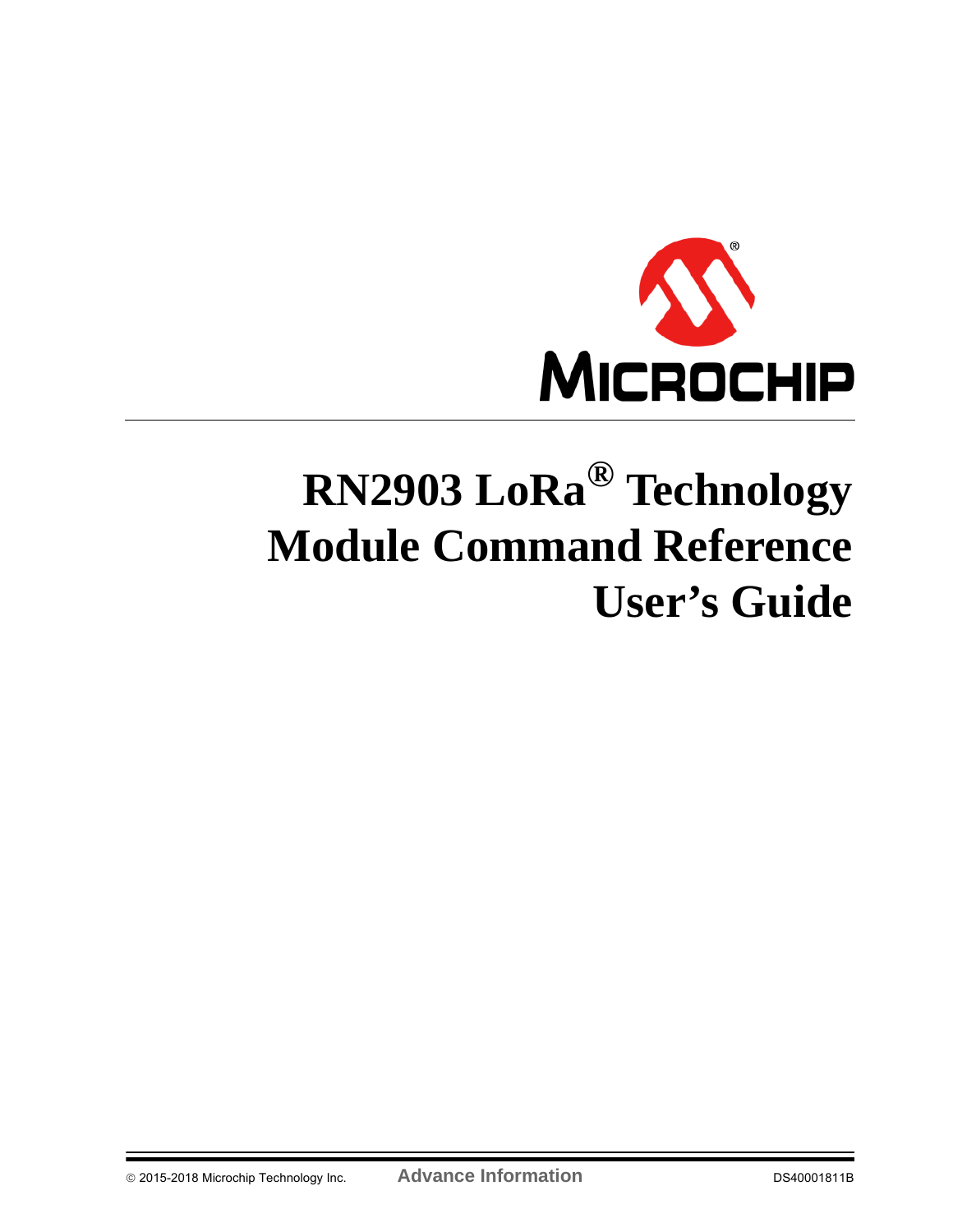#### **Note the following details of the code protection feature on Microchip devices:**

- Microchip products meet the specification contained in their particular Microchip Data Sheet.
- Microchip believes that its family of products is one of the most secure families of its kind on the market today, when used in the intended manner and under normal conditions.
- There are dishonest and possibly illegal methods used to breach the code protection feature. All of these methods, to our knowledge, require using the Microchip products in a manner outside the operating specifications contained in Microchip's Data Sheets. Most likely, the person doing so is engaged in theft of intellectual property.
- Microchip is willing to work with the customer who is concerned about the integrity of their code.
- Neither Microchip nor any other semiconductor manufacturer can guarantee the security of their code. Code protection does not mean that we are guaranteeing the product as "unbreakable."

Code protection is constantly evolving. We at Microchip are committed to continuously improving the code protection features of our products. Attempts to break Microchip's code protection feature may be a violation of the Digital Millennium Copyright Act. If such acts allow unauthorized access to your software or other copyrighted work, you may have a right to sue for relief under that Act.

Information contained in this publication regarding device applications and the like is provided only for your convenience and may be superseded by updates. It is your responsibility to ensure that your application meets with your specifications. MICROCHIP MAKES NO REPRESENTATIONS OR WARRANTIES OF ANY KIND WHETHER EXPRESS OR IMPLIED, WRITTEN OR ORAL, STATUTORY OR OTHERWISE, RELATED TO THE INFORMATION, INCLUDING BUT NOT LIMITED TO ITS CONDITION, QUALITY, PERFORMANCE, MERCHANTABILITY OR FITNESS FOR PURPOSE**.** Microchip disclaims all liability arising from this information and its use. Use of Microchip devices in life support and/or safety applications is entirely at the buyer's risk, and the buyer agrees to defend, indemnify and hold harmless Microchip from any and all damages, claims, suits, or expenses resulting from such use. No licenses are conveyed, implicitly or otherwise, under any Microchip intellectual property rights unless otherwise stated.

*Microchip received ISO/TS-16949:2009 certification for its worldwide headquarters, design and wafer fabrication facilities in Chandler and Tempe, Arizona; Gresham, Oregon and design centers in California and India. The Company's quality system processes and procedures are for its PIC® MCUs and dsPIC® DSCs, KEELOQ® code hopping devices, Serial EEPROMs, microperipherals, nonvolatile memory and analog products. In addition, Microchip's quality system for the design and manufacture of development systems is ISO 9001:2000 certified.*

# **QUALITY MANAGEMENT SYSTEM CERTIFIED BY DNV**   $=$  **ISO/TS 16949**  $=$

#### **Trademarks**

The Microchip name and logo, the Microchip logo, AnyRate, AVR, AVR logo, AVR Freaks, BitCloud, CryptoMemory, CryptoRF, dsPIC, FlashFlex, flexPWR, Heldo, JukeBlox, KeeLoq, Kleer, LANCheck, LINK MD, maXStylus, maXTouch, MediaLB, megaAVR, MOST, MOST logo, MPLAB, OptoLyzer, PIC, picoPower, PICSTART, PIC32 logo, Prochip Designer, QTouch, SAM-BA, SpyNIC, SST, SST Logo, SuperFlash, tinyAVR, UNI/O, and XMEGA are registered trademarks of Microchip Technology Incorporated in the U.S.A. and other countries. ClockWorks, The Embedded Control Solutions Company, EtherSynch, Hyper Speed Control, HyperLight Load, IntelliMOS, mTouch, Precision Edge, and Quiet-Wire are registered trademarks of Microchip Technology Incorporated in the U.S.A. Adjacent Key Suppression, AKS, Analog-for-the-Digital Age, Any Capacitor, AnyIn, AnyOut, BodyCom, chipKIT, chipKIT logo, CodeGuard, CryptoAuthentication, CryptoAutomotive, CryptoCompanion, CryptoController, dsPICDEM, dsPICDEM.net, Dynamic Average Matching, DAM, ECAN, EtherGREEN, In-Circuit Serial Programming, ICSP, INICnet, Inter-Chip Connectivity, JitterBlocker, KleerNet, KleerNet logo, memBrain, Mindi, MiWi, motorBench, MPASM, MPF, MPLAB Certified logo, MPLIB, MPLINK, MultiTRAK, NetDetach, Omniscient Code Generation, PICDEM, PICDEM.net, PICkit, PICtail, PowerSmart, PureSilicon, QMatrix, REAL ICE, Ripple Blocker, SAM-ICE, Serial Quad I/O, SMART-I.S., SQI, SuperSwitcher, SuperSwitcher II, Total Endurance, TSHARC, USBCheck, VariSense, ViewSpan, WiperLock, Wireless DNA, and ZENA are trademarks of Microchip Technology Incorporated in the U.S.A. and other countries.

SQTP is a service mark of Microchip Technology Incorporated in the U.S.A.

Silicon Storage Technology is a registered trademark of Microchip Technology Inc. in other countries.

GestIC is a registered trademarks of Microchip Technology Germany II GmbH & Co. KG, a subsidiary of Microchip Technology Inc., in other countries.

All other trademarks mentioned herein are property of their respective companies.

© 2015-2018, Microchip Technology Incorporated, All Rights Reserved.

ISBN: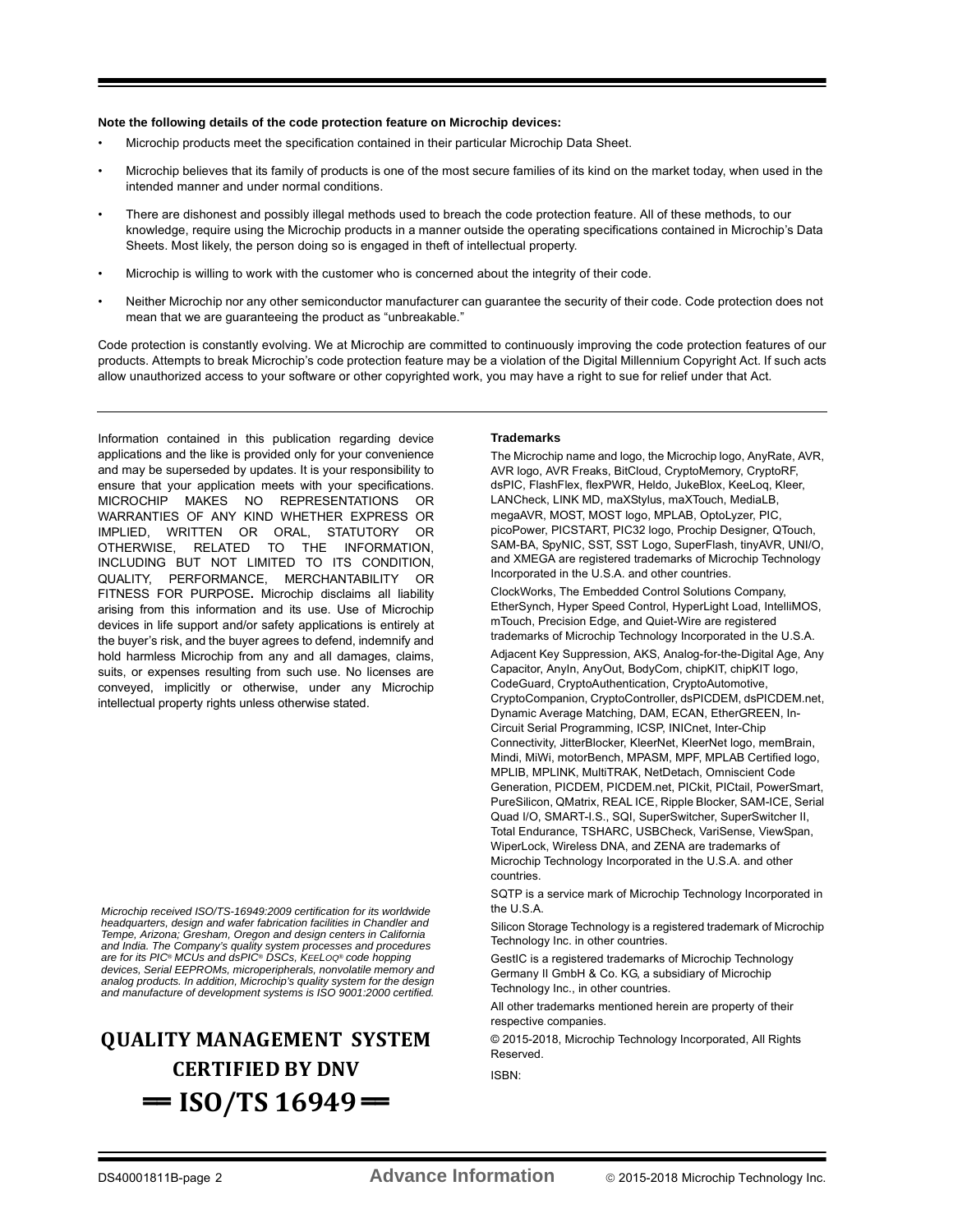

# RN2903 LoRa TECHNOLOGY MODULE **COMMAND REFERENCE USER'S GUIDE**

# **Table of Contents**

| <b>Chapter 1. Introduction</b><br><b>Chapter 2. Command Reference</b> |  |
|-----------------------------------------------------------------------|--|
|                                                                       |  |
|                                                                       |  |
|                                                                       |  |
|                                                                       |  |
|                                                                       |  |
|                                                                       |  |
|                                                                       |  |
|                                                                       |  |
|                                                                       |  |
|                                                                       |  |
|                                                                       |  |
|                                                                       |  |
|                                                                       |  |
|                                                                       |  |
|                                                                       |  |
|                                                                       |  |
|                                                                       |  |
|                                                                       |  |
|                                                                       |  |
|                                                                       |  |
|                                                                       |  |
|                                                                       |  |
|                                                                       |  |
|                                                                       |  |
|                                                                       |  |
|                                                                       |  |
|                                                                       |  |
|                                                                       |  |
|                                                                       |  |
|                                                                       |  |
|                                                                       |  |
|                                                                       |  |
|                                                                       |  |
|                                                                       |  |
|                                                                       |  |
|                                                                       |  |
|                                                                       |  |
|                                                                       |  |
|                                                                       |  |
|                                                                       |  |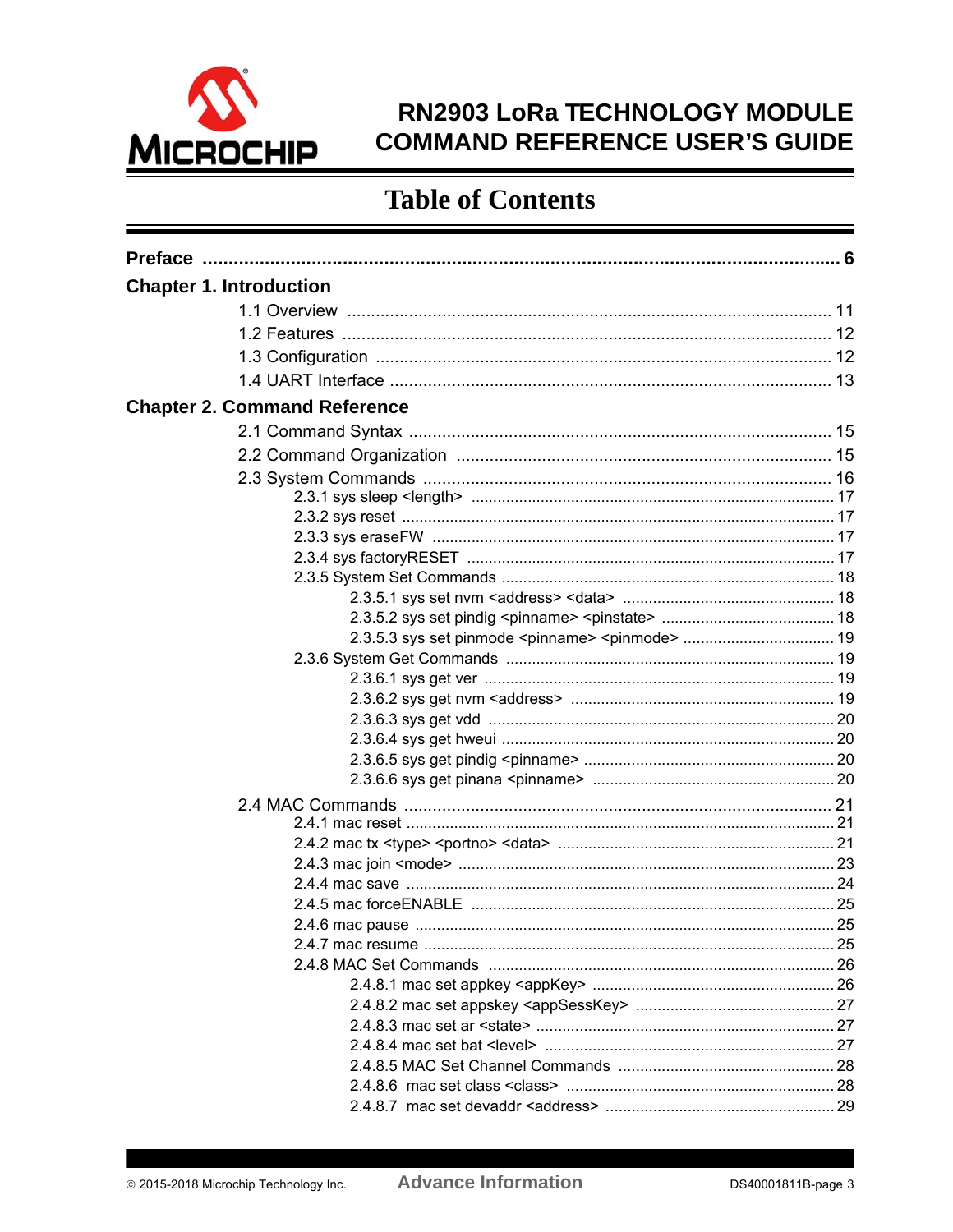| 2.4.8.13 mac set mcastappskey <mcastapplicationsessionkey> 31</mcastapplicationsessionkey> |  |
|--------------------------------------------------------------------------------------------|--|
| 2.4.8.14 mac set mcastdevaddr <mcastaddress> 31</mcastaddress>                             |  |
| 2.4.8.15 mac set mcastdnctr <fmcastcntdown> 31</fmcastcntdown>                             |  |
| 2.4.8.16 mac set mcastnwkskey <mcastnetworksessionkey> 31</mcastnetworksessionkey>         |  |
|                                                                                            |  |
|                                                                                            |  |
|                                                                                            |  |
|                                                                                            |  |
|                                                                                            |  |
|                                                                                            |  |
|                                                                                            |  |
|                                                                                            |  |
|                                                                                            |  |
|                                                                                            |  |
|                                                                                            |  |
|                                                                                            |  |
|                                                                                            |  |
|                                                                                            |  |
|                                                                                            |  |
|                                                                                            |  |
|                                                                                            |  |
|                                                                                            |  |
|                                                                                            |  |
|                                                                                            |  |
|                                                                                            |  |
|                                                                                            |  |
|                                                                                            |  |
|                                                                                            |  |
|                                                                                            |  |
|                                                                                            |  |
|                                                                                            |  |
|                                                                                            |  |
|                                                                                            |  |
|                                                                                            |  |
|                                                                                            |  |
|                                                                                            |  |
|                                                                                            |  |
|                                                                                            |  |
|                                                                                            |  |
|                                                                                            |  |
|                                                                                            |  |
|                                                                                            |  |
|                                                                                            |  |
|                                                                                            |  |
|                                                                                            |  |
|                                                                                            |  |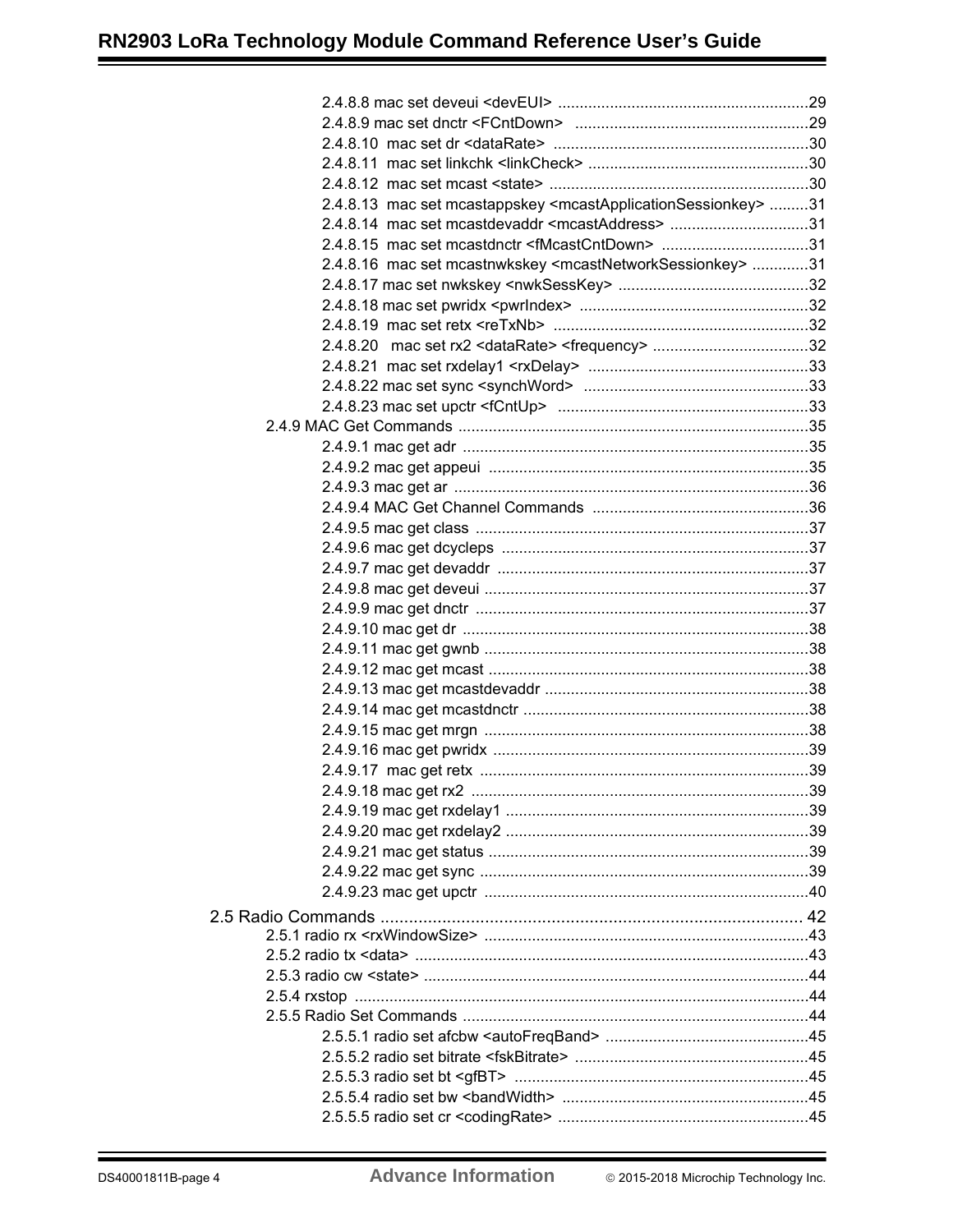| <b>Chapter 3. Bootloader Usage</b>                             |  |
|----------------------------------------------------------------|--|
|                                                                |  |
|                                                                |  |
|                                                                |  |
|                                                                |  |
|                                                                |  |
|                                                                |  |
|                                                                |  |
|                                                                |  |
| 3.5.2.1 Update RN2903 Module Firmware Using LoRaDevUtility  57 |  |
|                                                                |  |
|                                                                |  |
| <b>Appendix A. Current Firmware Features and Fixes</b>         |  |
|                                                                |  |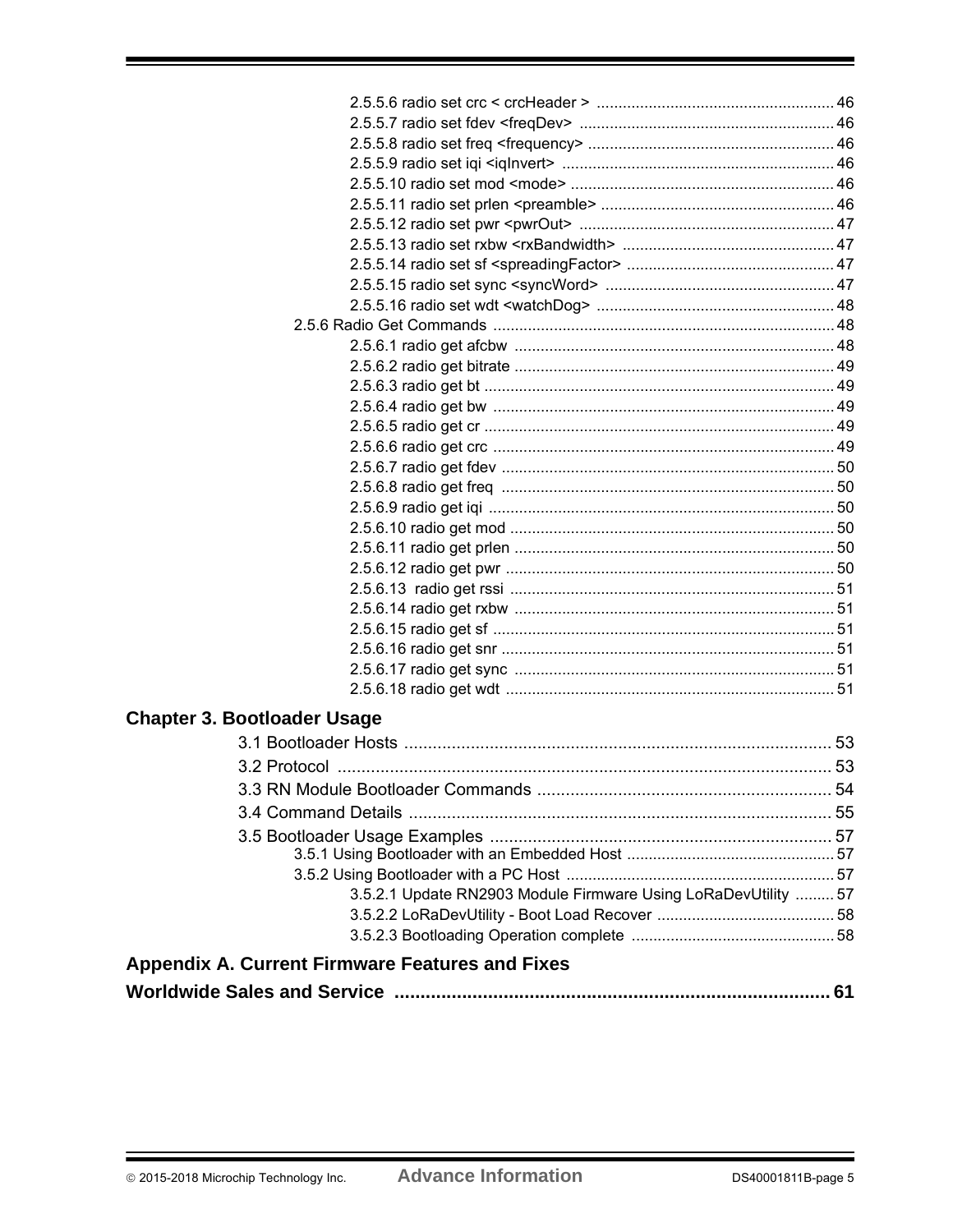<span id="page-5-0"></span>

# **RN2903 LoRa TECHNOLOGY MODULE COMMAND REFERENCE USER'S GUIDE**

# **Preface**

# **NOTICE TO CUSTOMERS**

**All documentation becomes dated, and this manual is no exception. Microchip tools and documentation are constantly evolving to meet customer needs, so some actual dialogs and/ or tool descriptions may differ from those in this document. Please refer to our web site (www.microchip.com) to obtain the latest documentation available.**

**Documents are identified with a "DS" number. This number is located on the bottom of each page, in front of the page number. The numbering convention for the DS number is "DSXXXXXXXXA", where "XXXXXXXX" is the document number and "A" is the revision level of the document.**

**For the most up-to-date information on development tools, see the MPLAB IDE online help. Select the Help menu, and then Topics to open a list of available online help files.**

# **INTRODUCTION**

This chapter contains general information that will be useful to know before using the RN2903 module. Topics discussed in this chapter include:

- [Document Layout](#page-5-1)
- [Conventions Used in this Guide](#page-6-0)
- [Recommended Reading](#page-7-0)
- [The Microchip Web Site](#page-7-1)
- [Development Systems Customer Change Notification Service](#page-8-0)
- [Customer Support](#page-8-1)
- [Revision History](#page-9-0)

# <span id="page-5-1"></span>**DOCUMENT LAYOUT**

This command reference user's guide provides information for configuring the RN2903 low-power long-range LoRa technology transceiver module, including a description of communication and command references. The document is organized as follows:

- **Chapter 1. "Introduction"** Introduces the RN2903 module and provides a brief overview of its features.
- **Chapter 2. "Command Reference"** Provides information on the commands used to configure the RN2903 module with examples.
- **Chapter 3. "Bootloader Usage"** Provides the information on the bootloader usage and protocol commands.
- **Appendix A. "Current Firmware Features and Fixes"** Provides information on the release notes for each revision of the firmware.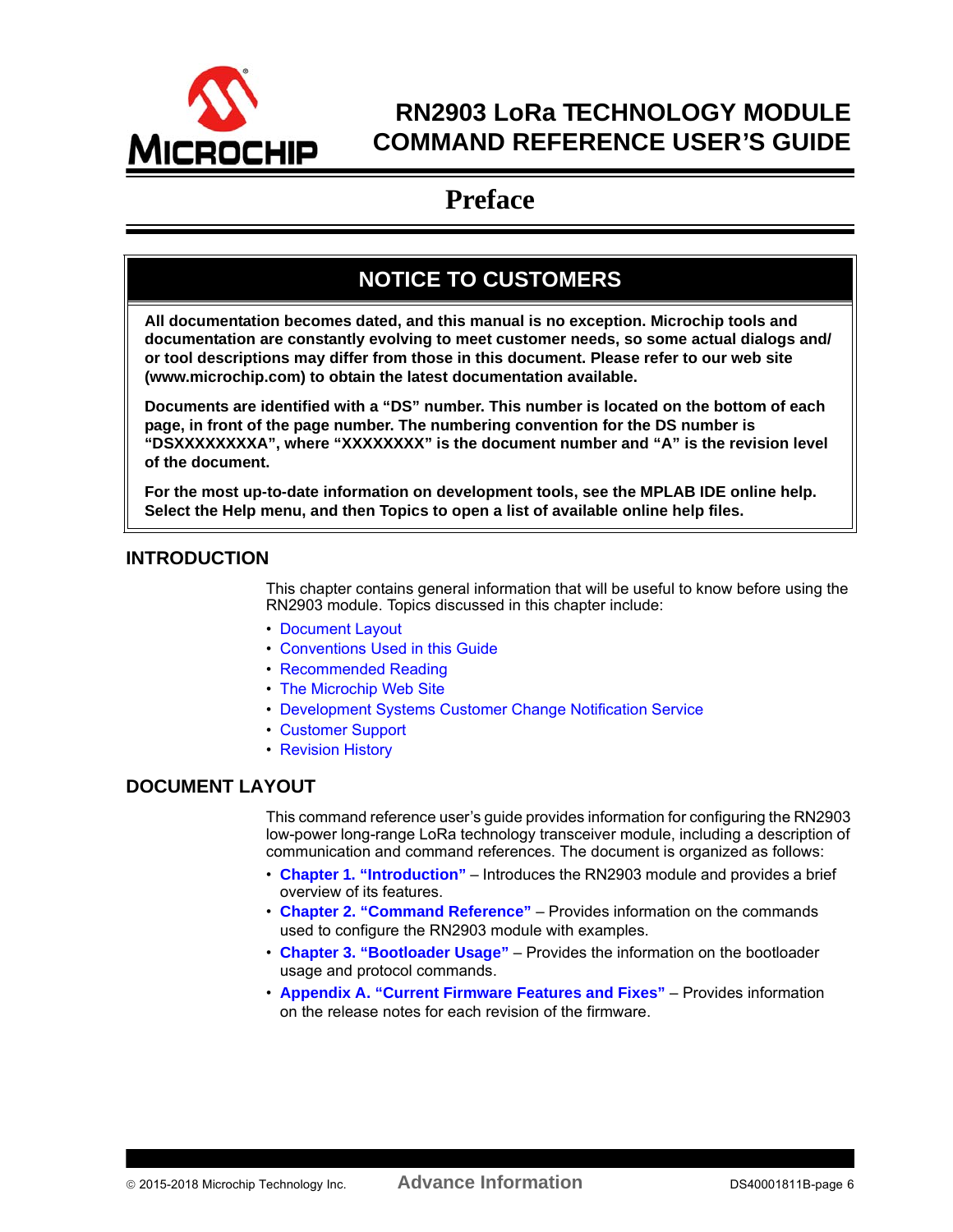# <span id="page-6-0"></span>**CONVENTIONS USED IN THIS GUIDE**

This manual uses the following documentation conventions:

#### **DOCUMENTATION CONVENTIONS**

| <b>Description</b>                                  | <b>Represents</b>                                                                                            | <b>Examples</b>                                 |
|-----------------------------------------------------|--------------------------------------------------------------------------------------------------------------|-------------------------------------------------|
| <b>Arial font:</b>                                  |                                                                                                              |                                                 |
| Italic characters                                   | Referenced books                                                                                             | MPLAB <sup>®</sup> IDE User's Guide             |
|                                                     | Emphasized text                                                                                              | is the only compiler                            |
| Initial caps                                        | A window                                                                                                     | the Output window                               |
|                                                     | A dialog                                                                                                     | the Settings dialog                             |
|                                                     | A menu selection                                                                                             | select Enable Programmer                        |
| Quotes                                              | A field name in a window or<br>dialog                                                                        | "Save project before build"                     |
| Underlined, italic text with<br>right angle bracket | A menu path                                                                                                  | File>Save                                       |
| <b>Bold characters</b>                              | A dialog button                                                                                              | Click OK                                        |
|                                                     | A tab                                                                                                        | Click the Power tab                             |
| N'Rnnnn                                             | A number in verilog format,<br>where N is the total number of<br>digits, R is the radix and n is a<br>digit. | 4'b0010, 2'hF1                                  |
| Text in angle brackets < >                          | A key on the keyboard                                                                                        | Press <enter>, <f1></f1></enter>                |
| <b>Courier New font:</b>                            |                                                                                                              |                                                 |
| <b>Plain Courier New</b>                            | Sample source code                                                                                           | #define START                                   |
|                                                     | Filenames                                                                                                    | autoexec.bat                                    |
|                                                     | File paths                                                                                                   | $c:\mcc18\nh$                                   |
|                                                     | Keywords                                                                                                     | _asm, _endasm, static                           |
|                                                     | Command-line options                                                                                         | $-Opa+, -Opa-$                                  |
|                                                     | <b>Bit values</b>                                                                                            | $0$ , $\;$ $1$                                  |
|                                                     | Constants                                                                                                    | 0xFF, 'A'                                       |
| <b>Italic Courier New</b>                           | A variable argument                                                                                          | file.o, where file can be<br>any valid filename |
| Square brackets []                                  | Optional arguments                                                                                           | mcc18 [options] file<br>[options]               |
| Curly brackets and pipe<br>character: $\{  \}$      | Choice of mutually exclusive<br>arguments; an OR selection                                                   | $errorlevel {0 1}$                              |
| Ellipses                                            | Replaces repeated text                                                                                       | var_name [,<br>var_name]                        |
|                                                     | Represents code supplied by<br>user                                                                          | void main (void)<br>₹<br>$\cdots$<br>ł          |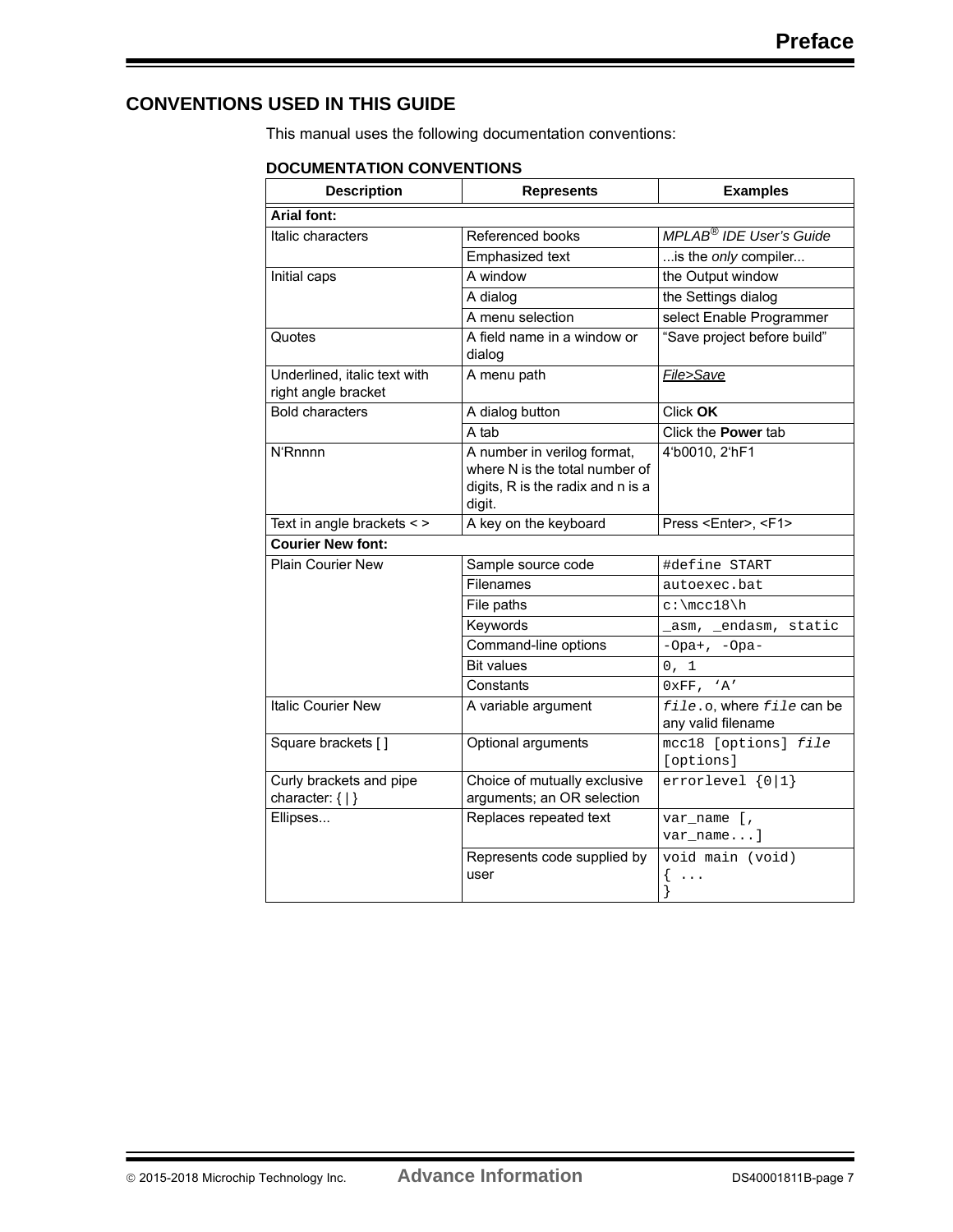# <span id="page-7-0"></span>**RECOMMENDED READING**

This command reference user's guide describes how to configure the RN2903 module. The module-specific data sheet contains current information on the module specifications. Other useful documents are listed below. The following documents are available and recommended as supplemental reference resources:

#### **RN2903 Low-Power Long-Range LoRa® Technology Transceiver Module Data Sheet** (DS50002390)

This data sheet provides detailed specifications for the RN2903 module.

# **LoRa® Alliance: LoRaWAN™ Specification V1.0.2**

This document describes the LoRaWAN™ protocol, which is optimized for battery-powered end devices. This specification is available from the LoRa Alliance at [www.lora-alliance.org.](http://lora-alliance.org/)

[To obtain any of Microchip's documents, visit the Microchip web site at](http://www.microchip.com)  www.microchip.com.

### <span id="page-7-1"></span>**THE MICROCHIP WEB SITE**

Microchip provides online support via our web site at www.microchip.com. This web site is used as a means to make files and information easily available to customers. Accessible by using your favorite Internet browser, the web site contains the following information:

- **Product Support** Data sheets and errata, application notes and sample programs, design resources, user's guides and hardware support documents, latest software releases and archived software
- **General Technical Support** Frequently Asked Questions (FAQs), technical support requests, online discussion groups, Microchip consultant program member listing
- **Business of Microchip** Product selector and ordering guides, latest Microchip press releases, listing of seminars and events, listings of Microchip sales offices, distributors and factory representatives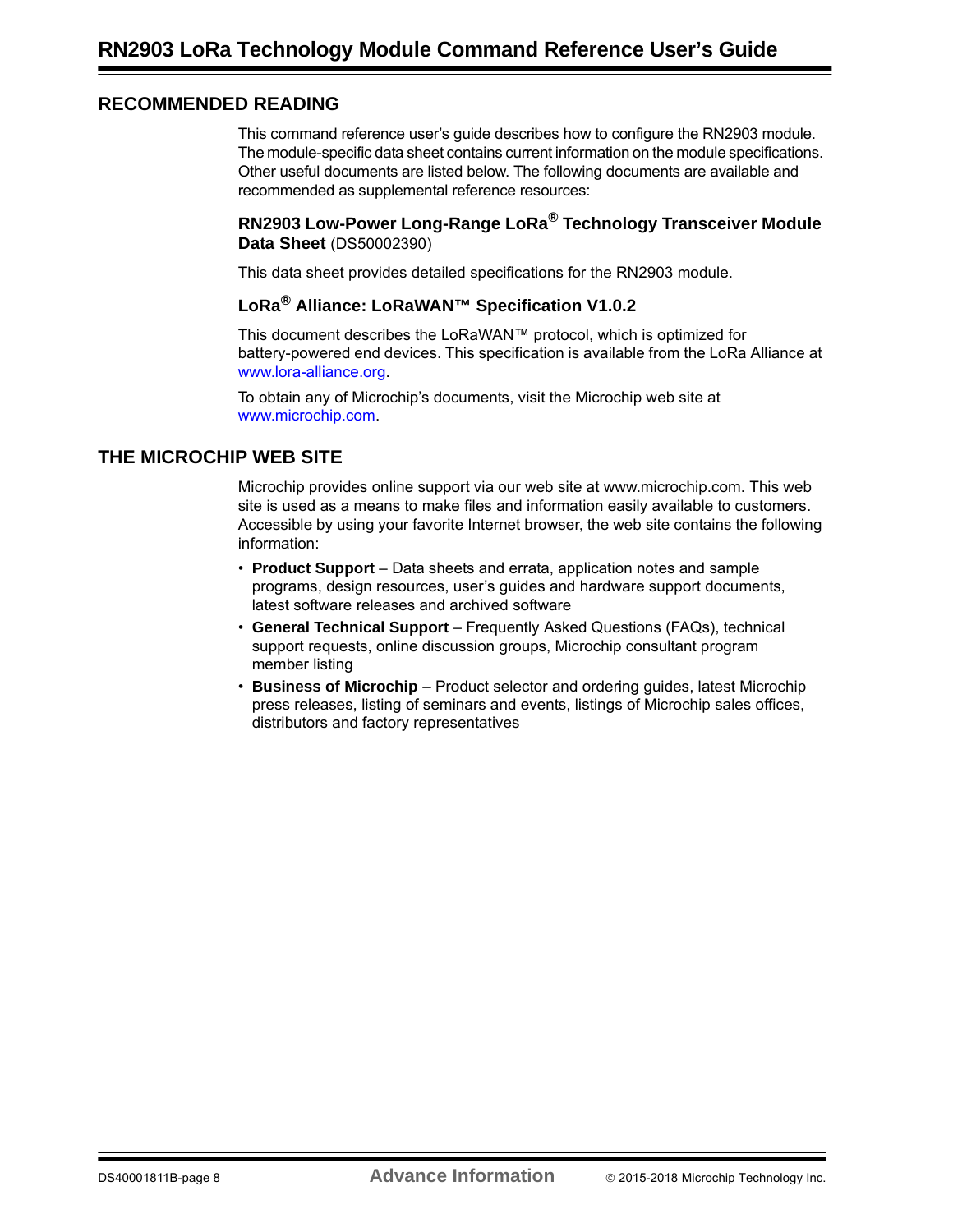# <span id="page-8-0"></span>**DEVELOPMENT SYSTEMS CUSTOMER CHANGE NOTIFICATION SERVICE**

Microchip's customer notification service helps keep customers current on Microchip products. Subscribers will receive e-mail notification whenever there are changes, updates, revisions or errata related to a specified product family or development tool of interest.

To register, access the Microchip web site at www.microchip.com, click on Customer Change Notification and follow the registration instructions.

The Development Systems product group categories are:

- **Compilers** The latest information on Microchip C compilers, assemblers, linkers and other language tools. These include all MPLAB C compilers; all MPLAB assemblers (including MPASM™ assembler); all MPLAB linkers (including MPLINK™ object linker); and all MPLAB librarians (including MPLIB™ object librarian).
- **Emulators** The latest information on Microchip in-circuit emulators.This includes the MPLAB REAL ICE™ and MPLAB ICE 2000 in-circuit emulators.
- **In-Circuit Debuggers** The latest information on the Microchip in-circuit debuggers. This includes MPLAB ICD 4 and PICkit™ 4 in-circuit debuggers.
- **MPLAB® IDE** The latest information on Microchip MPLAB IDE, the Windows**®** Integrated Development Environment for development systems tools. This list is focused on the MPLAB IDE, MPLAB IDE Project Manager, MPLAB Editor and MPLAB SIM simulator, as well as general editing and debugging features.
- **Programmers** The latest information on Microchip programmers. These include production programmers such as MPLAB REAL ICE in-circuit emulator, MPLAB ICD 4 in-circuit debugger and MPLAB PM3 device programmers. Also included are nonproduction development programmers such as the PICkit 3.

# <span id="page-8-1"></span>**CUSTOMER SUPPORT**

Users of Microchip products can receive assistance through several channels:

- Distributor or Representative
- Local Sales Office
- Field Application Engineer (FAE)
- Technical Support

Customers should contact their distributor, representative or field application engineer (FAE) for support. Local sales offices are also available to help customers. A listing of sales offices and locations is included in the back of this document.

Technical support is available through the web site at:

<http://www.microchip.com/support>.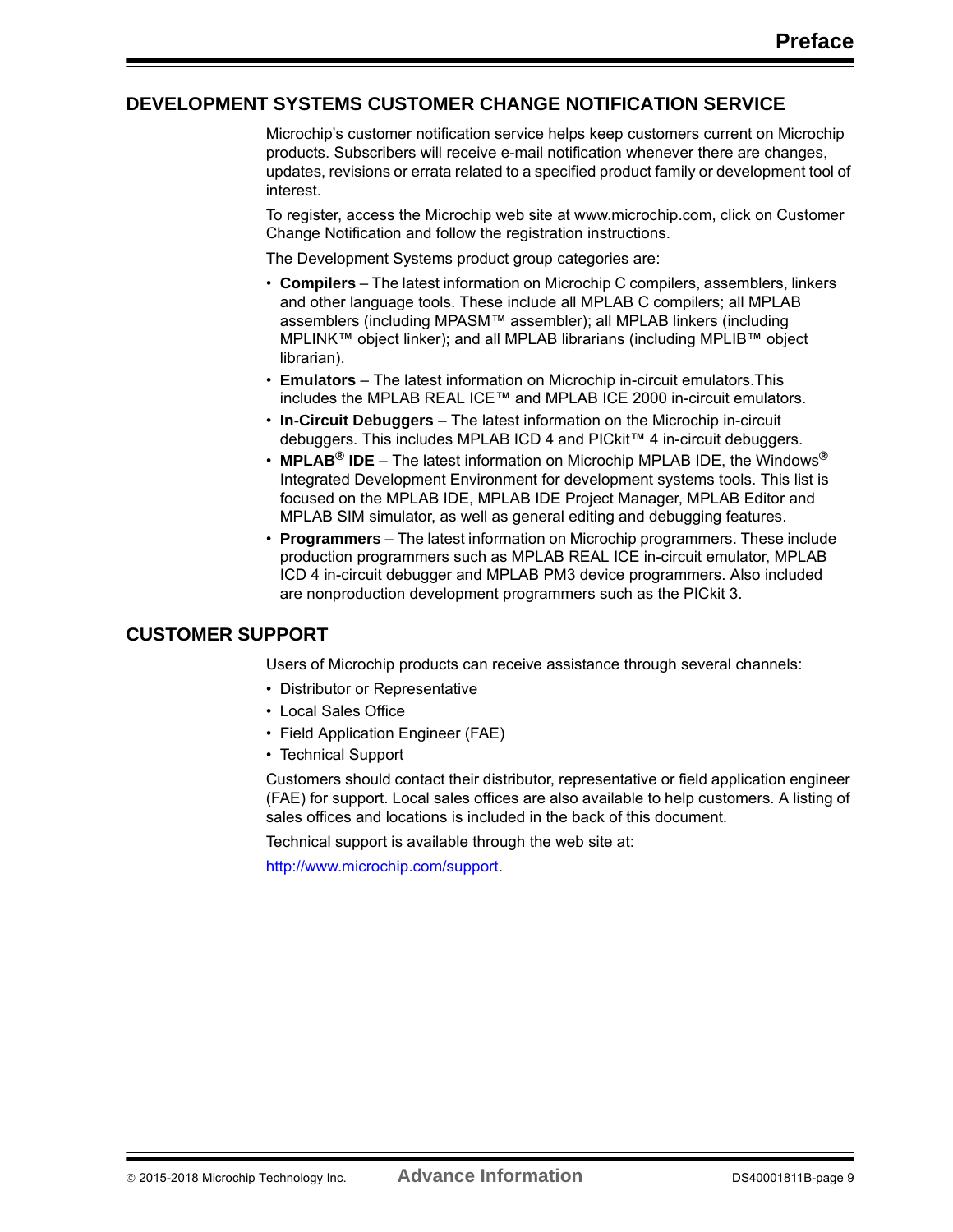# <span id="page-9-0"></span>**REVISION HISTORY**

### **Revision A (August 2015)**

Initial release of the document.

### **Revision B (September 2018)**

Updated Note in section 1.4; Updated section 2-2 and Table 2-4; Added a new Note box in section 2.3.6.6; Updated 2.4.4 and 2.4.6; Updated Table 2-6 and added sections 2.4.8.11, 2.4.8.12, 2.4.8.13, 2.4.8.14, 2.4.8.15, and 2.4.8.16; Updated Table 2-8, Figure 2-1, added sections 2.4.9.5, 2.4.9.12, 2.4.9.13, and 2.4.9.14; Added Chapter 3 (Bootloader Usage); Updated Appendix A; Other minor corrections.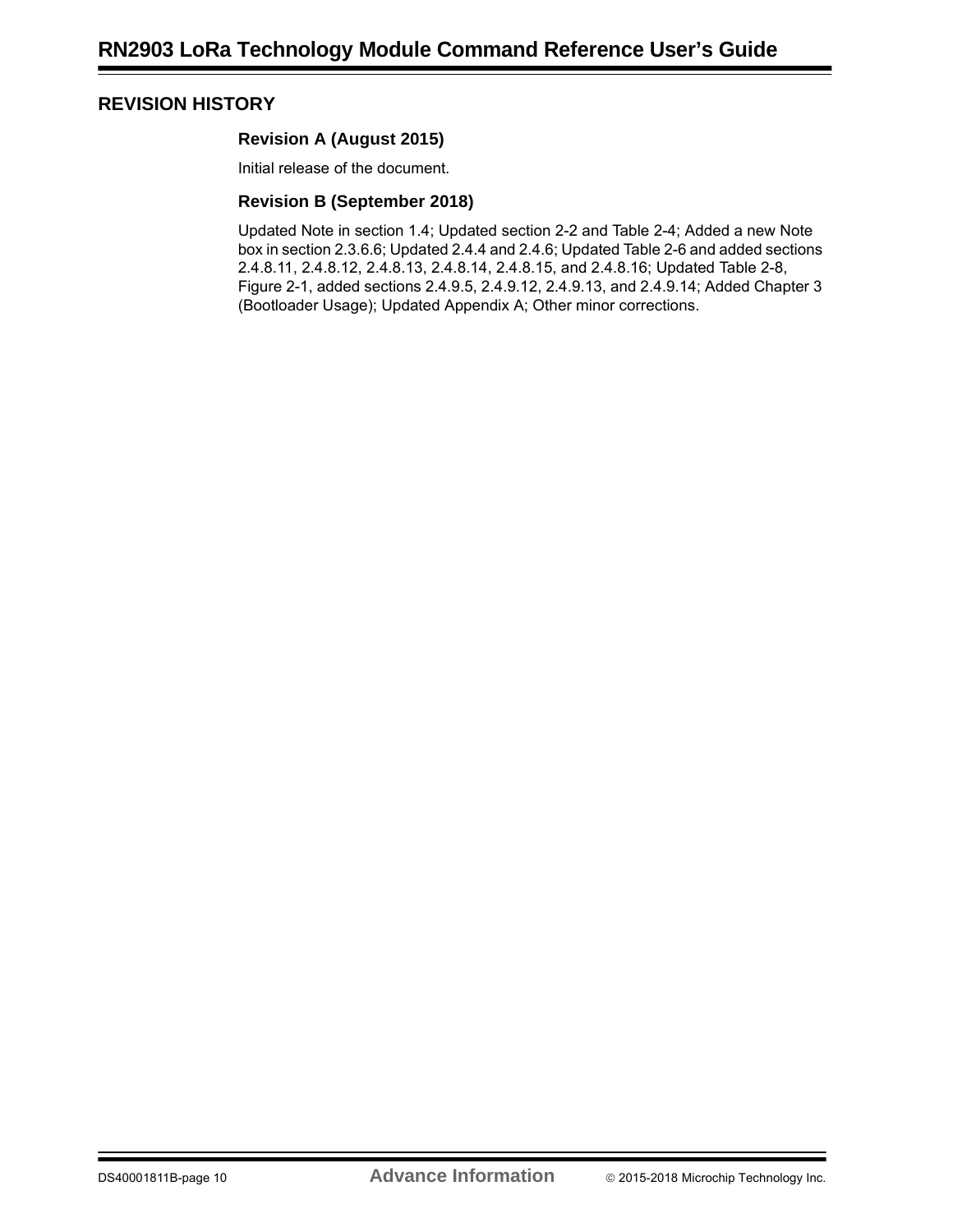

# **RN2903 LoRa TECHNOLOGY MODULE COMMAND REFERENCE USER'S GUIDE**

# **Chapter 1. Introduction**

# <span id="page-10-1"></span><span id="page-10-0"></span>**1.1 OVERVIEW**

The Microchip RN2903 module provides LoRaWAN™ protocol connectivity using a simple UART interface. This module handles the LoRaWAN Class A and Class C protocols and provides an optimized text command/response interface to the host system. This document is intended to describe an implementation of the LoRaWAN protocols. LoRaWAN Class A and Class C protocols terms are described in more detail in the *LoRaWAN*™ *Specification V1.0.2* available from the LoRa Alliance [\(www.lora-alliance.org](http://lora-alliance.org/)). Thus, it is recommended to review the *LoRaWAN*™ *Specification V1.0.2* before using the RN2903 module.

The required configuration for accessing a LoRa technology network is minimal and can be stored in the module's EEPROM, allowing for factory configuration of these parameters, lowering the requirements for the host system while also increasing system security. The module also features GPIO pins that can be configured through the UART interface.

A simple use case is described in [Figure 1-1](#page-10-2) where an end device, containing a host MCU which reads a sensor, commands the RN2903 to transmit the sensor reading over the LoRa network. Data are encrypted by the RN2903 and the radio packet is received by one or multiple gateways which forward it to the network server. The network server sends the data to the application server which has the key to decrypt the application data. Similarly, a development platform may consist of an RN2903 directly connected over UART to a PC, which becomes the host system in this case. Users can then type commands into the module using a terminal program.

#### <span id="page-10-2"></span>**FIGURE 1-1: SIMPLE LoRaWAN™ NETWORK DIAGRAM**

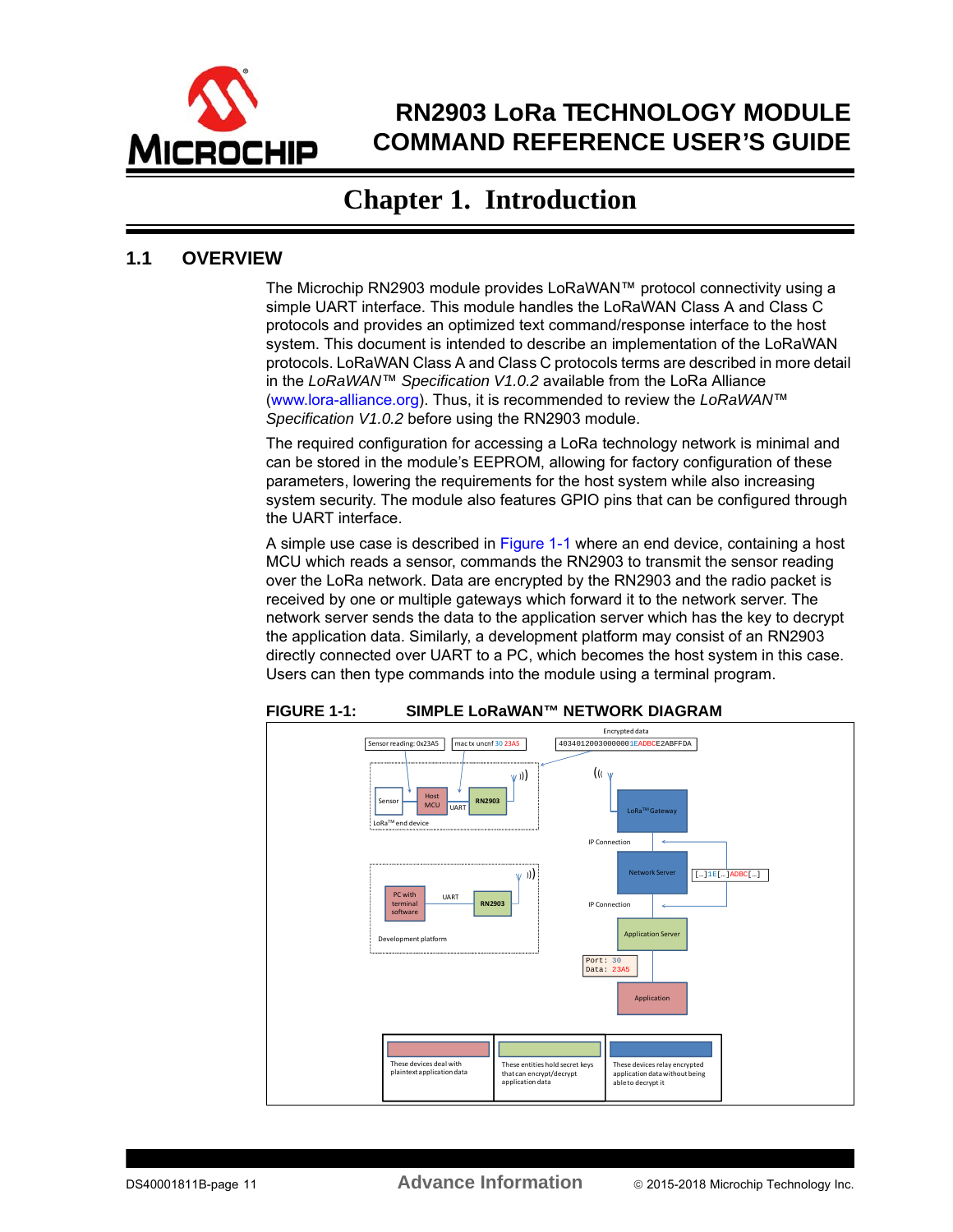The flow of data can be followed as it gets generated by an end device and transported on the network.

# <span id="page-11-0"></span>**1.2 FEATURES**

- LoRaWAN Class A and Class C protocols compliance
- Integrated FSK, GFSK and LoRa technology transceiver allowing the user to transmit custom packets using these protocols
- Globally unique 64-bit identifier (EUI-64™)
- Configurable GPIOs
- Intelligent Low-Power mode with programmable/on-demand wake-up
- Bootloader for firmware upgrade
- All configuration and control done over UART using simple ASCII commands

Refer to the *RN2903 Low-Power Long-Range LoRa™ Technology Transceiver Module Data Sheet* (DS50002390) for details on the hardware specifications of the module.

# <span id="page-11-1"></span>**1.3 CONFIGURATION**

The RN2903 module's architecture is described in [Figure 1-2](#page-11-2) from the command interface point of view. There are three types of commands that can be used, and each allows access to different module functions:

- LoRaWAN Class A and Class C configuration and control, using the mac group of commands
- Low level radio configuration and control, using the radio group of commands
- Other module functions, using the  $sys$  group of commands

#### <span id="page-11-2"></span>**FIGURE 1-2: RN2903 COMMAND INTERFACE (YELLOW) AND ITS RELATIONSHIP TO THE MODULE'S INTERNAL COMPONENTS**



The available commands can be used to configure and control the LoRaWAN protocol layer, the radio driver and some system peripherals.

In order to communicate with a LoRa network, a specific number of parameters need to be configured. Since two distinctive methods are offered for a device to become part of the network, each of these requires different parameters:

- Over-the-Air Activation (OTAA), where a device negotiates network encryption keys at the time it joins the network. For this, the device EUI, application EUI and application key need to be configured and then the OTAA procedure can start.
- Activation by Personalization (ABP) where the device already contains the network keys and can directly start communication with the network. Configuring the device address, network session key and application session key is sufficient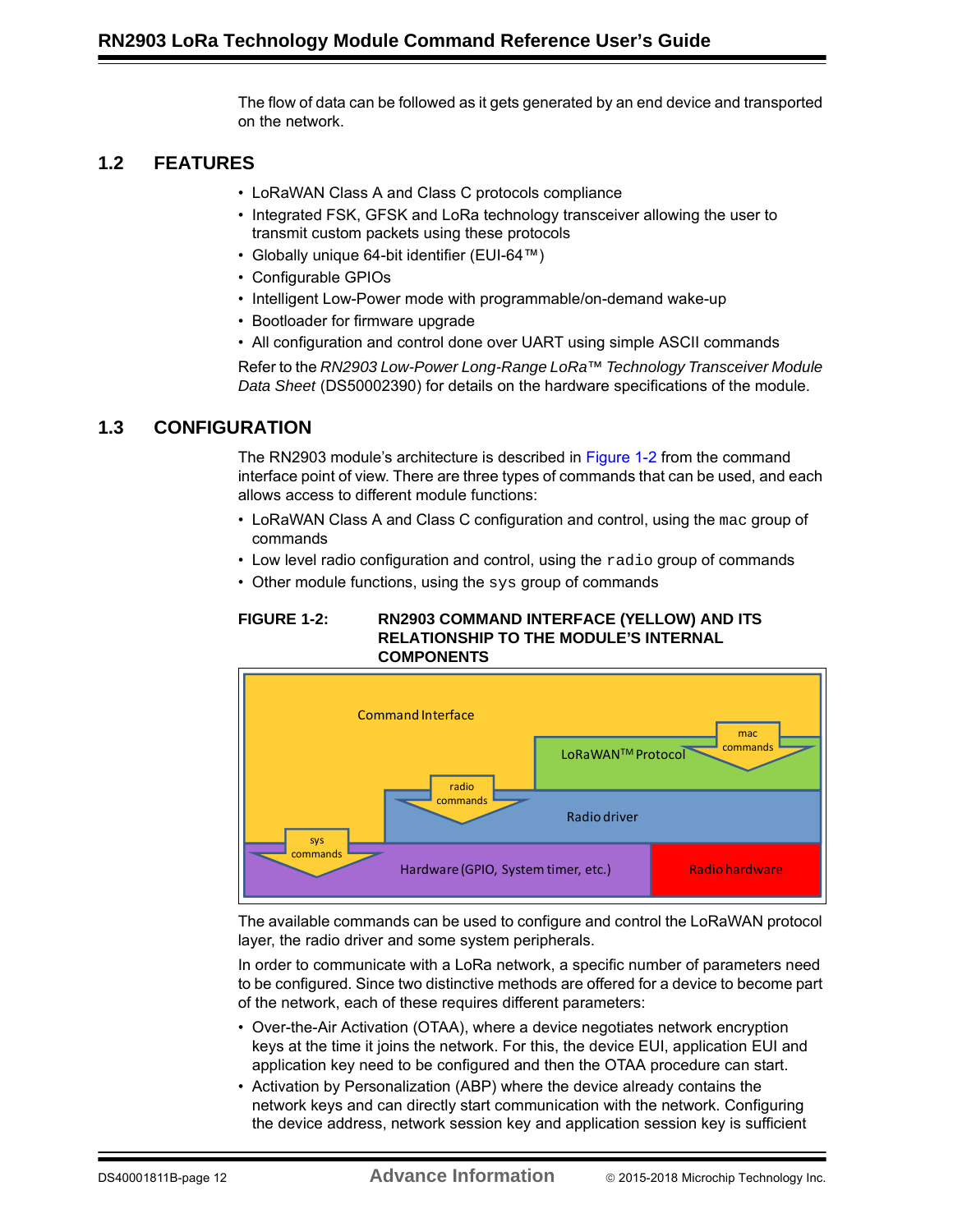for this type of initialization.

For increased security, these parameters can be configured and stored in the module's EEPROM during manufacturing of devices requiring LoRaWAN connectivity. Thus, the keys do not need to be sent over the UART interface by the host system every time the device powers up.

# <span id="page-12-0"></span>**1.4 UART INTERFACE**

All of the RN2903 module's settings and commands are transmitted over UART using the ASCII interface.

All commands need to be terminated with <CR><LF> and any replies they generate will also be terminated by the same sequence.

The default settings for the UART interface are 57600 bps, 8 bits, no parity, 1 Stop bit, no flow control. The baud rate can be changed by triggering the auto-baud detection sequence of the module. To do this, the host system needs to transmit to the module a break condition followed by a  $0x55$  character at the new baud rate. The auto-baud detection mechanism can also be triggered during Sleep to wake the module up before the predetermined time has expired.

| Note: | A break condition is signaled to the module by keeping the UART RX pin<br>low for longer than the time to transmit a complete character. For example,<br>at the default baud rate of 57600 bps, keeping the UART RX pin low for<br>226 $\mu$ s is a valid 13-bit break condition, whereas at 9600 bps, this would be<br>interpreted as a $0x00$ character. Thus, the break condition needs to be<br>long enough to still be interpreted as such at the baud rate that is currently<br>in use. At 9600 bps a valid 13-bit break condition must need to be 1,350 $\mu$ s. |
|-------|-------------------------------------------------------------------------------------------------------------------------------------------------------------------------------------------------------------------------------------------------------------------------------------------------------------------------------------------------------------------------------------------------------------------------------------------------------------------------------------------------------------------------------------------------------------------------|
|       | Break condition calculation is as follows:                                                                                                                                                                                                                                                                                                                                                                                                                                                                                                                              |
|       | $T_h = N_h/bps$                                                                                                                                                                                                                                                                                                                                                                                                                                                                                                                                                         |
|       | Where:                                                                                                                                                                                                                                                                                                                                                                                                                                                                                                                                                                  |
|       | $Tb$ = time required for break condition                                                                                                                                                                                                                                                                                                                                                                                                                                                                                                                                |
|       | $N_h$ = number of bits required for break condition                                                                                                                                                                                                                                                                                                                                                                                                                                                                                                                     |
|       | *bps = current bit rate                                                                                                                                                                                                                                                                                                                                                                                                                                                                                                                                                 |
|       | $T_h$ = 13/57600                                                                                                                                                                                                                                                                                                                                                                                                                                                                                                                                                        |
|       | $T_h$ = 226 $\mu$ s                                                                                                                                                                                                                                                                                                                                                                                                                                                                                                                                                     |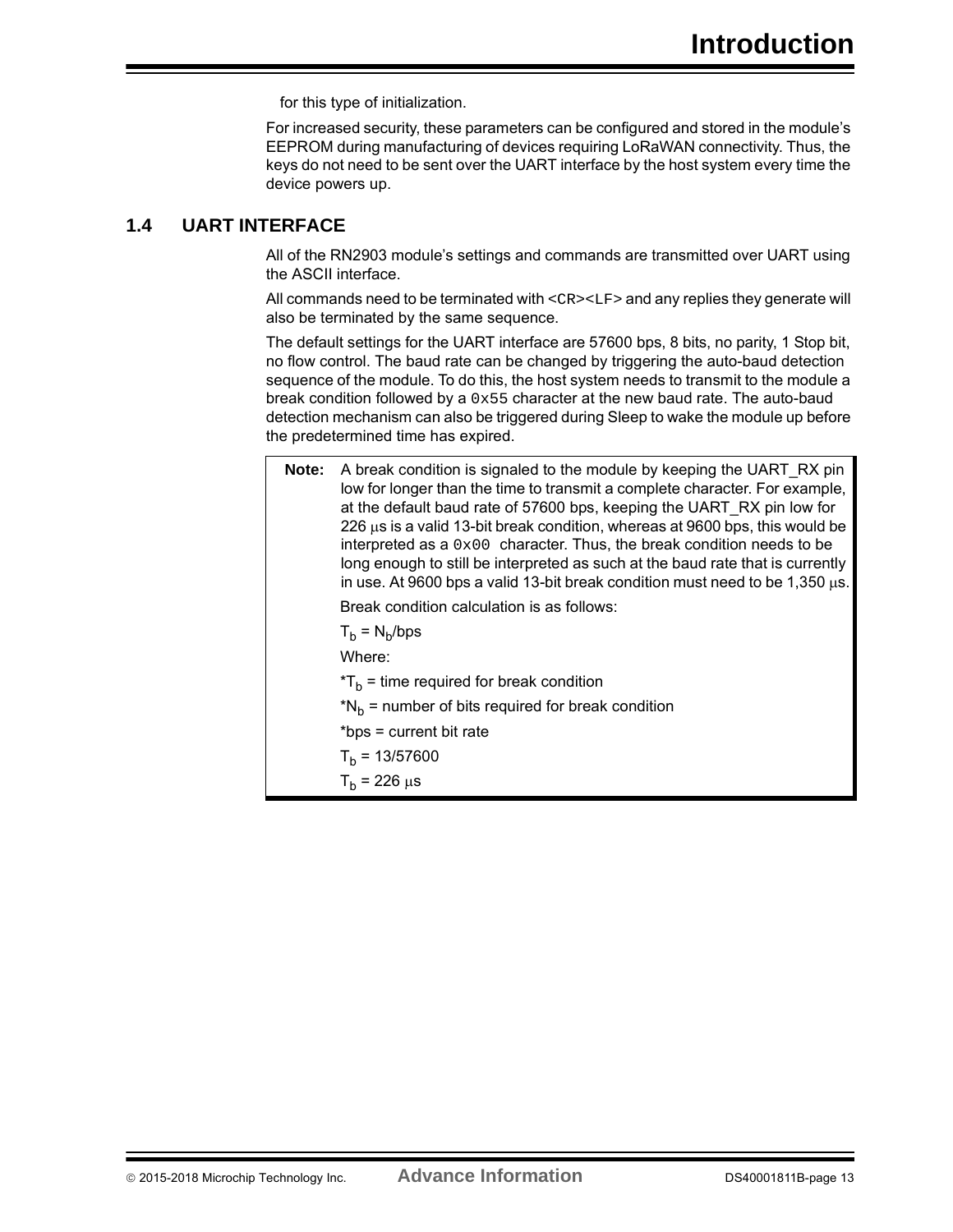**NOTES:**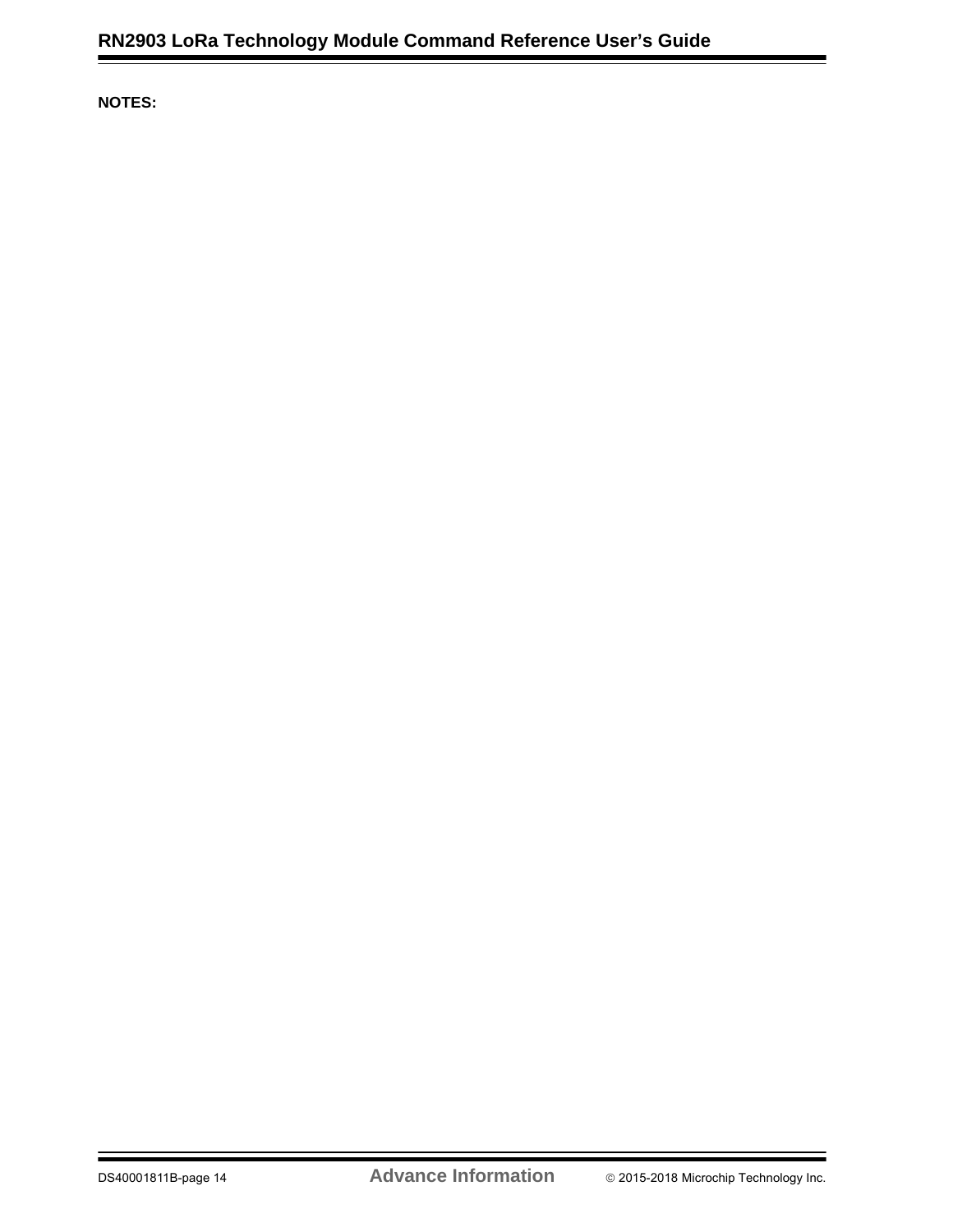<span id="page-14-0"></span>

# **RN2903 LoRa TECHNOLOGY MODULE COMMAND REFERENCE USER'S GUIDE**

# **Chapter 2. Command Reference**

The RN2903 LoRa technology module supports a variety of commands for configuration. This section describes these commands in detail and provides examples.

# <span id="page-14-1"></span>**2.1 COMMAND SYNTAX**

To issue commands to the RN2903 module, the user sends keywords followed by optional parameters. Commands (keywords) are case sensitive, and spaces must not be used in parameters. Hex input data can be uppercase or lowercase. String text data, such as OTAA used for the join procedure, can be uppercase or lowercase.

The use of shorthand for parameters is *NOT* supported.

Depending on the command, the parameter may expect values in either decimal or hexadecimal form; refer to the command description for the expected form. For example, when configuring the frequency, the command expects a decimal value in Hertz such as 923300000 (923.3 MHz). Alternatively, when configuring the LoRaWAN device address, the hex value is entered into the parameter as aabbccdd. To enter a number in hex form, use the value directly. For example, the hex value 0xFF would be entered as FF.

### <span id="page-14-2"></span>**2.2 COMMAND ORGANIZATION**

There are three general command categories, as shown in [Table 2-1.](#page-14-3)

| <b>Command Type</b>                       | Keyword         | <b>Description</b>                                                                                                                                      |
|-------------------------------------------|-----------------|---------------------------------------------------------------------------------------------------------------------------------------------------------|
| System                                    | $<$ sys>        | Issues system level behavior actions, gathers status information on the<br>firmware and hardware version, or accesses the module user EEPROM<br>memory. |
| LoRaWAN™ Class A and<br>Class C Protocols | $<$ mac $>$     | Issues LoRaWAN Class A and Class C protocol network communication<br>behaviors, actions and configurations commands.                                    |
| Transceiver commands                      | <radio></radio> | Issues radio specific configurations, directly accessing and updating the<br>transceiver setup.                                                         |

#### <span id="page-14-3"></span>**TABLE 2-1: COMMAND TYPES**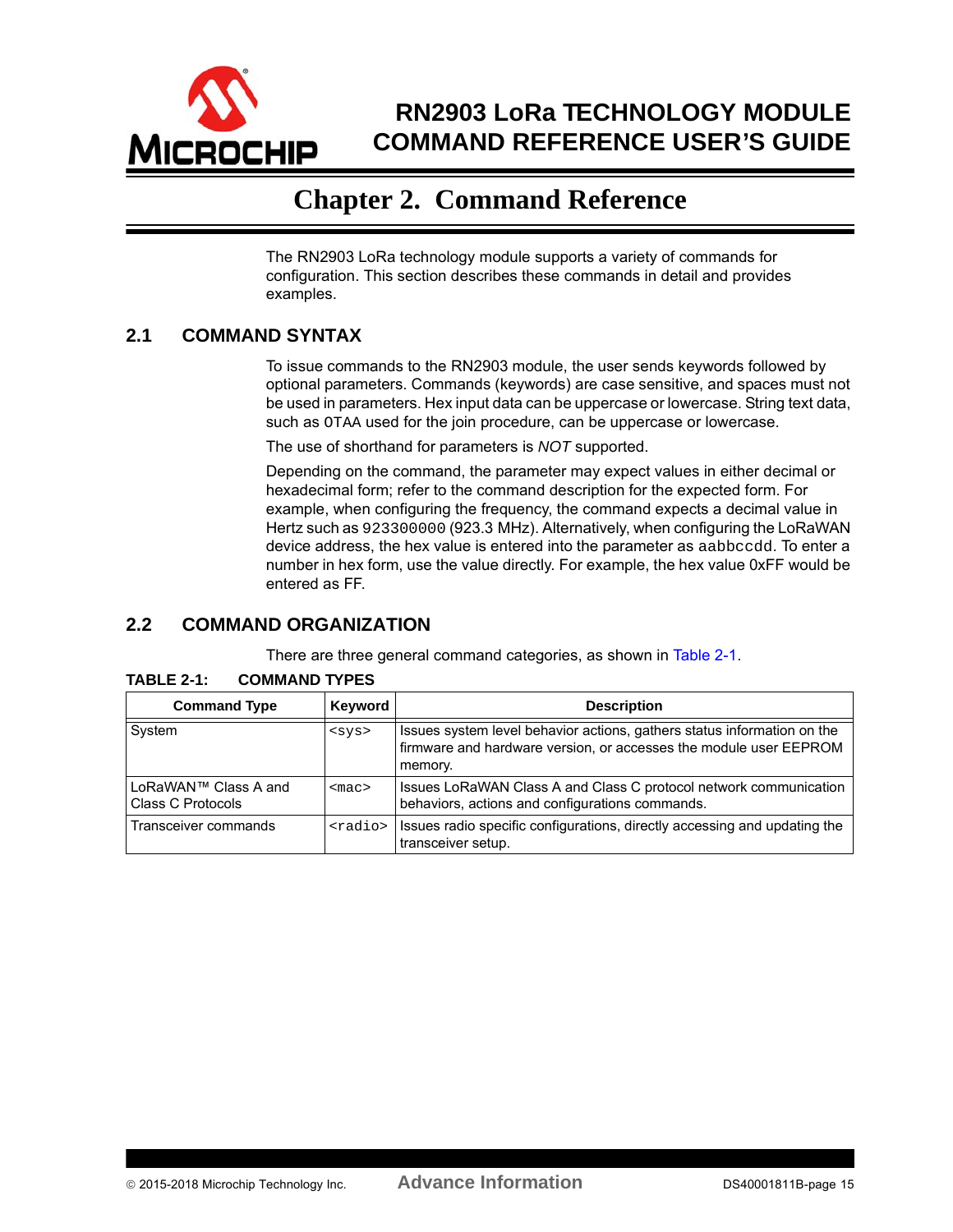After configuring the LoRaWAN protocol settings, the user must save them to EEPROM with the  $\epsilon_{\text{mac}}$  save> command. Once the settings have been saved, they will be retained after a reboot or Reset.

| Note: | Upon successful reception of a command, based on the specific com-<br>mand, the module will respond with one of the following: |                                |  |
|-------|--------------------------------------------------------------------------------------------------------------------------------|--------------------------------|--|
|       |                                                                                                                                | ok.                            |  |
|       |                                                                                                                                | busy                           |  |
|       |                                                                                                                                | fram counter err rejoin needed |  |
|       | $\bullet$                                                                                                                      | invalid_class                  |  |
|       |                                                                                                                                | invalid data len               |  |
|       | $\bullet$                                                                                                                      | invalid param                  |  |
|       | $\bullet$                                                                                                                      | keys not init                  |  |
|       | ٠                                                                                                                              | mac paused                     |  |
|       | ٠                                                                                                                              | multicast keys not set         |  |
|       | ٠                                                                                                                              | no free ch                     |  |
|       | $\bullet$                                                                                                                      | not joined                     |  |
|       | $\bullet$                                                                                                                      | silent                         |  |
|       |                                                                                                                                | err                            |  |
|       |                                                                                                                                |                                |  |

**Note:** To facilitate the sharing of the radio between user custom applications and the LoRaWAN MAC, refer to the mac pause and mac resume commands. Since no sharing exists between sys and other types of commands, there is no need for additional pause commands.

# <span id="page-15-0"></span>**2.3 SYSTEM COMMANDS**

System commands begin with the system keyword <sys> and include the categories shown in [Table 2-2](#page-15-1), [Table 2-3](#page-17-3) and [Table 2-4](#page-18-4).

| <b>Parameter</b> | <b>Description</b>                                                                                                                                                |
|------------------|-------------------------------------------------------------------------------------------------------------------------------------------------------------------|
| sleep            | Puts the system in Sleep for a finite number of milliseconds.                                                                                                     |
| reset            | Resets and restarts the RN2903 module.                                                                                                                            |
| eraseFW          | Deletes the current RN2903 module application firmware and prepares it for<br>firmware upgrade. The RN2903 module bootloader is ready to receive new<br>firmware. |
| factoryRESET     | Resets the RN2903 module's configuration data and user EEPROM to<br>factory default values and restarts the RN2903 module.                                        |
| $_{\rm set}$ (1) | Sets specified system parameter values.                                                                                                                           |
| $_{\rm qet}$ (1) | Gets specified system parameter values.                                                                                                                           |

<span id="page-15-1"></span>**TABLE 2-2: SYSTEM COMMANDS**

**Note 1:** Refer to [Table 2-3](#page-17-3) for system <set> and [Table 2-4](#page-18-4) for system <get > command summaries.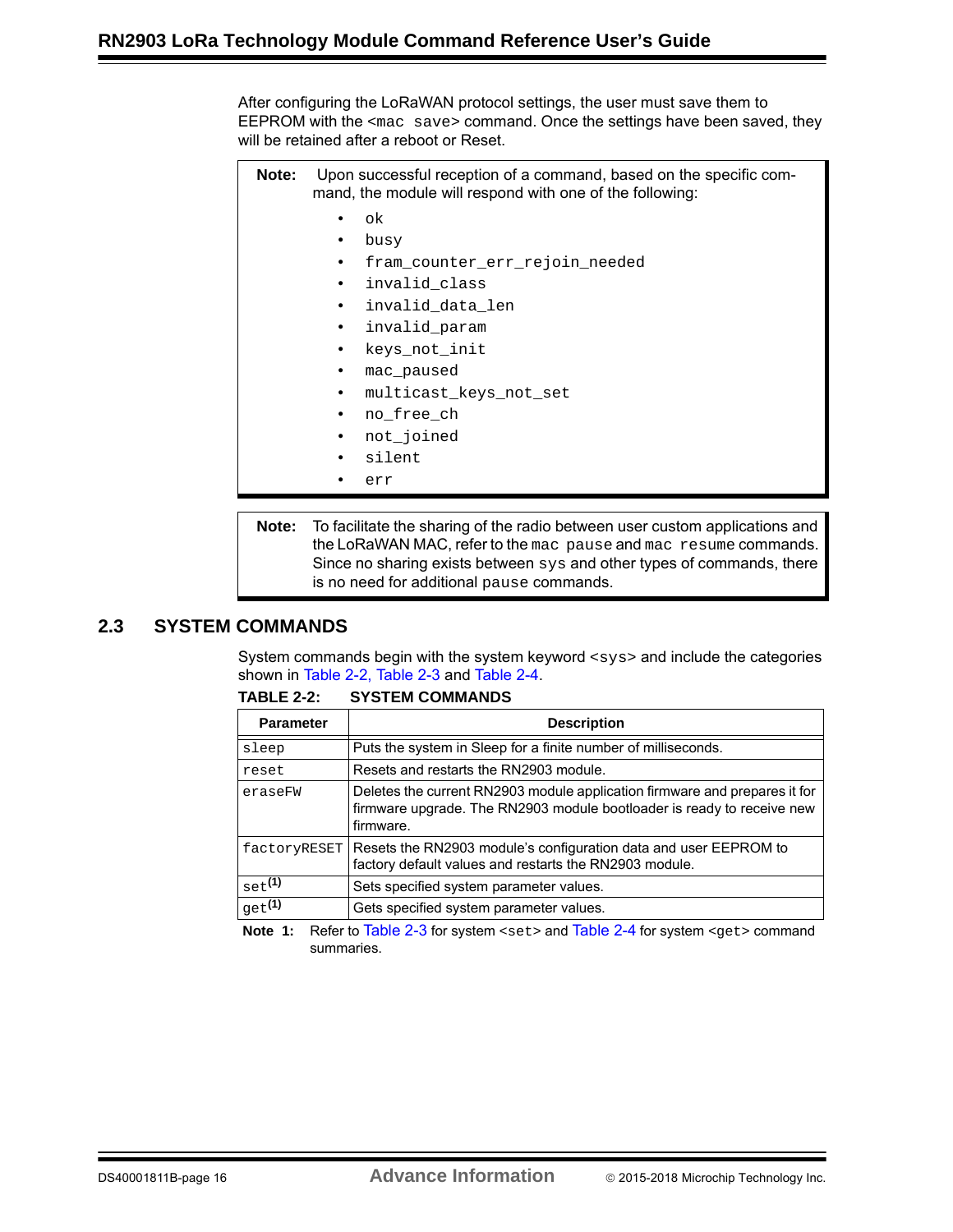#### <span id="page-16-0"></span>**2.3.1 sys sleep <length>**

<length>: decimal number representing the number of milliseconds the system is put to Sleep, from 100 to 4294967296.

Response: ok after the system gets back from Sleep mode

invalid param if the length is not valid

This command puts the system to Sleep for the specified number of milliseconds. The module can be forced to exit from Sleep by sending the UART a break condition followed by a  $0 \times 55$  character. Forcing the module from sleep in the manner also triggers the UART auto baud detection. The module will adjust the UART baud rate to match the baud rate at which the  $0 \times 55$  character is sent. Refer to the Note box in **1.4 "UART Interface"**.

Example: **sys sleep 120** // Puts the system to Sleep for 120 ms.

#### <span id="page-16-1"></span>**2.3.2 sys reset**

Response: RN2903 X.Y.Z MMM DD YYYY HH:MM:SS, where X.Y.Z is the firmware version, MMM is month, DD is day, HH:MM:SS is hour, minutes, seconds (format: [HW] [FW] [Date] [Time]). [Date] and [Time] refer to the release of the firmware.

This command resets and restarts the RN2903 module; stored LoRaWAN protocol settings will be loaded automatically upon reboot.

Example: sys reset **// Resets** and restarts the RN2903 module.

### <span id="page-16-2"></span>**2.3.3 sys eraseFW**

Response: no response

This command deletes the current RN2903 module application firmware and prepares it for firmware upgrade. The RN2903 module bootloader is ready to receive new firmware.

Example: **sys eraseFW** // Deletes the current RN2903 module application firmware.

#### <span id="page-16-3"></span>**2.3.4 sys factoryRESET**

Response: RN2903 X.Y.Z MMM DD YYYY HH: MM: SS, where X.Y.Z is the firmware version, MMM is month, DD is day, HH:MM:SS is hour, minutes, seconds (format: [HW] [FW] [Date] [Time]). [Date] and [Time] refer to the release of the firmware.

This command resets the module's configuration data and user EEPROM to factory default values and restarts the module. After factoryRESET, the RN2903 module will automatically reset and all configuration parameters are restored to factory default values. All LoRaWAN protocol settings set by the user will be lost.

Example: sys factoryRESET // Restores factory default values.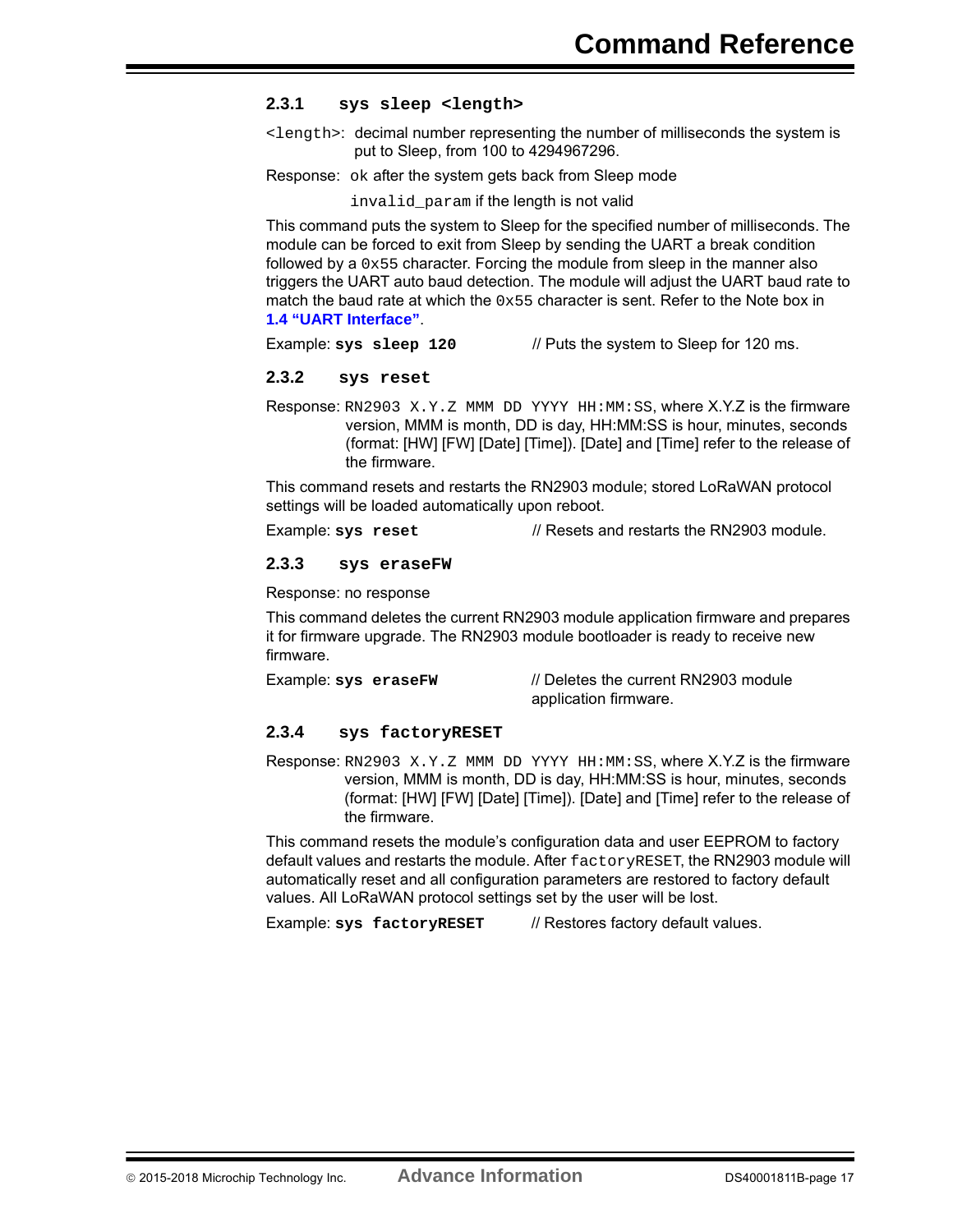<span id="page-17-0"></span>

| <b>System Set Commands</b> |
|----------------------------|
|                            |

#### <span id="page-17-3"></span>**TABLE 2-3: SYSTEM SET COMMANDS**

| <b>Parameter</b> | <b>Description</b>                                                                          |
|------------------|---------------------------------------------------------------------------------------------|
| nvm              | Stores <data> to a location <address> of user EEPROM.</address></data>                      |
| pindig           | Allows user to set and clear available digital pins.                                        |
| pinmode          | Allows the user to set the state of the pins as digital output, digital input or<br>analog. |

<span id="page-17-1"></span>2.3.5.1 sys set nvm <address> <data>

- <address>: hexadecimal number representing user EEPROM address, from 300 to 3FF
- <data>: hexadecimal number representing data, from 00 to FF
- Response:  $\sigma_{\rm ok}$  if the parameters (address and data) are valid

invalid param if the parameters (address and data) are not valid

This command allows the user to modify the user EEPROM at <address> with the value supplied by <data>. Both <address> and <data> must be entered as hex values. The user EEPROM memory is located inside the MCU on the module.

Example: **sys set nvm 300 A5** // Stores the value 0xA5 at user EEPROM address 0x300.

<span id="page-17-2"></span>2.3.5.2 sys set pindig <pinname> <pinstate>

<pinname>: string representing the pin. Parameter values can be: GPIO0-GPIO13, UART\_CTS, UART\_RTS, TEST0, TEST1

<pinstate>: decimal number representing the state. Parameter values can be: 0 or 1.

Response: ok if the parameters (<pinname>, <pinstate>) are valid

invalid\_param if the parameters (<pinname>, <pinstate>) are not valid

This command allows the user to modify the unused pins available for use by the module. The selected <pinname> is driven high or low depending on the desired <pinstate>.

Default: GPIO0-GPIO13, UART\_CTS, UART\_RTS, TEST0 and TEST1 are driven low (value 0).

Example: **sys set pindig GPIO5 1** // Drives GPIO5 high 1, VDD.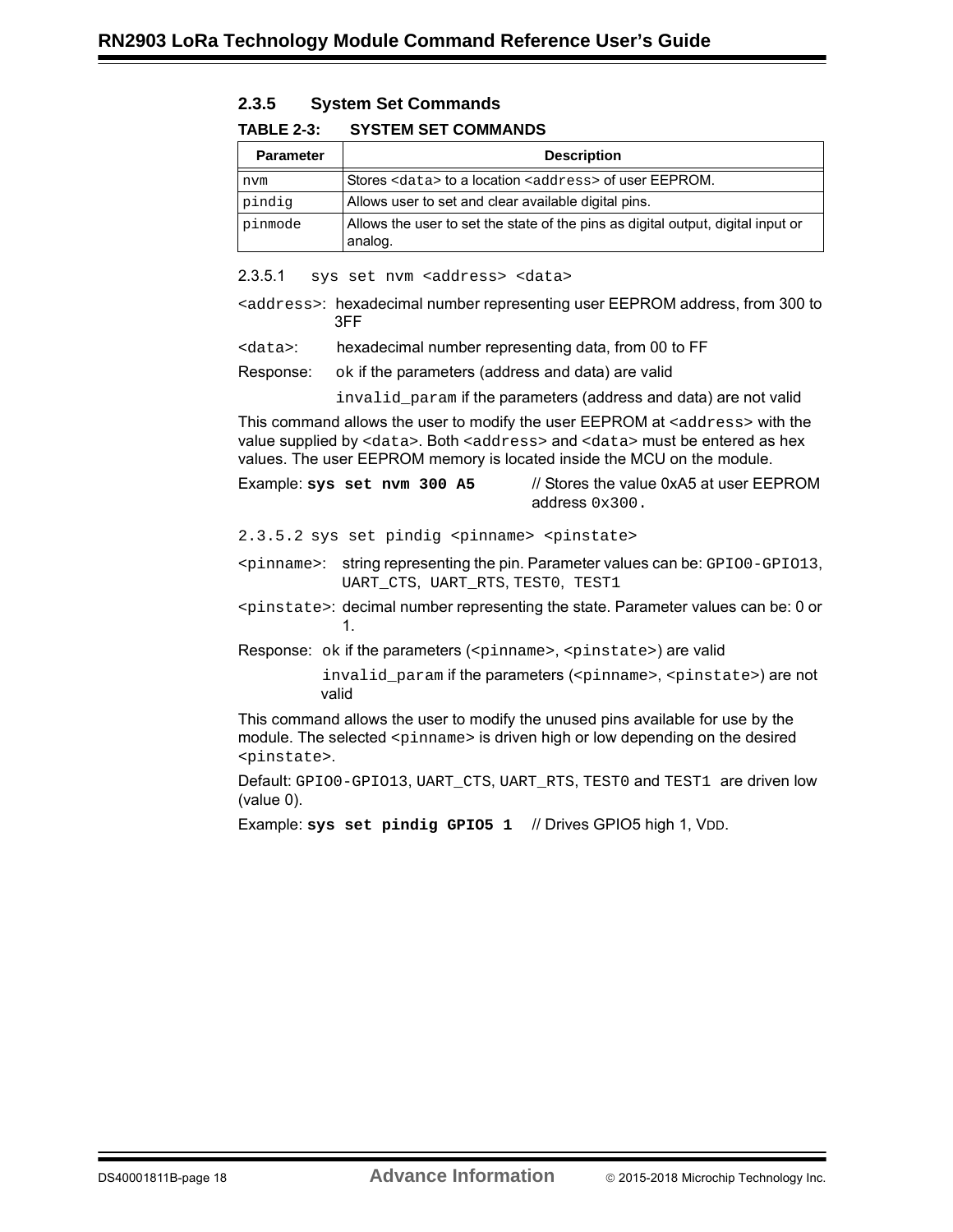<span id="page-18-0"></span>2.3.5.3 sys set pinmode <pinname> <pinmode>

<pinname>: string representing the pin. Parameter can be: GPIO0-GPIO13, UART\_CTS, UART\_RTS, TEST0, TEST1

<pinmode>: string representing the functional mode of the pin. Parameters can be: digout, digin, ana

Response: ok if all the parameters are valid

invalid param if any of the parameters are not valid.

This command allows the user to configure the functional mode of a pin. A pin can be configured as:

- A digital output by using the <digout> parameter
- A digital input by using the <digin> parameter
- An analog input by using the sana > parameter

Default: GPIO0-GPIO14, UART CTS, UART RTS, TEST0 and TEST1 are output pins, driven low (value 0).

**Note:** Only the GPIO0-3, GPIO5-GPIO13 pins can be configured as analog pins.

Example: **sys set pinmode GPIO5 ana** //Sets pin GPIO5 as analog pin

**Note:** This command must be called prior to reading or setting the value of a pin to have the correct behavior.

#### <span id="page-18-1"></span>**2.3.6 System Get Commands**

#### <span id="page-18-4"></span>**TABLE 2-4: SYSTEM GET COMMANDS**

| <b>Parameter</b> | <b>Description</b>                                                               |
|------------------|----------------------------------------------------------------------------------|
| ver              | Returns the information on hardware platform, firmware version, release<br>date. |
| nvm              | Returns data from the requested user EEPROM <address>.</address>                 |
| vdd              | Returns measured voltage in mV.                                                  |
| hweui            | Returns the preprogrammed EUI node address.                                      |
| pindig           | Returns the state of the pin, either low $(0)$ or high $(1)$ .                   |
| pinana           | Returns the state of an analog input.                                            |

<span id="page-18-2"></span>2.3.6.1 sys get ver

Response: RN2903 X.Y.Z MMM DD YYYY HH:MM:SS, where X.Y.Z is the firmware version, MMM is month, DD is day, HH:MM:SS is hour, minutes, seconds (format: [HW] [FW] [Date] [Time]). [Date] and [Time] refer to the release of the firmware.

This command returns the information related to the hardware platform, firmware version, release date and time-stamp on firmware creation.

Example: **sys get ver** // Returns version-related information.

<span id="page-18-3"></span>2.3.6.2 sys get nvm <address>

- <address>: hexadecimal number representing user EEPROM address, from 300 to 3FF
- Response: 00–FF (hexadecimal value from 00 to FF) if the address is valid invalid\_param if the address is not valid

This command returns the data stored in the user EEPROM of the RN2903 module at the requested <address> location.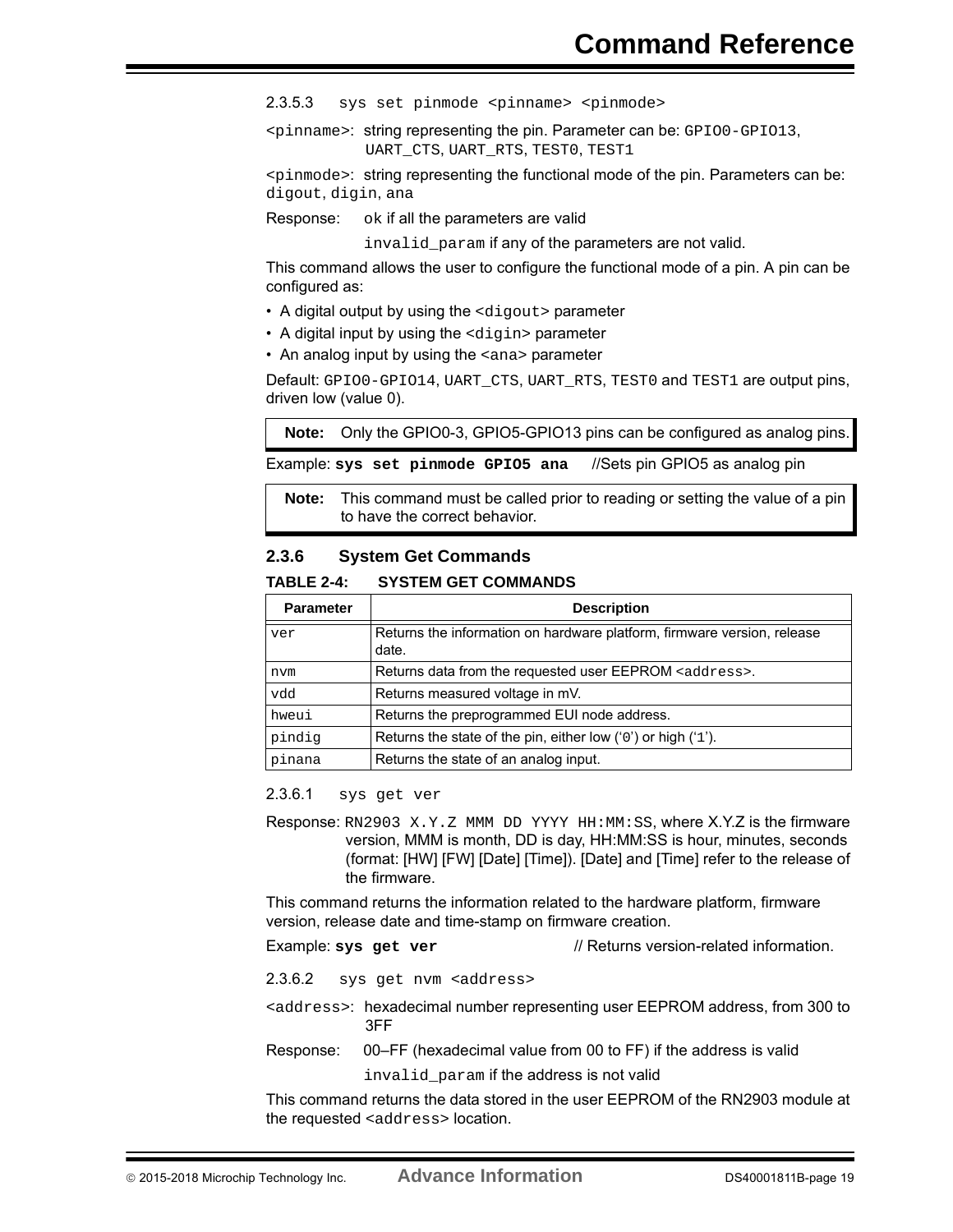Example: **sys get nvm 300** // Returns the 8-bit hex value stored at 300.

<span id="page-19-0"></span>2.3.6.3 sys get vdd

Response: 0–3600 (decimal value from 0 to 3600)

This command requires the RN2903 module to do an ADC conversion on the VDD. The measurement is converted and returned as a voltage (mV).

| Example: sys get vdd | // Returns mV measured on the VDD |
|----------------------|-----------------------------------|
|                      | module.                           |

**Note:** The upper limit is given for consideration only, considering the module's maximum supply voltage. Should the module's maximum supply voltage be exceeded, the response to this command will reflect the true supply voltage (i.e., will be higher than 3600).

<span id="page-19-1"></span>2.3.6.4 sys get hweui

Response: hexadecimal number representing the preprogrammed EUI node address

This command reads the preprogrammed EUI node address from the RN2903 module. The value returned by this command is a globally unique number provided by Microchip.

| Example: sys get hweui | // Reads the preprogrammed EUI node<br>address. |
|------------------------|-------------------------------------------------|
|                        |                                                 |

**Note:** The preprogrammed EUI node address is a read-only value and cannot be changed or erased. This value can be used to configure the device EUI using the mac set deveui command (see Section [2.4.8.8\)](#page-28-1).

<span id="page-19-2"></span>2.3.6.5 sys get pindig <pinname>

- <pinname>: string representing the pin. Parameter values can be: GPIO0-GPIO13, UART\_CTS, UART\_RTS, TEST0, TEST1
- Response: a bit representing the state of the pin, either '0' (low) or '1' (high), if <pinname> is valid

invalid\_param if <pinname> is not valid

This command returns the state of the queried pin, either '0' (low) or '1' (high).

Example: **sys** get pindig GPIO5 // Returns the state of GPIO5.

<span id="page-19-3"></span>2.3.6.6 sys get pinana <pinname>

<pinname>: string representing the pin. Parameter values can be:

GPIO0-GPIO3, GPIO5-GPIO13

Response: decimal number representing the 10-bit analog value, from 0 to 1023, if <pinname> is valid, and invalid\_param if <pinname> is not valid

This command returns a 10-bit analog value for the queried pin, where 0 represents 0V and 1023 represents VDD. An ADC conversion on the VDD pin can be performed by using the command sys get vdd.

Example: **sys get pinana GPIO0** // Returns the state of GPIO0.

**Note:** The sys set <pinname> ana command must be called to configure the functional mode of the pin prior to reading its analog input value.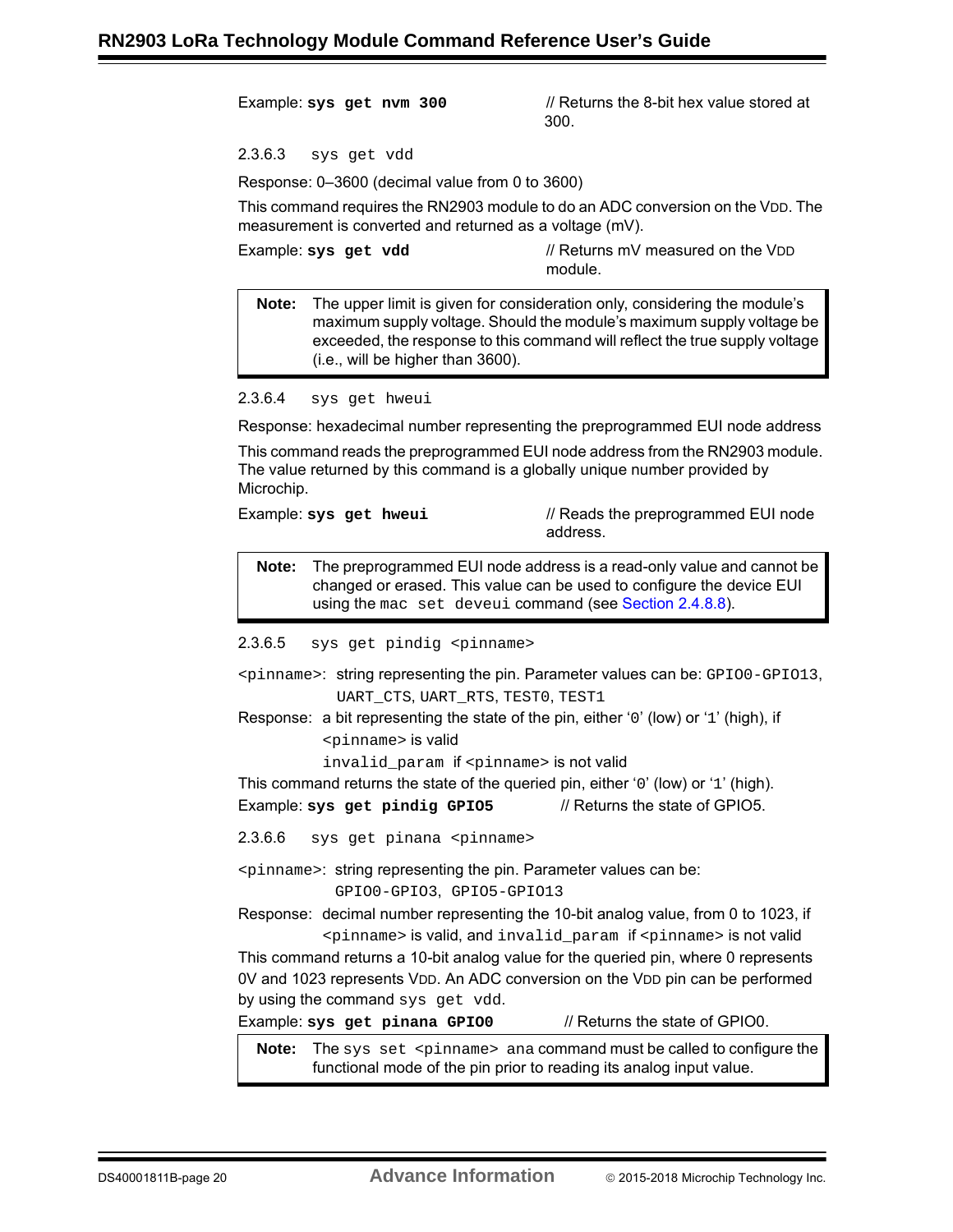### <span id="page-20-0"></span>**2.4 MAC COMMANDS**

LoRaWAN protocol commands begin with the system keyword mac and include the categories shown in [Table 2-5](#page-20-3).

<span id="page-20-3"></span>**TABLE 2-5: MAC COMMANDS**

| <b>Parameter</b> | <b>Description</b>                                                                                                   |
|------------------|----------------------------------------------------------------------------------------------------------------------|
| reset            | Resets the RN2903 module and sets default values for most of the<br>LoRaWAN parameters.                              |
| tx.              | Sends the data string on a specified port number.                                                                    |
| join             | Informs the RN2903 module to join the configured network.                                                            |
| save             | Saves LoRaWAN configuration parameters to the user EEPROM.                                                           |
| forceENABLE      | Enables the RN2903 module after the LoRaWAN network server<br>commanded the end device to become silent immediately. |
| pause            | Pauses LoRaWAN stack functionality to allow transceiver (radio)<br>configuration.                                    |
| resume           | Restores the LoRaWAN stack functionality.                                                                            |
| set              | Accesses and modifies specific MAC related parameters.                                                               |
| qet              | Reads back current MAC related parameters from the module.                                                           |

#### <span id="page-20-1"></span>**2.4.1 mac reset**

Response: ok

This command will automatically reset the software LoRaWAN stack and initialize it with the default parameters.

Example: **mac reset**

**Note:** This command will set default values for most of the LoRaWAN parameters. Everything set prior to this command will lose its set value, being reinitialized to the default value, including setting the cryptographic keys to 0.

#### <span id="page-20-2"></span>**2.4.2 mac tx <type> <portno> <data>**

- <type>: string representing the uplink payload type, either cnf or uncnf (cnf – confirmed, uncnf – unconfirmed)
- <portno>: decimal number representing the port number, from 1 to 223
- <data>: hexadecimal value. The length of <data> bytes capable of being transmitted are dependent upon the set data rate (for further details, refer to the *LoRaWAN™ Specification V1.0.2*).
- Response: this command may reply with two responses. The first response will be received immediately after entering the command. In case the command is valid (ok reply received), a second reply will be received after the end of the data transfer. For further details, refer to the *LoRaWAN™ Specification V1.0.2*.

Response after entering the command:

- $\circ$   $\circ$  if parameters and configurations are valid and the packet was forwarded to the radio transceiver for transmission
- invalid param if parameters (<type> <portno> <data>) are not valid
- not\_joined if the network is not joined
- no\_free\_ch no channels are available
- silent if the module is in a Silent Immediately state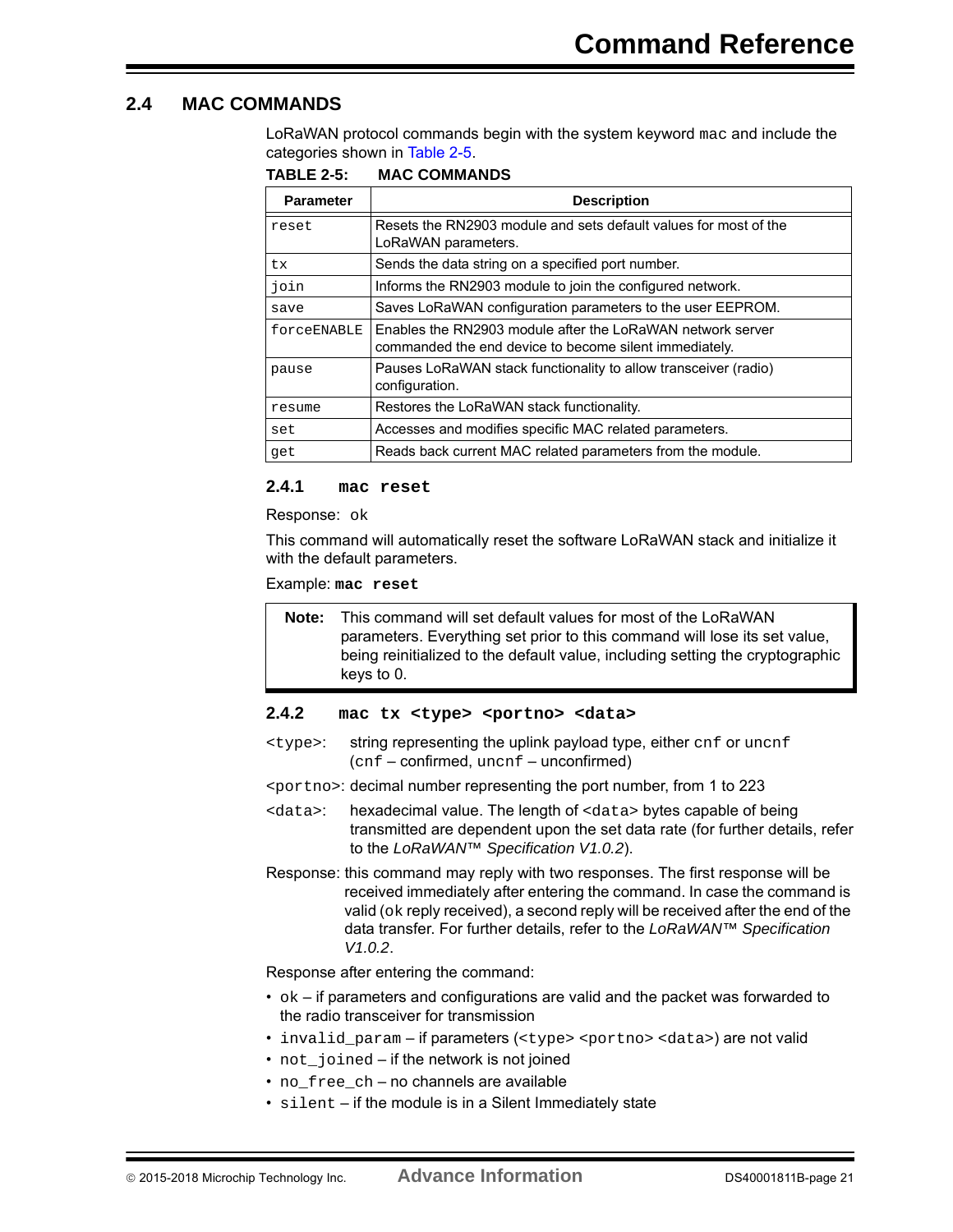- frame\_counter\_err\_rejoin\_needed if the frame counter rolled over
- busy if MAC state is not in an Idle state
- mac\_paused if MAC was paused and not resumed back
- invalid data len if application payload length is greater than the maximum application payload length corresponding to the current data rate

Response after the first uplink transmission attempt:

- $\text{mac\_tx\_ok}$  if uplink transmission was successful and no downlink data was received back from the server;
- mac\_rx <portno> <data> if transmission was successful, <portno>: port number, from 1 to 223; <data>: hexadecimal value that was received from the server;
- mac err if transmission was unsuccessful, ACK not received back from the server
- invalid\_data\_len if application payload length is greater than the maximum application payload length corresponding to the current data rate. This can occur after an earlier uplink attempt if retransmission back-off has reduced the data rate.

A confirmed message will expect an acknowledgment from the server; otherwise, the message will be retransmitted by the number indicated by the command mac set retx <value>, whereas an unconfirmed message will not expect any acknowledgment back from the server. Please refer to the *LoRaWAN™ Specification V1.0.2* for further details.

The port number allows multiplexing multiple data streams on the same link. For example, the end device may send measurements on one port number and configuration data on another. The server application can then distinguish the two types of data based on the port number.

Example: **mac tx cnf 4 5A5B5B** // Sends a confirmed frame on port 4 with application payload 5A5B5B.

If the automatic reply feature is enabled and the server sets the Frame Pending bit or initiates downlink confirmed transmissions, multiple responses will be displayed after each downlink packet is received by the module. A typical scenario for this case would be (prerequisites: free LoRaWAN channels available and automatic reply enabled):

- The module sends a packet on port 4 with application payload 0xAB
- Radio transmission is successful and the module will display the first response: ok
- The server needs to send two separate downlink confirmed packets back on port 1 with the following data: 0xAC, then 0xAF. First it will transmit the first one (0xAC) and will set the Frame Pending bit. The module will display the second response mac\_rx 1 AC
- The module will initiate an automatic uplink unconfirmed transmission with no application payload because the Frame Pending bit was set in the downlink transmission
- The server will send back the second confirmed packet (0xAF). The module will display a third response mac\_rx  $1$  AF
- The module will initiate an automatic unconfirmed transmission with no application payload because the last downlink transmission was confirmed, so the server needs an ACK
- If no reply is received back from the server, the module will display the fourth response after the end of the second Receive window: mac\_tx\_ok
- After this scenario, the user is allowed to send packets when at least one enabled channel is free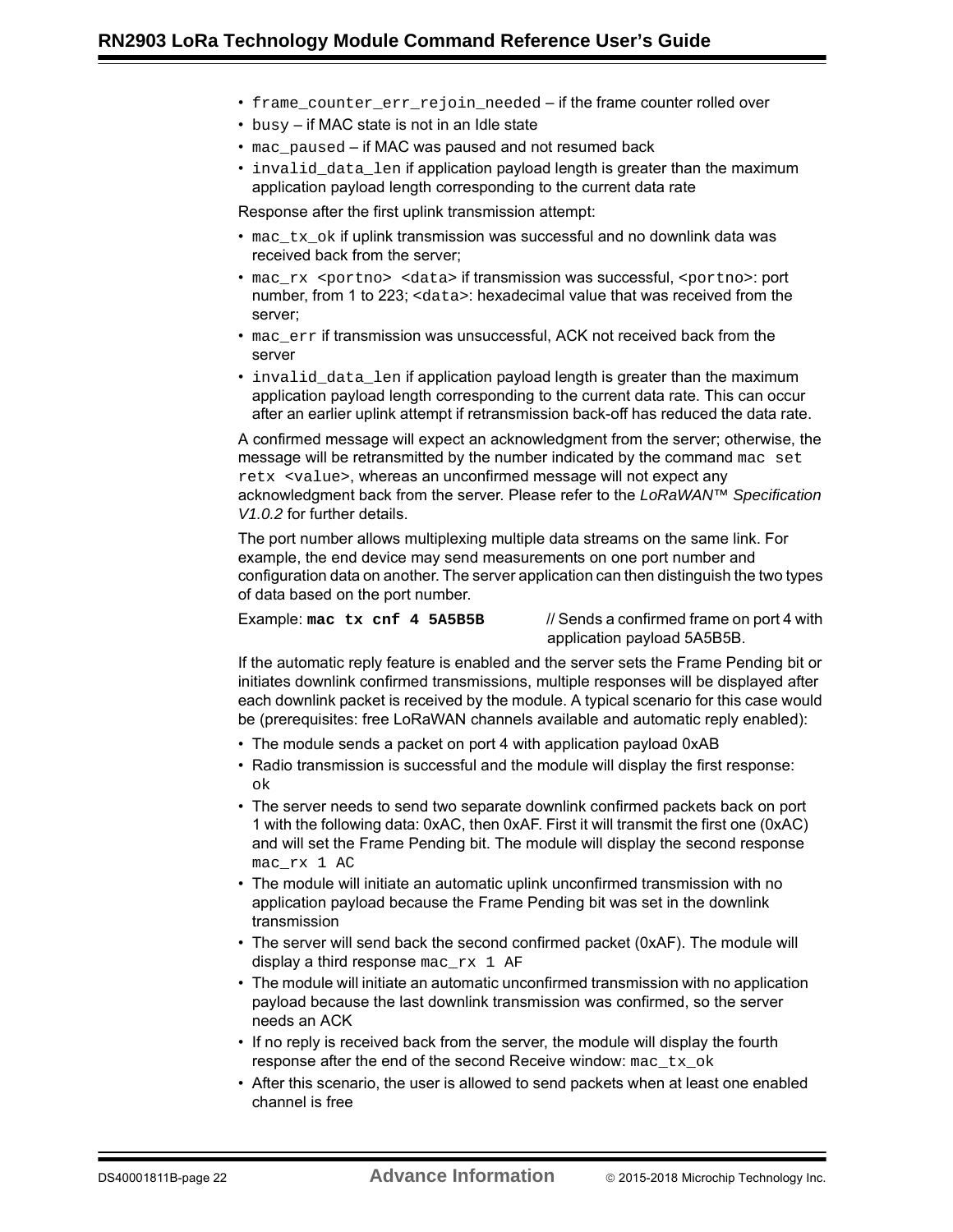Based on this scenario, the following responses will be displayed by the module after running the mac tx cnf 4 AB command:

- ok
- mac\_rx 1 AC
- mac\_rx 1 AF
- mac\_tx\_ok

#### <span id="page-22-0"></span>**2.4.3 mac join <mode>**

- <mode>: string representing the join procedure type (case-insensitive), either otaa or  $abp$  (otaa – over-the-air activation,  $abp -$  activation by personalization).
- Response: this command may reply with two responses. The first response will be received immediately after entering the command. In case the command is valid ( $\circ$ k reply received) a second reply will be received after the end of the join procedure. For further details, refer to the *LoRaWAN™ Specification V1.0.2*.

Response after entering the command:

- $\bullet$  ok if parameters and configurations are valid and the join request packet was forwarded to the radio transceiver for transmission
- invalid param if <mode> is not valid
- keys not  $init if$  the keys corresponding to the Join mode (otaa or abp) were not configured
- no\_free\_ch no channels are available
- silent if the device is in a Silent Immediately state
- busy if MAC state is not in an Idle state
- mac\_paused if MAC was paused and not resumed back

Response after the join procedure:

- denied if the join procedure was unsuccessful (the module attempted to join the network, but was rejected);
- accepted if the join procedure was successful;

This command informs the RN2903 module it should attempt to join the configured network. Module activation type is selected with <mode>. Parameter values can be otaa (over-the-air activation) or abp (activation by personalization). The <mode> parameter is not case sensitive. Before joining the network, the specific parameters for each activation type should be configured (for over the air activation: device EUI, application EUI, application key; for activation by personalization: device address, network session key, application session key).

Example: mac join otaa **// Attempts to join the network using** over-the-air activation.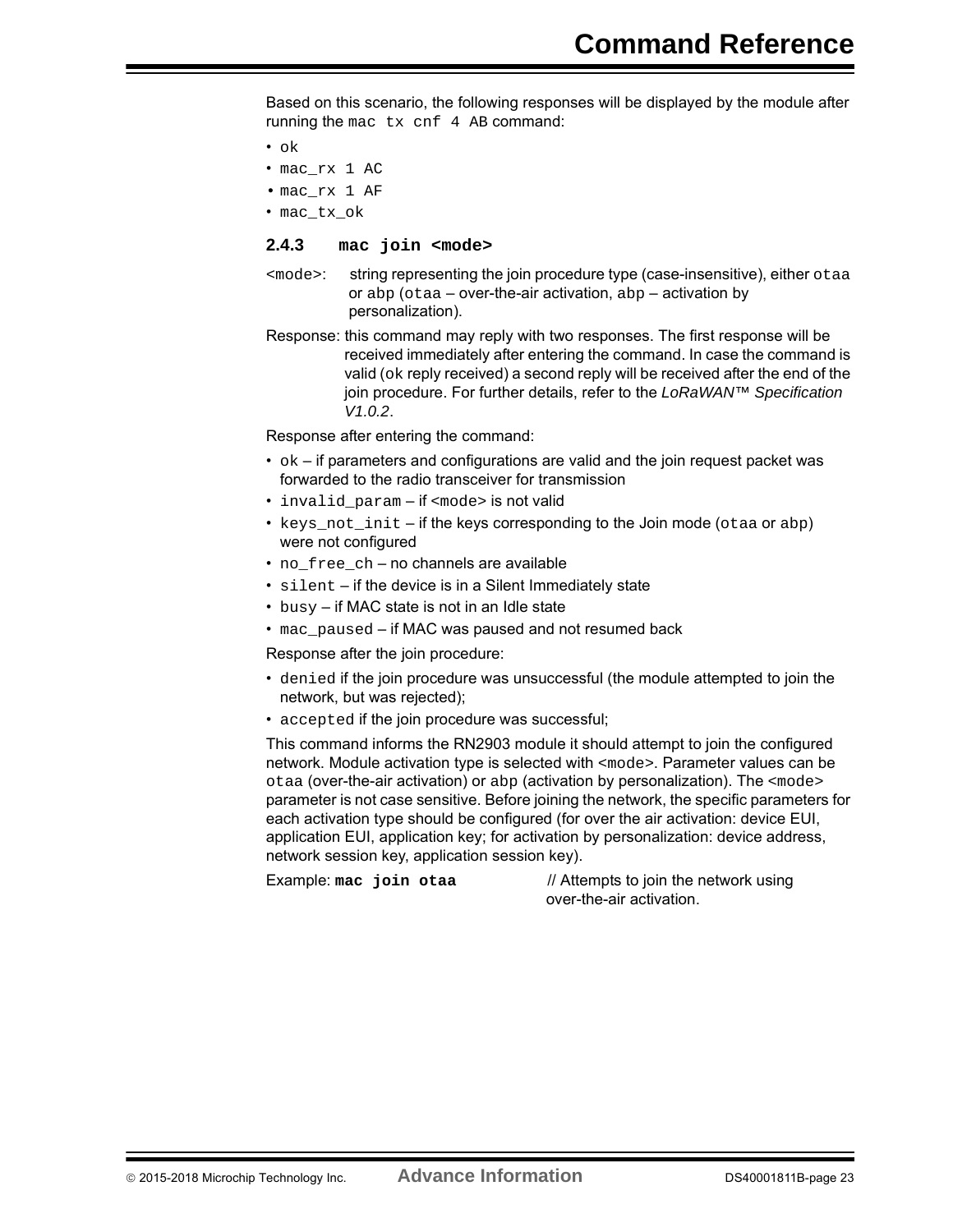#### <span id="page-23-0"></span>**2.4.4 mac save**

Response: ok

The mac save command must be issued after configuration parameters have been appropriately entered from the mac set <cmd> commands. This command will save LoRaWAN protocol configuration parameters to EEPROM. Upon the next system reset the LoRaWAN protocol configuration will be initialized with the last saved parameters. The system may reset by power cycling or a pulse on the MCLR pin as well as by using sys reset.

The LoRaWAN protocol configuration savable parameters are:

- adr: ADR state
- appeui: Application Identifier
- appkey: Application Key
- appskey: Application Session key
- ch: All Channel Parameters
	- drrange: Data Rate Range
	- status: Status
- class: LoRaWAN operating Class
- devaddr: End-Device Address
- deveui: End-Device Identifier
- dnctr: Downlink Frame Counter
- dr:Data Rate
- join flags: Join parameter flags
	- appeui: Application Identifier set
	- appmultiskey: Application Multicast Session Key set
	- appskey: Application Key set
	- devaddr: End-Device Address set
	- deveui: End-Device Identifer set
	- devmultiskey: End-Device Multicast Session Key set
	- nwkmultiskey: Network Multicast Session Key set
	- nwkskey: Network Session Key set
- mcast: Multicast State
- mcastappskey: Multicast Application Session Key
- mcastdevaddr: Multicast End Device Address
- mcastnwkskey: Multicast Network Session Key
- nwkskey: Network Session Key
- rx2 parameters: RX Window 2 parameters
- freq: Frequency
- status: Status
- upctr: Uplink Frame Counter

Example: mac save *MI* Saves the LoRaWAN protocol configuration parameters to the user EEPROM.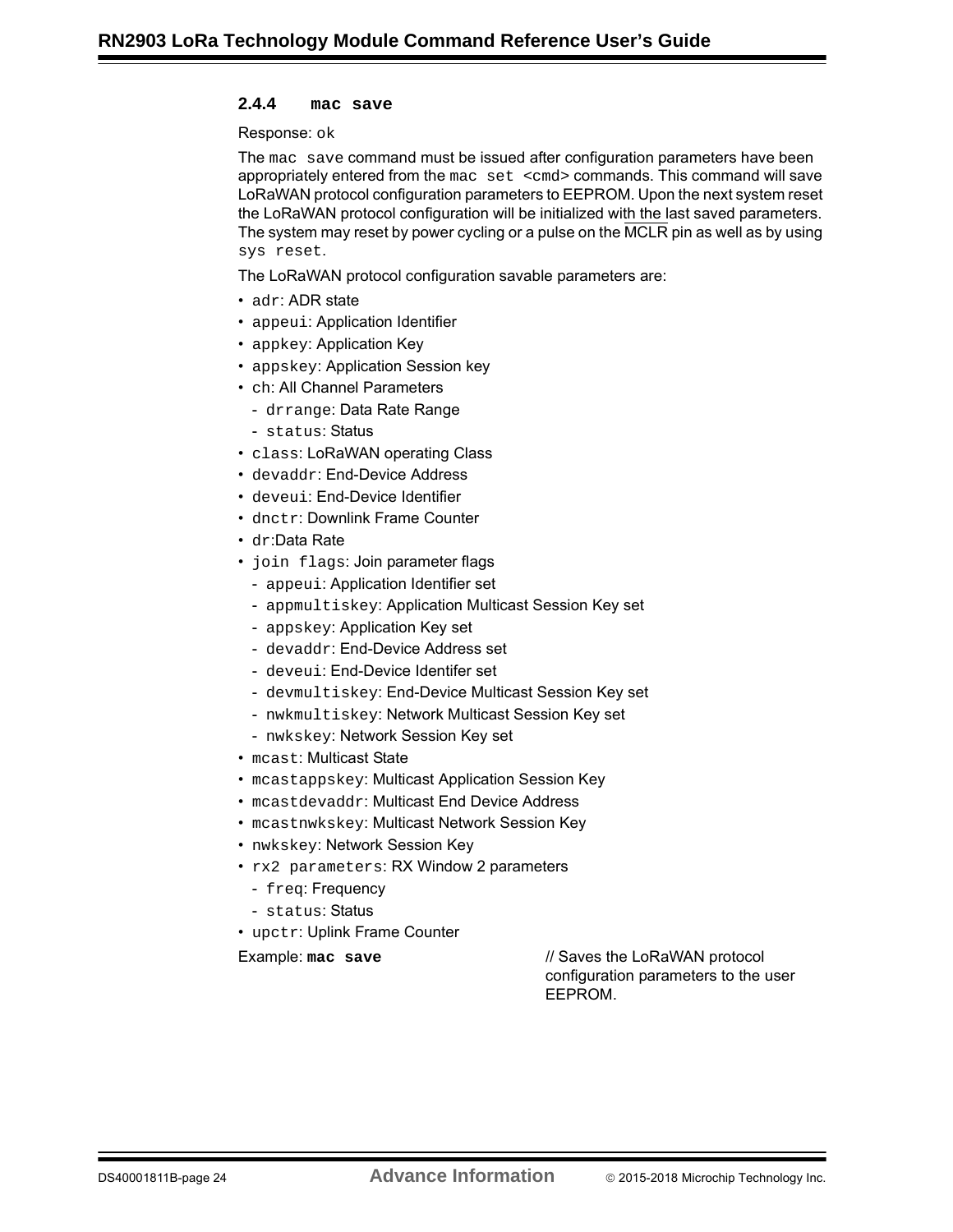#### <span id="page-24-0"></span>**2.4.5 mac forceENABLE**

Response: ok

The network can issue a certain command (Duty Cycle Request frame with parameter 255) that would require the RN2903 module to go silent immediately. This mechanism disables any further communication of the module, effectively isolating it from the network. Using mac forceENABLE, after this network command has been received, restores the module's connectivity by allowing it to send data.

Example: **mac forceENABLE** // Disables the Silent Immediately state.

**Note:** The silent immediately status bit of the MAC status register indicates the device has been silenced by the network. Refer to **[Figure](#page-40-0)  [2-1: "MAC Status bit-Mapped Register \(1\)"](#page-40-0)**

#### <span id="page-24-1"></span>**2.4.6 mac pause**

Response: 0 – 4294967295 (decimal number representing the number of milliseconds the mac can be paused)

This command pauses the LoRaWAN stack functionality to allow transceiver (radio) configuration. Through the use of mac pause, radio commands can be generated between a LoRaWAN Class A protocol uplink application ( $_{\text{mac tx}}$  command), and the LoRaWAN Class A protocol Receive windows (second response for the  $mac$  tx command). This command will reply with the time interval in milliseconds that the transceiver can be used without affecting the LoRaWAN functionality. The maximum value (4294967295) is returned whenever the LoRaWAN stack functionality is in Idle state and the transceiver can be used without restrictions. '0' is returned when the LoRaWAN stack functionality cannot be paused.

For example, when operating in LoRaWAN Class C mode, the receiver is continuously in receive. The mac pause command will return '0' indicating that the LoraWAN stack cannot be paused.

After the radio configuration is complete, the mac resume command must be used to return to LoRaWAN Class A protocol commands.

| Example: mac pause | // Pauses the LoRaWAN stack<br>functionality if the response is different |
|--------------------|---------------------------------------------------------------------------|
|                    | from 0.                                                                   |

**Note:** If already joined to a network, this command *MUST* be called *BEFORE* configuring the radio parameters, initiating radio reception, or transmission.

#### <span id="page-24-2"></span>**2.4.7 mac resume**

Response: ok

This command resumes LoRaWAN stack functionality, in order to continue normal functionality after being paused.

Example: **mac resume** // Resumes the LoRaWAN stack functionality.

**Note:** This command *MUST* be called *AFTER* all radio commands have been issued and all the corresponding asynchronous messages have been replied.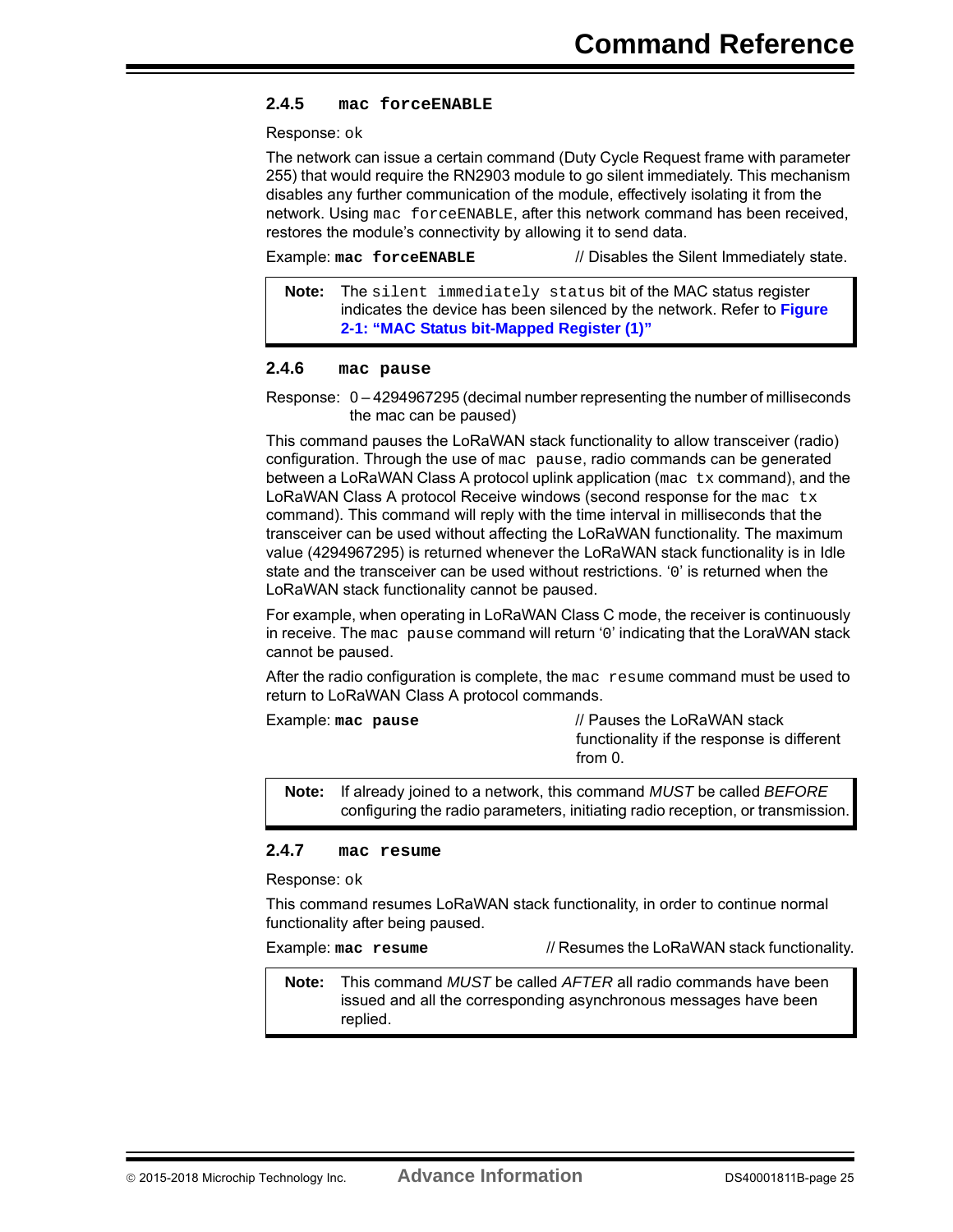<span id="page-25-0"></span>

| 2.4.8 |  | <b>MAC Set Commands</b> |
|-------|--|-------------------------|
|-------|--|-------------------------|

#### **TABLE 2-6: MAC SET COMMANDS**

| <b>Parameter</b> | <b>Description</b>                                                                                                     |
|------------------|------------------------------------------------------------------------------------------------------------------------|
| appkey           | Sets the application key for the RN2903 module.                                                                        |
| appskey          | Sets the application session key for the RN2903 module.                                                                |
| ar               | Sets the state of the automatic reply.                                                                                 |
| bat              | Sets the battery level needed for Device Status Answer frame command<br>response.                                      |
| ch               | Allows modification of channel related parameters.                                                                     |
| class            | Sets the LoRaWAN operating class.                                                                                      |
| devaddr          | Sets the unique network device address for the RN2903 module.                                                          |
| deveui           | Sets the globally unique identifier for the RN2903 module.                                                             |
| dnctr            | Sets the value of the downlink frame counter that will be used for the next<br>downlink reception.                     |
| dr               | Sets the data rate to be used for the next transmissions.                                                              |
| linkchk          | Sets the time interval for the link check process to be triggered.                                                     |
| mcast            | Sets the multicast state to on, or off.                                                                                |
| mcastappskey     | Sets the multicast application session key.                                                                            |
| mcastdevaddr     | Sets the multicast network device address.                                                                             |
| mcastdnctr       | Sets the value of the multicast downlink frame counter that will be used for<br>the next multicast downlink reception. |
| mcastnwkskey     | Sets the multicast network session key.                                                                                |
| nwkskey          | Sets the network session key for the RN2903 module.                                                                    |
| pwridx           | Sets the output power to be used on the next transmissions.                                                            |
| retx             | Sets the number of retransmissions to be used for an uplink confirmed<br>packet.                                       |
| rx2              | Sets the data rate and frequency used for the second Receive window.                                                   |
| rxdelay1         | Sets the value used for the first Receive window delay.                                                                |
| sync             | Sets the synchronization word for the LoRaWAN communication.                                                           |
| upctr            | Sets the value of the uplink frame counter that will be used for the next<br>uplink transmission.                      |

<span id="page-25-1"></span>2.4.8.1 mac set appkey <appKey>

<appKey>: 16-byte hexadecimal number representing the application key

Response: ok if key is valid

invalid\_param if key is not valid

This command sets the application key for the module. The application key is used to derive the security credentials for communication during over-the-air activation.

#### Example: **mac set appkey 00112233445566778899AABBCCDDEEFF**

**Note:** If this parameter was previously saved to user EEPROM by issuing the mac save command, after modifying its value, the mac save command should be called again.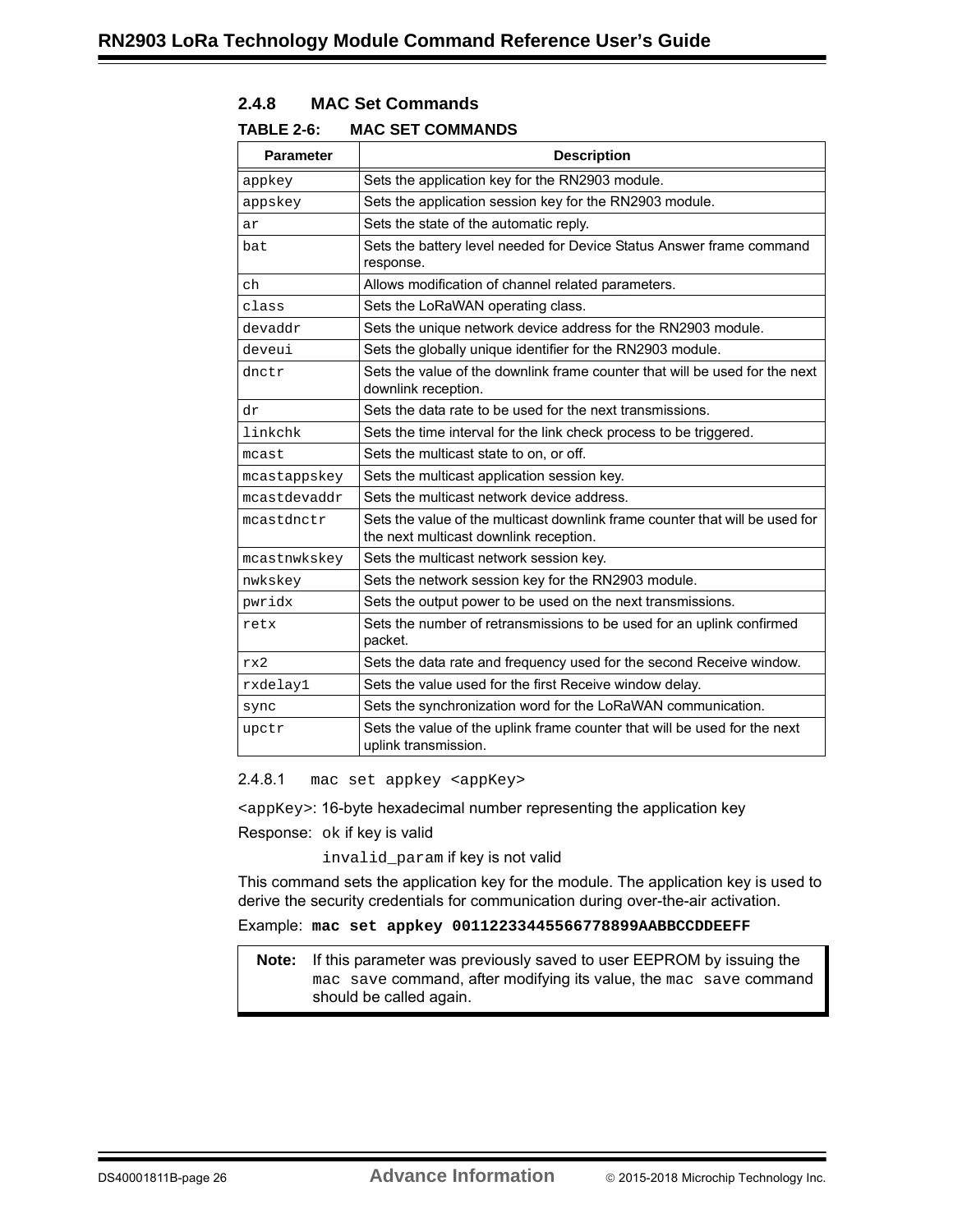<span id="page-26-0"></span>2.4.8.2 mac set appskey <appSesskey>

<appSessKey>: 16-byte hexadecimal number representing the application session key

Response: ok if key is valid

invalid\_param if key is not valid

This command sets the application session key for the module. This key provides security for communication between module and application server.

Example: **mac set appskey AFBECD56473829100192837465FAEBDC**

**Note:** If this parameter was previously saved to user EEPROM by issuing the mac save command, after modifying its value, the mac save command should be called again.

```
2.4.8.3 mac set ar <state>
```
<state>: string value representing the state, either on or off.

Response: ok if state is valid

invalid\_param if state is not valid

This command sets the state of the automatic reply. By enabling the automatic reply, the module will transmit a packet without a payload immediately after a confirmed downlink is received, or when the Frame Pending bit has been set by the server. If set to OFF, no automatic reply will be transmitted.

Example: **mac set ar on** // Enables the automatic reply process inside the module.

**Note:** The RN2903 module implementation will initiate automatic transmissions with no application payload if the automatic reply feature is enabled and the server sets the Frame Pending bit or initiates a confirmed downlink transmission. The user will not be able to initiate uplink transmissions until the automatic transmissions are done.

<span id="page-26-2"></span>2.4.8.4 mac set bat <level>

<level>: decimal number representing the level of the battery, from 0 to 255. '0' means external power, '1' means low level, 254 means high level, 255 means the end device was not able to measure the battery level.

Response: ok if the battery level is valid

invalid\_param if the battery level is not valid

This command sets the battery level required for Device Status Answer frame in use with the LoRaWAN Class A protocol.

Example: mac set bat 127 // Battery is set to ~50%.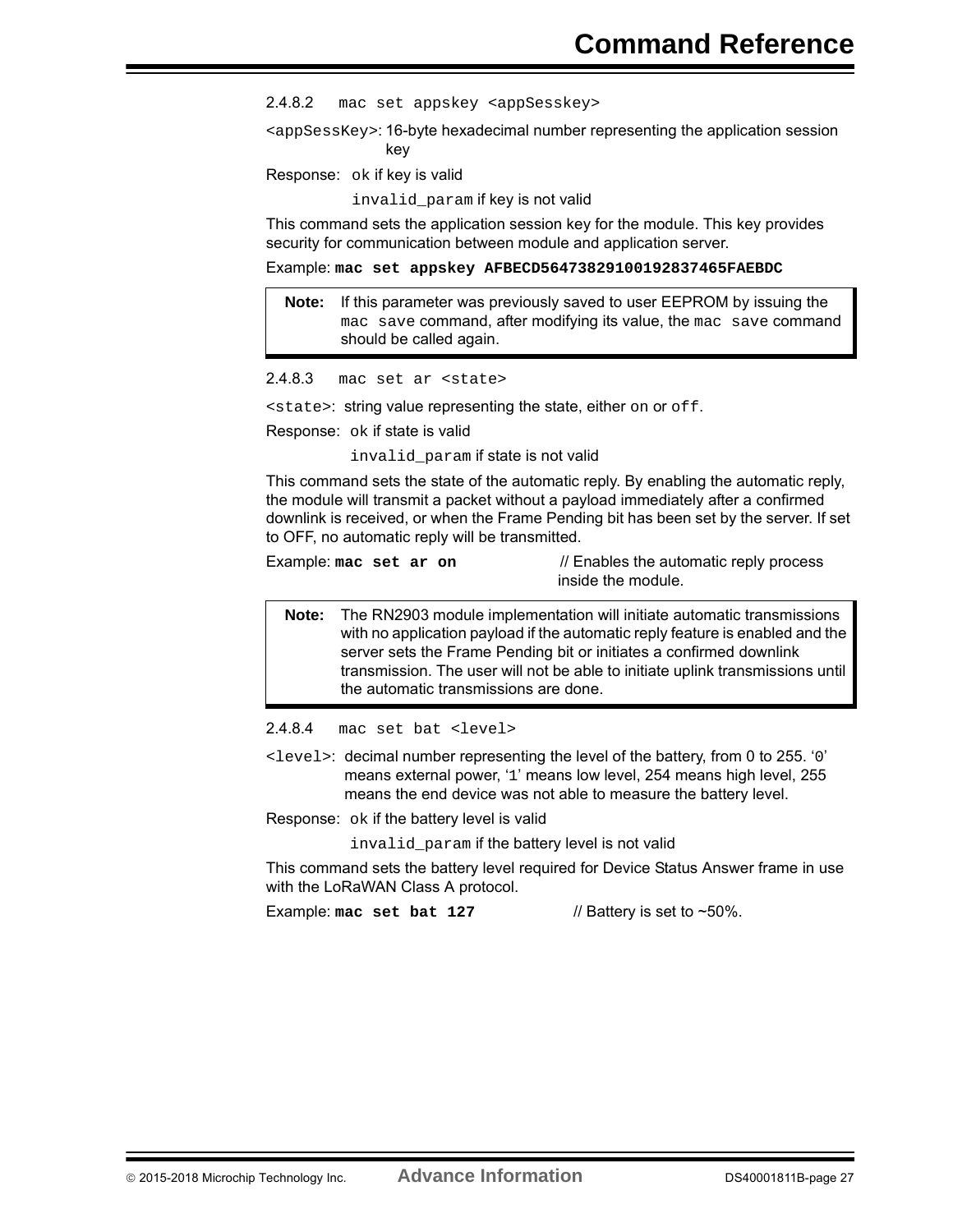<span id="page-27-0"></span>

| 2.4.8.5 |  | MAC SET CHANNEL COMMANDS |
|---------|--|--------------------------|
|         |  |                          |

**TABLE 2-7: MAC SET CHANNEL COMMANDS**

| <b>Parameter</b> | <b>Description</b>                                                                     |
|------------------|----------------------------------------------------------------------------------------|
| drrange          | Sets the module allowed data rate range (min.- max.) allowed on a given<br>channel ID. |
| status           | Sets the use of the specified channel ID.                                              |

2.4.8.5.1 mac set ch drrange <channelID> <minRange> <maxRange> <channelID>: decimal number representing the channel number, from 0 to 71 <minRange>: decimal number representing the minimum data rate, from 0 to 3  $\epsilon$   $\alpha$  axRange>: decimal number representing the maximum data rate, from 0 to 3 Response: ok if parameters are valid

invalid\_param if parameters are not valid

This command sets the operating data rate range, min. to max., for the given <channelID>. By doing this the module can vary data rates between the  $\epsilon$ minRange> and  $\epsilon$ maxRange> on the specified  $\epsilon$ channelID>. For the actual values of the data rates and the corresponding spreading factors (SF), refer to the *LoRaWAN™ Specification V1.0.2*.

|  |  |  |  | Example: mac set ch drrange 13 0 2 // Using US 902-928 band: on channel<br>13 the data rate can range from 0<br>(SF10/125 kHz) to 2 (SF8/125 kHz) as<br>required. |
|--|--|--|--|-------------------------------------------------------------------------------------------------------------------------------------------------------------------|
|--|--|--|--|-------------------------------------------------------------------------------------------------------------------------------------------------------------------|

**Note:** In the US 902-928 band, channels 64 to 71 are restricted to the DR4 data rate. This command is valid for those channels, however, the only allowed <minRange> and <maxRange> values are 4 4.

**Note:** If this parameter was previously saved to user EEPROM by issuing the mac save command, after modifying its value, the mac save command should be called again.

2.4.8.5.2 mac set ch status <channelID> <status>

<channelID>: decimal number representing the channel number, from 0 to 71.

<status>: string value representing the state, either on or off.

Response: ok if parameters are valid

invalid param if parameters are not valid

This command sets the operation of the given <channelID>.

Example: mac set ch status 4 of f // Channel ID 4 is disabled from use.

**Note:** If this parameter was previously saved to user EEPROM by issuing the mac save command, after modifying its value, the mac save command should be called again.

<span id="page-27-1"></span>2.4.8.6 mac set class <class>

<class>: A letter representing the LoRaWAN device class, either a or c.

Response: ok if class is valid

invalid param if the class is not valid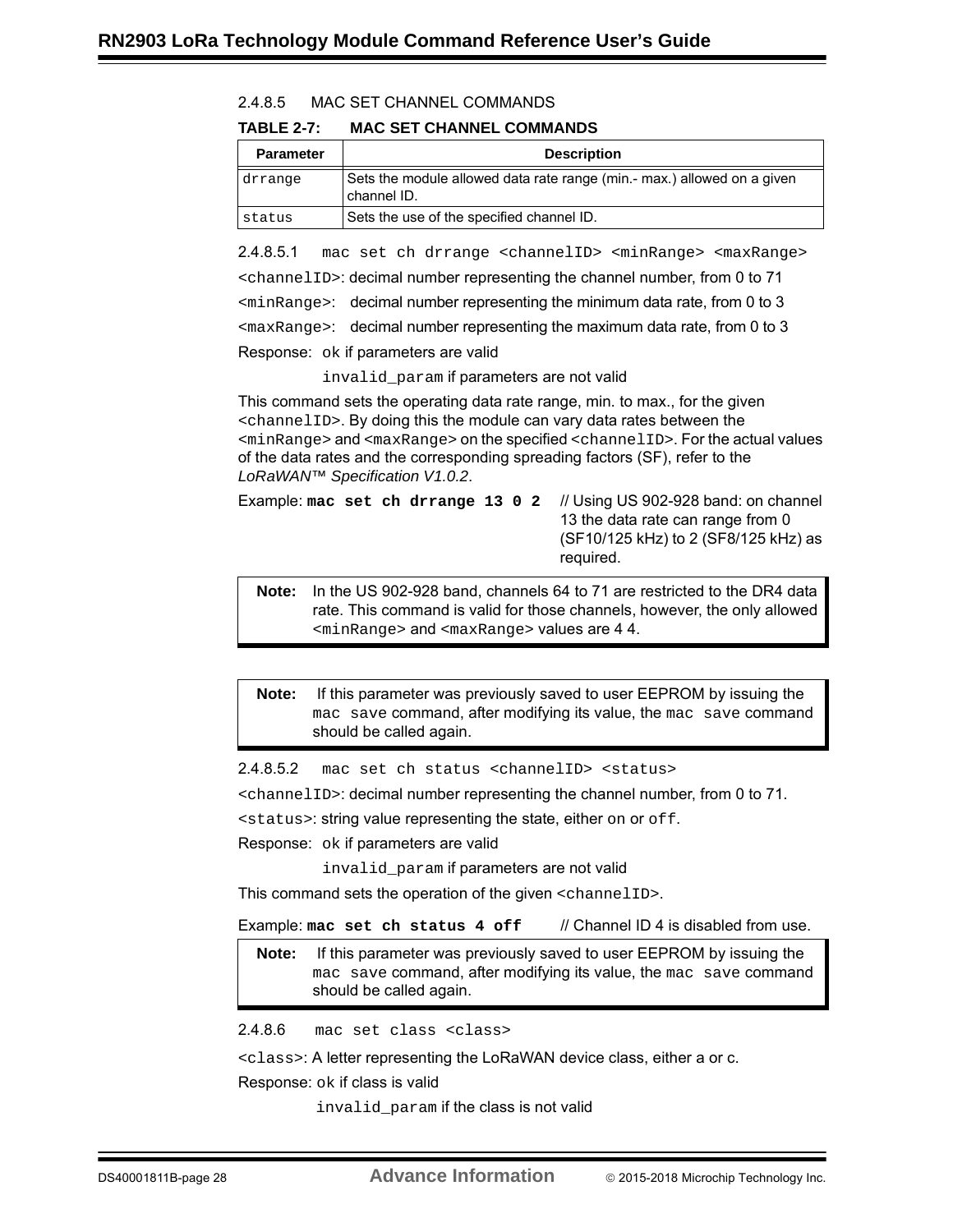This command sets the end device LoRaWAN operating class. The default end device class is Class A. When the class is configured as Class C, the end device will enter Class C Continuous Receive mode after the next uplink message is sent. The LoRaWAN network server must also configure this node as a Class C node. The network server configuration is performed out of band from LoRaWAN communications. For more information on the description of operating in Class C mode, refer to the *LoRaWAN™ Specification V1.0.2*.

Example: **mac set class c**

**Note:** If this parameter had previously been saved to user EEPROM by issuing the mac save command, after modifying its value, the mac save command should be called again.

<span id="page-28-0"></span>2.4.8.7 mac set devaddr <address>

<address>: 4-byte hexadecimal number representing the device address, from 00000000 – FFFFFFFF

Response: ok if address is valid

invalid\_param if address is not valid

This command configures the module with a 4-byte unique network device address <address>. The <address> *MUST* be *UNIQUE* to the current network. This must be directly set solely for activation by personalization devices. This parameter must not be set before attempting to join using over-the-air activation because it will be overwritten once the join process is over.

Example: **mac set devaddr ABCDEF01**

**Note:** If this parameter had previously been saved to user EEPROM by issuing the mac save command, after modifying its value, the mac save command should be called again.

<span id="page-28-1"></span>2.4.8.8 mac set deveui <devEUI>

<devEUI>: 8-byte hexadecimal number representing the device EUI

Response: ok if address is valid

invalid\_param if address is not valid

This command sets the globally unique device identifier for the module. The identifier must be set by the host MCU. The module contains a pre-programmed unique EUI and can be retrieved using the sys get hweui command (see Section [2.3.6.4](#page-19-1)) or user provided EUI can be configured using the mac set deveui command.

Example: **mac set deveui 0004A30B001A55ED**

**Note:** If this parameter was previously saved to user EEPROM by issuing the mac save command, after modifying its value, the mac save command should be called again.

<span id="page-28-2"></span>2.4.8.9 mac set dnctr <fCntDown>

<fCntDown>: decimal number representing the value of the downlink frame counter that will be used for the next downlink reception, from 0 to 4294967295.

Response: ok if parameter is valid

invalid\_param if parameter is not valid

This command sets the value of the downlink frame counter that will be used for the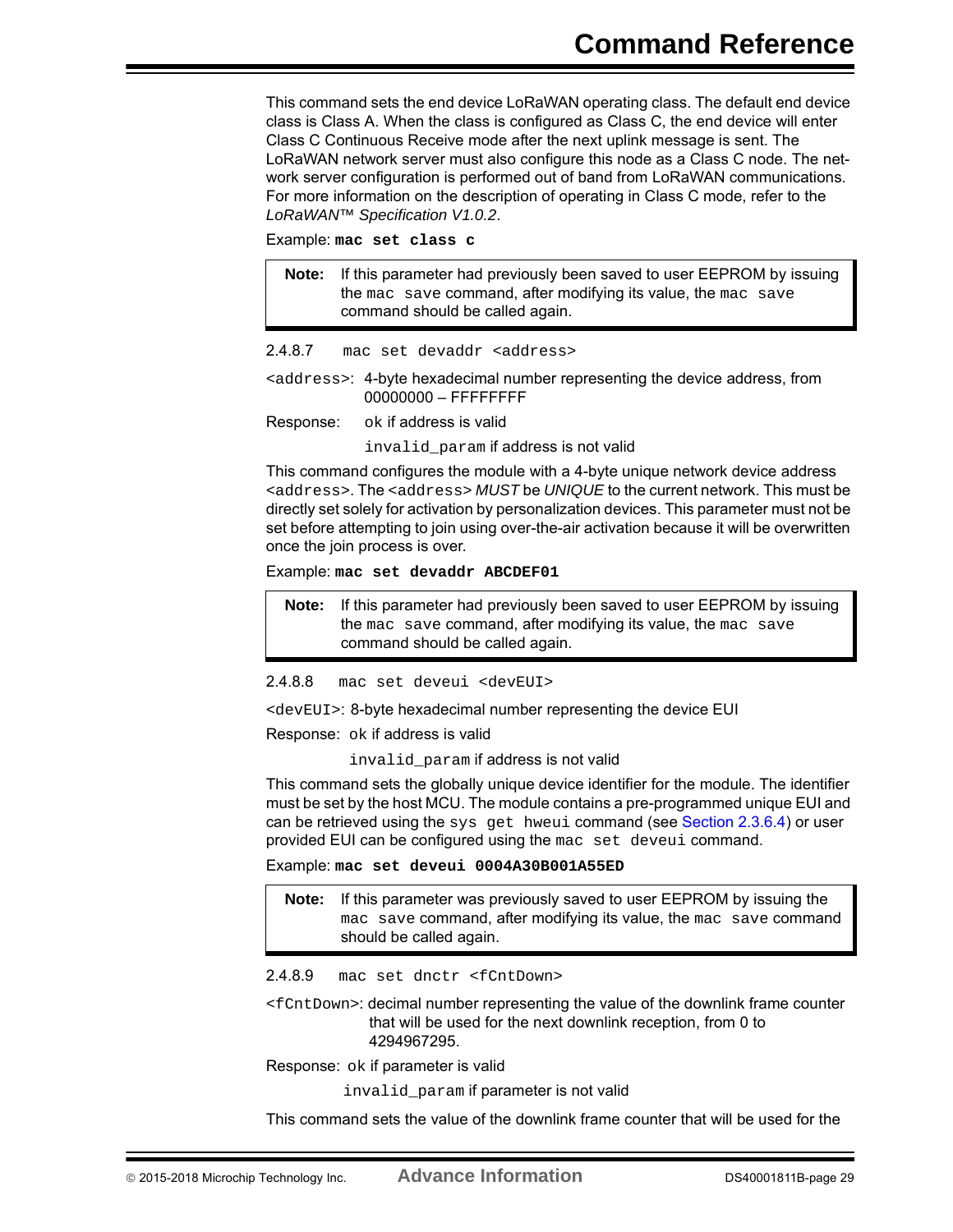<span id="page-29-0"></span>next downlink reception. Example: **mac set dnctr 30** 2.4.8.10 mac set dr <dataRate> <dataRate>: decimal number representing the data rate, from 0 and 4, but within the limits of the data rate range for the defined channels. Response: ok if data rate is valid invalid\_param if data rate is not valid This command sets the data rate to be used for the next transmission. For the description of data rates and the corresponding spreading factors, refer to the *LoRaWAN™ Specification V1.0.2*. Example: **mac set dr 4** // On US 902-928; SF8/500 kHz. 2.4.8.11 mac set linkchk <linkCheck>  $\langle$ linkCheck $\rangle$ : decimal number that sets the time interval in seconds for the link check process, from 0 to 65535 Response: ok if the time interval is valid invalid param if the time interval is not valid This command sets the time interval for the link check process to be triggered periodically. A <value> of '0' will disable the link check process. When the time interval expires, the next application packet that will be sent to the server will include also a link check MAC command. For more information on the Link Check MAC command, refer to the *LoRaWAN™ Specification V1.0.2*. Example: **mac set linkchk 600** // The module will attempt a link check process at 600-second intervals. **Note:** If this parameter had previously been saved to user EEPROM by issuing the mac save command, after modifying its value, the mac save command should be called again. **Note:** If this parameter had previously been saved to user EEPROM by issuing the mac save command, after modifying its value, the mac save command should be called again.

<span id="page-29-1"></span>**Note:** If the command mac reset is issued, the link check process will be set as disabled.

<span id="page-29-2"></span>2.4.8.12 mac set mcast <state>

<state>: string value representing the state, either on or off.

Response: ok if state is valid

invalid param if the state is not valid

This command sets the end device multicast state (mcast) to either be enabled or disabled. When multicast is enabled, and the device is operating in Class C Continuous Receive mode, the end device can receive multicast messages from the server. For more information on the description of multicast operation, refer to the *LoRaWAN™ Specification V1.0.2*.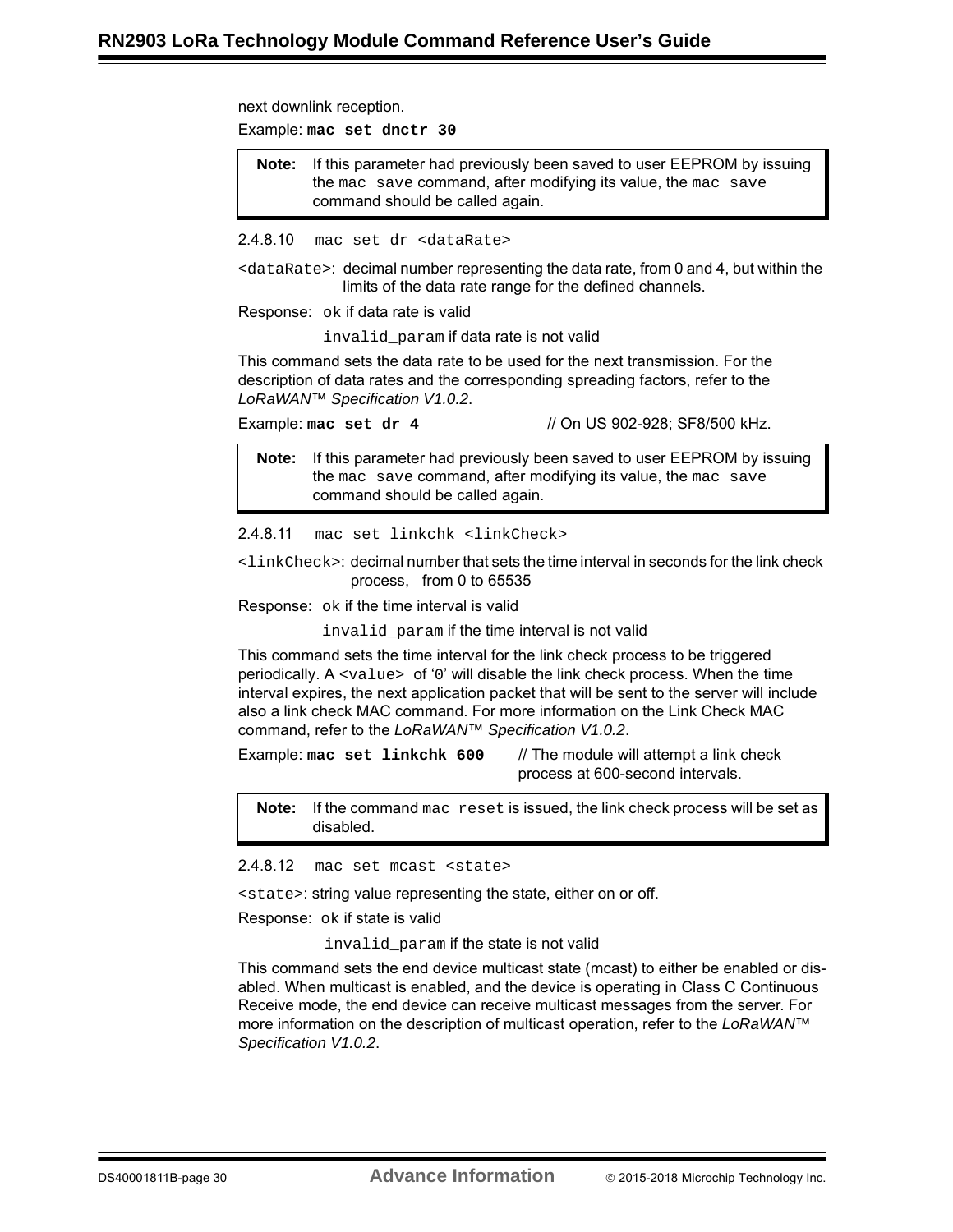Example: **mac set mcast on**

**Note:** If this parameter had previously been saved to user EEPROM by issuing the mac save command, after modifying its value, the mac save command should be called again.

<span id="page-30-0"></span>2.4.8.13 mac set mcastappskey <mcastApplicationSessionkey>

<mcastApplicationSessionkey>: 16-byte hexadecimal number representing the application session key.

Response: ok if key is valid

invalid param if the key is not valid

This command sets the multicast application session key for the module. This key identifies the multicast application session key used when the network sends a multicast message from an application.

Example: **mac set mcastappskey 29100192AFBECD564738837465FAEBDC**

**Note:** If this parameter had previously been saved to user EEPROM by issuing the mac save command, after modifying its value, the mac save command should be called again.

<span id="page-30-1"></span>2.4.8.14 mac set mcastdevaddr <mcastAddress>

<mcastAddress>: 4-byte hexadecimal number representing the device multicast address, from 00000000 - FFFFFFFF.

Response: ok if address is valid

invalid param if the address is not valid

This command configures the module with a 4-byte multicast network device address <address>. The <address> MUST match the multicast address on the current network. This must be directly set for multicast devices.

Example: **mac set mcastdevaddr 54ABCDEF**

**Note:** If this parameter had previously been saved to user EEPROM by issuing the mac save command, after modifying its value, the mac save command should be called again.

<span id="page-30-2"></span>2.4.8.15 mac set mcastdnctr <fMcastCntDown>

<fMcastCntDown>: decimal number representing the value of the multicast downlink frame counter from 0 to 4294967295.

Response: ok if parameter is valid

invalid param if the parameter is not valid

This command sets the value of the multicast downlink frame counter that will be used for the next downlink reception.

Example: **mac set mcastdnctr 40**

**Note:** If this parameter had previously been saved to user EEPROM by issuing the mac save command, after modifying its value, the mac save command should be called again.

<span id="page-30-3"></span>2.4.8.16 mac set mcastnwkskey <mcastNetworkSessionkey>

<mcastNetworkSessionkey>: 16-byte hexadecimal number representing the network session key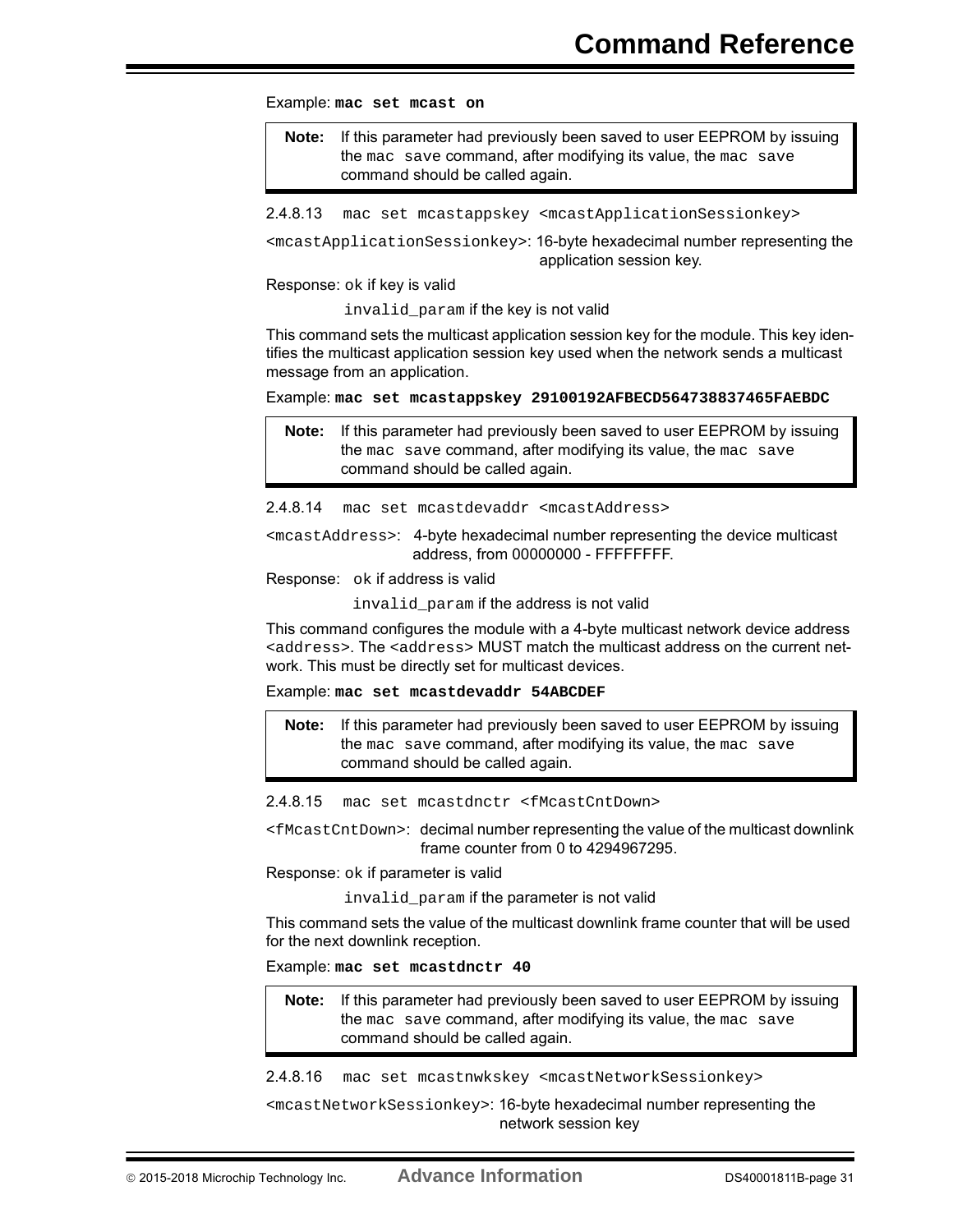Response: ok if key is valid

invalid\_param if the key is not valid

This command sets the multicast network session key for the module. This key is 16 bytes in length, and provides security for communication between the module and multicast network server.

Example: **mac set mcastnwkskey 6AFBECD1029384755647382910DACFEB**

**Note:** If this parameter had previously been saved to user EEPROM by issuing the mac save command, after modifying its value, the mac save command should be called again.

<span id="page-31-0"></span>2.4.8.17 mac set nwkskey <nwkSessKey>

<nwkSessKey>: 16-byte hexadecimal number representing the network session key

Response: ok if key is valid

invalid\_param if key is not valid

This command sets the network session key for the module. This key is 16 bytes in length, and provides security for communication between the module and network server.

Example: **mac set nwkskey 1029384756AFBECD5647382910DACFEB**

**Note:** If this parameter was previously saved to user EEPROM by issuing the mac save command, after modifying its value, the mac save command should be called again.

<span id="page-31-1"></span>2.4.8.18 mac set pwridx <pwrIndex>

<pwrIndex>: decimal number representing the index value for the output power, from 5 to 10 on the US 902-928 frequency band.

Response: ok if power index is valid

invalid param if power index is not valid

This command sets the output power to be used on the next transmissions. Refer to the *LoRaWAN™ Specification V1.0.2* for the output power corresponding to the <pwrIndex> and also to the *RN2903 Low-Power Long-Range LoRa® Technology Transceiver Module Data Sheet* (DS50002390) for the actual radio power capabilities.

Example: **mac set pwridx 6** // Sets the TX output power to 18 dBm on the

next transmission for a 915 MHz NA module.

<span id="page-31-2"></span>2.4.8.19 mac set retx <reTxNb>

 $\langle$   $\langle$   $\rangle$   $\langle$   $\rangle$   $\langle$   $\rangle$  decimal number representing the number of retransmissions for an uplink confirmed packet, from 0 to 255.

Response: ok if <retx> is valid

invalid\_param if <retx> is not valid

This command sets the number of retransmissions to be used for an uplink confirmed packet, if no downlink acknowledgment is received from the server.

Example: **mac set retx 5** // The number of retransmissions made for an uplink confirmed packet is set to 5.

<span id="page-31-3"></span>2.4.8.20 mac set rx2 <dataRate> <frequency>

<dataRate>: decimal number representing the data rate, from 8 to 13.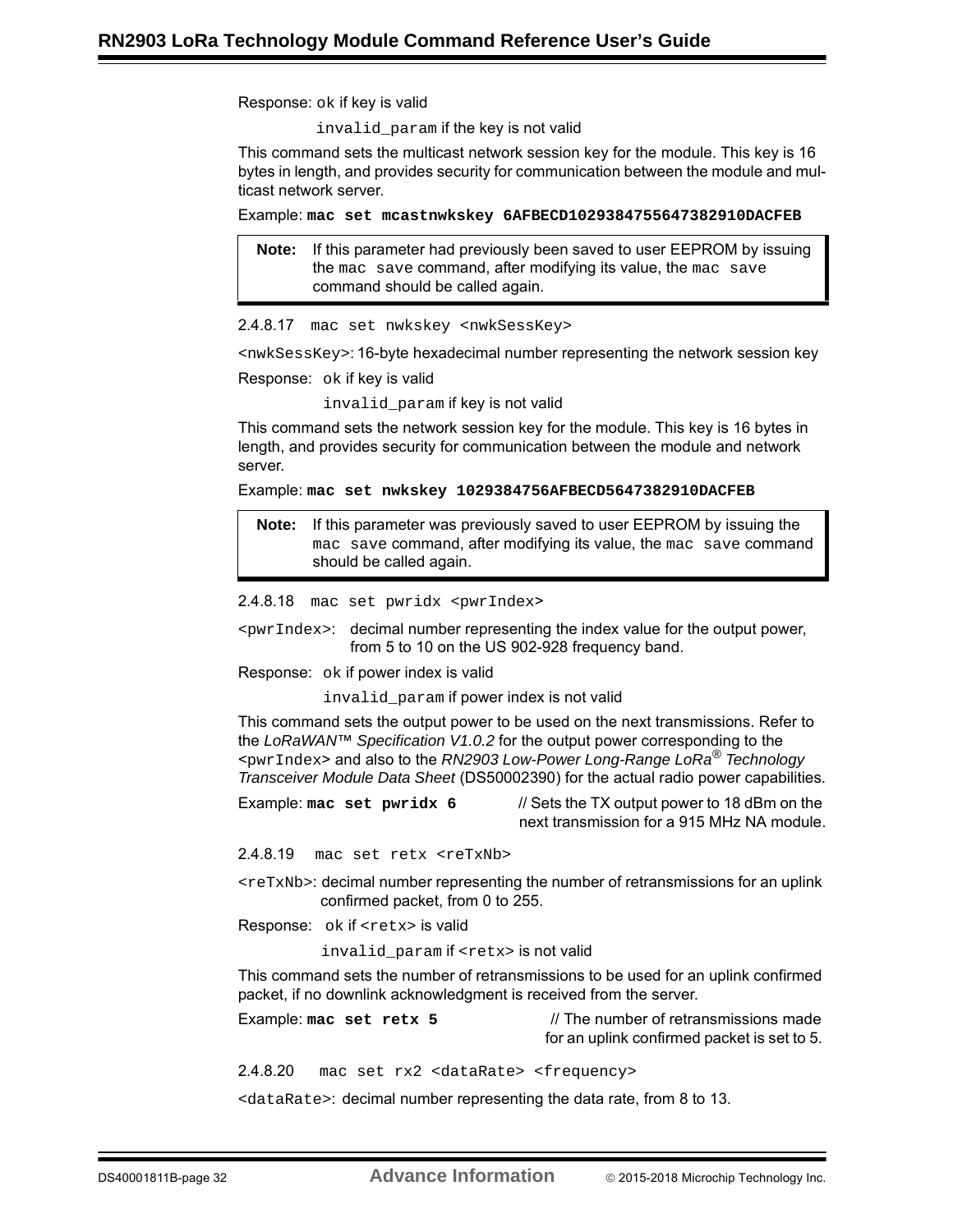<frequency>: decimal number representing the frequency, from 923300000 to 927500000 Hz in 600kHz steps.

Response: ok if parameters are valid

invalid\_param if parameters are not valid

This command sets the data rate and frequency used for the second Receive window. The configuration of the Receive window parameters should be in concordance with the server configuration.

Example: **mac set rx2 8 927500000** // Receive window 2 is configured with SF12/500 kHz data rate with a center frequency of 927.5 MHz.

**Note:** If this parameter had previously been saved to user EEPROM by issuing the mac save command, after modifying its value, the mac save command should be called again.

<span id="page-32-0"></span>2.4.8.21 mac set rxdelay1 <rxDelay>

<rxDelay>: decimal number representing the delay between the transmission and the first Reception window in milliseconds, from 0 to 65535.

Response: ok if <rxDelay> is valid

invalid\_param if <rxDelay> is not valid

This command will set the delay between the transmission and the first Reception window to the  $\langle x \rangle$   $\leq$   $\langle x \rangle$   $\geq$  in milliseconds. The delay between the transmission and the second Reception window is calculated in software as the delay between the transmission and the first Reception window + 1000 (ms).

Example: **mac set rxdelay1 1000** // Set the delay between the transmission and the first Receive window to 1000 ms.

<span id="page-32-1"></span>2.4.8.22 mac set sync <synchWord>

<synchWord>: one byte long hexadecimal number representing the synchronization word for the LoRaWAN communication

Response: ok if parameters are valid

invalid param if parameter is not valid

This command sets the synchronization word for the LoRaWAN communication. The configuration of the synchronization word should be in accordance with the Gateway configuration.

Example: **mac set sync 34** //Synchronization word is configured to use the 0x34 value

<span id="page-32-2"></span>2.4.8.23 mac set upctr <fCntUp>

<fCntUp>: decimal number representing the value of the uplink frame counter that will be used for the next uplink transmission, from 0 to 4294967295.

Response: ok if parameter is valid

invalid param if parameter is not valid

This command sets the value of the uplink frame counter that will be used for the next uplink transmission.

Example: **mac set upctr 10**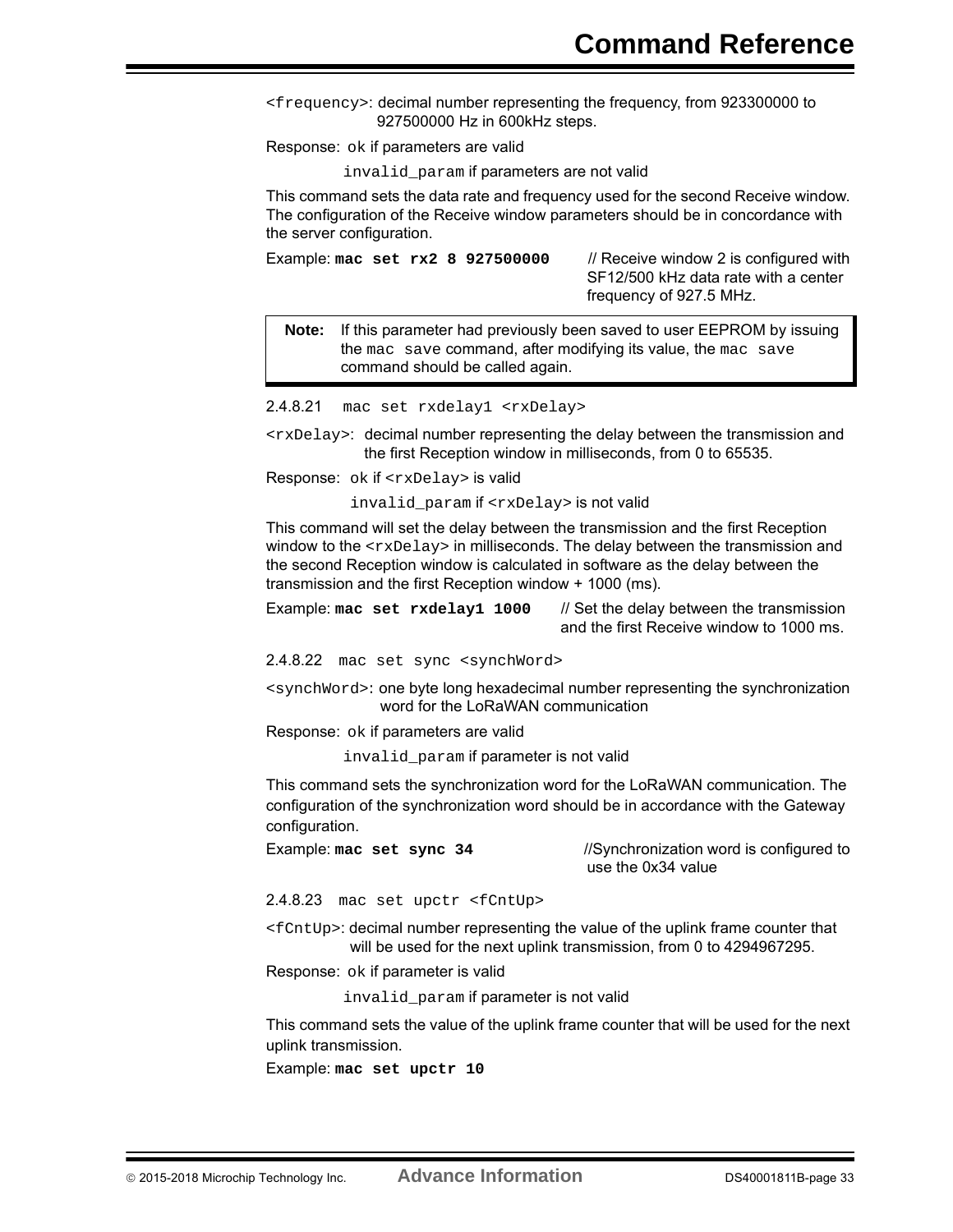**Note:** If this parameter had previously been saved to user EEPROM by issuing the mac save command, after modifying its value, the mac save command should be called again.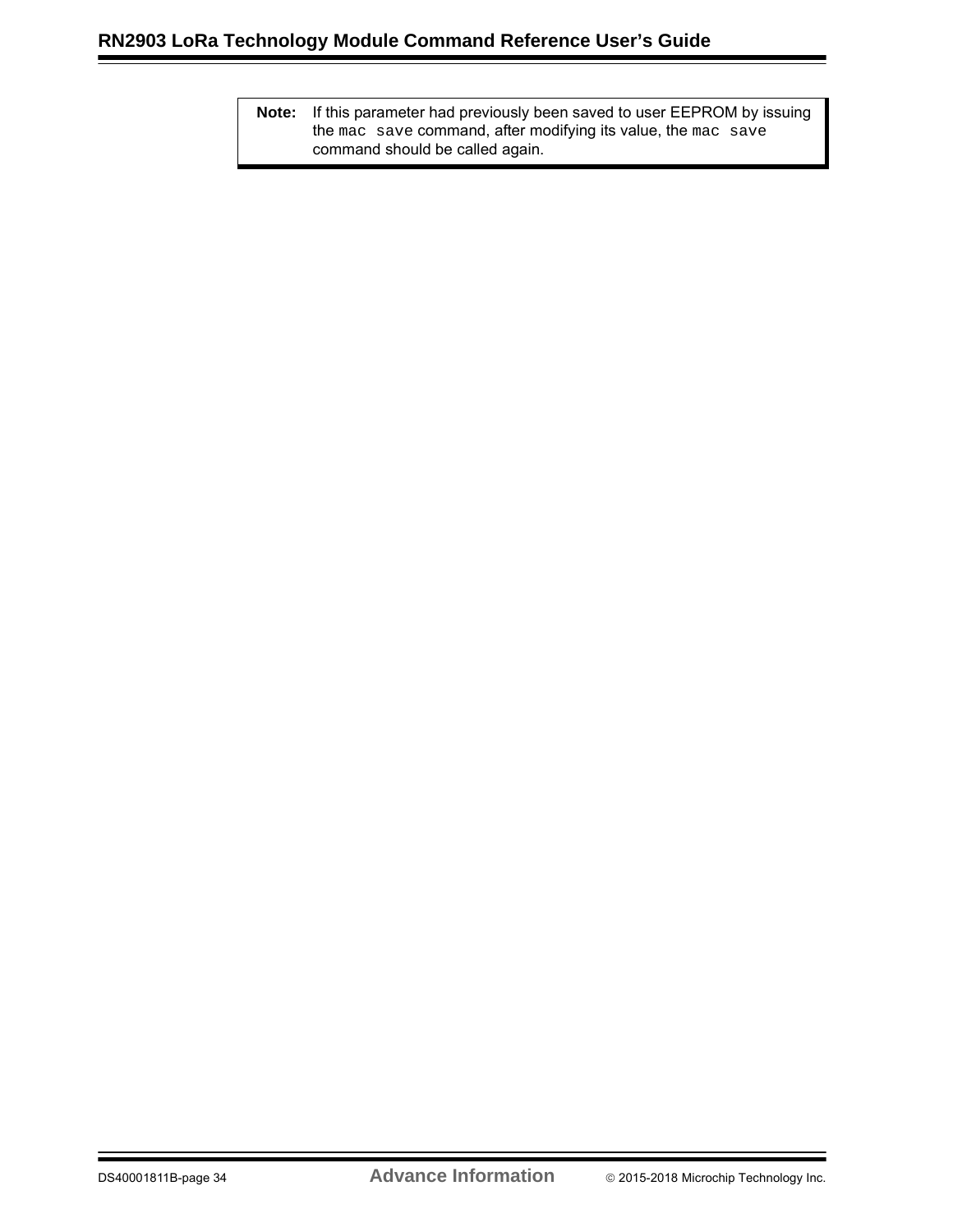#### <span id="page-34-0"></span>**2.4.9 MAC Get Commands**

### **TABLE 2-8: MAC GET COMMANDS**

| <b>Parameter</b> | <b>Description</b>                                                                                                     |
|------------------|------------------------------------------------------------------------------------------------------------------------|
| adr              | Gets the state of adaptive data rate for the device.                                                                   |
| appeui           | Gets the application identifier for the end device.                                                                    |
| ar               | Gets the state of the automatic reply.                                                                                 |
| ch               | Gets parameters related information which pertains to channel operation and<br>behaviors.                              |
| class            | Gets the LoRaWAN operating class for the end device.                                                                   |
| dcycleps         | Gets the duty cycle prescaler which can only be configured by the server.                                              |
| devaddr          | Gets the current stored unique network device address for that specific end<br>device.                                 |
| deveui           | Gets the current stored globally unique identifier for that specific end device.                                       |
| dnctr            | Gets the value of the downlink frame counter that will be used for the next<br>downlink reception.                     |
| dr               | Gets the data rate to be used for the next transmission.                                                               |
| gwnb             | Gets the number of gateways that successfully received the last Link Check<br>Request frame.                           |
| mcast            | Gets the state of multicast reception for the end device.                                                              |
| mcastdevaddr     | Gets the current stored multicast network device address for the end device.                                           |
| mcastdnctr       | Gets the value of the multicast downlink frame counter that will be used for the<br>next multilink downlink reception. |
| mrgn             | Gets the demodulation margin as received in the last Link Check Answer frame.                                          |
| pwridx           | Gets the output power index value.                                                                                     |
| retx             | Gets the number of retransmissions to be used for an uplink confirmed packet.                                          |
| rx2              | Gets the data rate and frequency used for the second Receive window.                                                   |
| rxdelay1         | Gets the interval value stored for rxdelay1.                                                                           |
| rxdelay2         | Gets the interval value stored for rxdelay2.                                                                           |
| status           | Gets the current status of the RN2903 module.                                                                          |
| sync             | Gets the synchronization word for the LoRaWAN communication.                                                           |
| upctr            | Gets the value of the uplink frame counter that will be used for the next uplink<br>transmission.                      |

<span id="page-34-1"></span>2.4.9.1 mac get adr

Response: string representing the state of the adaptive data rate mechanism, either on or off.

This command will return the state of the adaptive data rate mechanism. It will reflect if the ADR is on or off on the requested device.

Default: off

Example: **mac get adr** 

<span id="page-34-2"></span>2.4.9.2 mac get appeui

Response: 8-byte hexadecimal number representing the application EUI.

This command will return the application identifier for the module. The application

identifier is a value given to the device by the network.

Default: 0000000000000000

Example: **mac get appeui**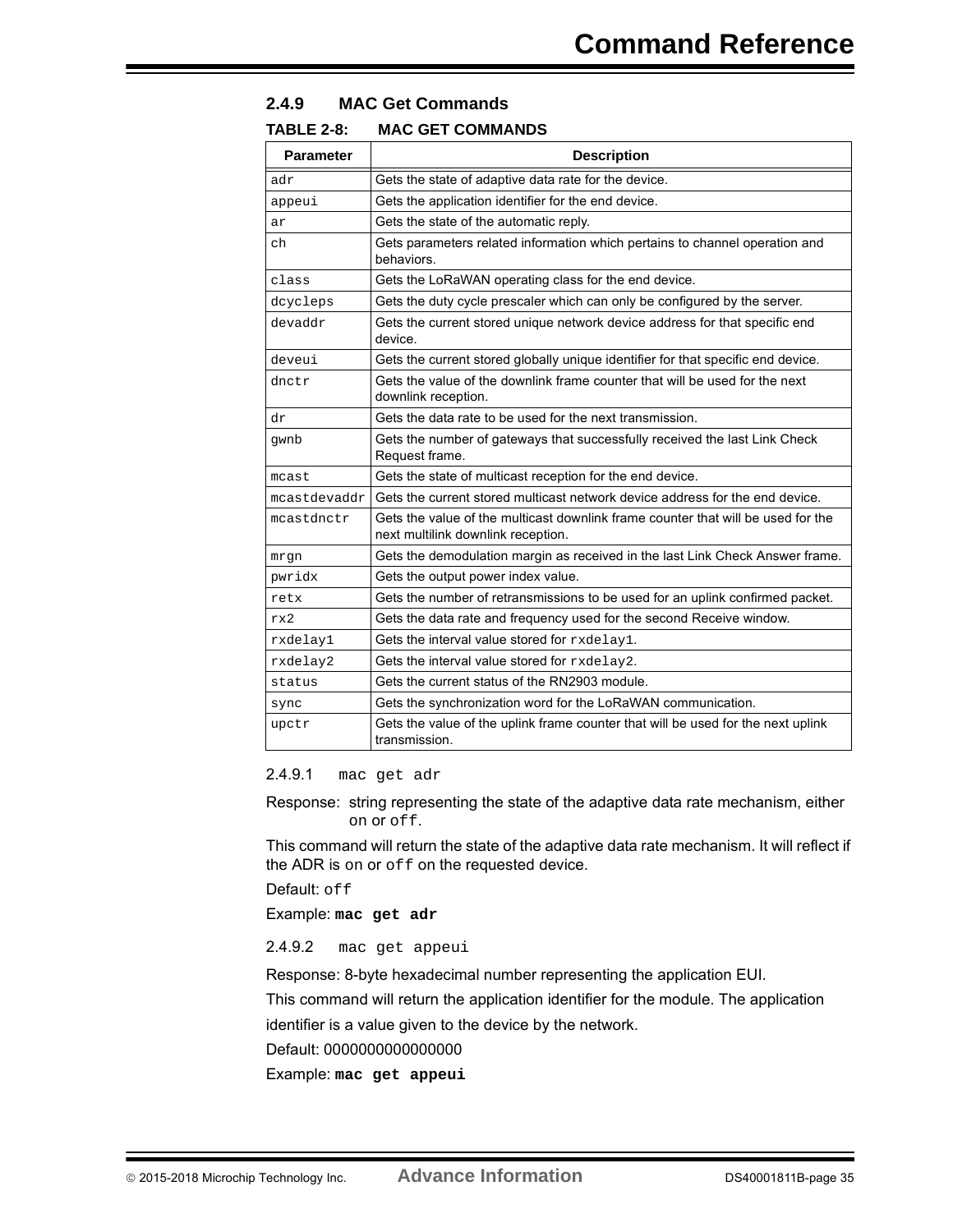#### <span id="page-35-0"></span>2.4.9.3 mac get ar

Response: string representing the state of the automatic reply, either on or  $\sigma$  f.f.

This command will return the current state for the automatic reply (AR) parameter. The response will indicate if the AR is on or off.

Default: off

Example: **mac get ar**

#### <span id="page-35-1"></span>2.4.9.4 MAC GET CHANNEL COMMANDS

#### **TABLE 2-9: MAC GET CHANNEL COMMANDS**

| <b>Parameter</b> | <b>Description</b>                                                                                  |
|------------------|-----------------------------------------------------------------------------------------------------|
| freg             | Gets the module operation frequency for the specified channel ID.                                   |
| drrange          | Gets the valid data rate range (min. to max.) allowed for the module on the<br>specified channel ID |
| status           | Gets the status for the specified channel ID to indicate if it is enabled for use.                  |

#### <span id="page-35-2"></span>**TABLE 2-10: DEFAULT PARAMETERS FOR CHANNELS**

| <b>Channel</b><br><b>Number</b> | <b>Parameters</b>     | <b>US 902-928 MHz Band</b>                                       |
|---------------------------------|-----------------------|------------------------------------------------------------------|
| Channels 0-64                   |                       | Frequency (Hz)   902300000 + (20000 * channel number)            |
|                                 | Data rate range   0-3 |                                                                  |
|                                 | <b>Status</b>         | On                                                               |
| Channels 65-71                  |                       | Frequency (Hz) $ 904600000 + (1600000 * (channel number - 65)) $ |
|                                 | Data rate range       | 4-4                                                              |
|                                 | <b>Status</b>         | On                                                               |

2.4.9.4.1 mac get ch freq <channelID>

<channelID>: decimal number representing the channel number, from 0 to 71.

Response: decimal number representing the frequency of the channel, from 902300000 to 914900000 in Hz.

This command returns the frequency on the requested <channelID>, entered in decimal form.

Default: see [Table 2-10](#page-35-2)

Example: **mac get ch freq 0**

2.4.9.4.2 mac get ch drrange <channelID>

<channelID>: decimal number representing the channel number, from 0 to 71.

Response: decimal number representing the minimum data rate of the channel, from 0 to 4 and a decimal number representing the maximum data rate of the channel, from 0 to 4.

This command returns the allowed data rate index range on the requested <channelID>, entered in decimal form. The <minRate> and <maxRate> index values are returned in decimal form and reflect index values. For the description of data rates and the corresponding spreading factors, refer to the *LoRaWAN™ Specification V1.0.2*.

Default: see [Table 2-10](#page-35-2)

Example: **mac get ch drrange 0**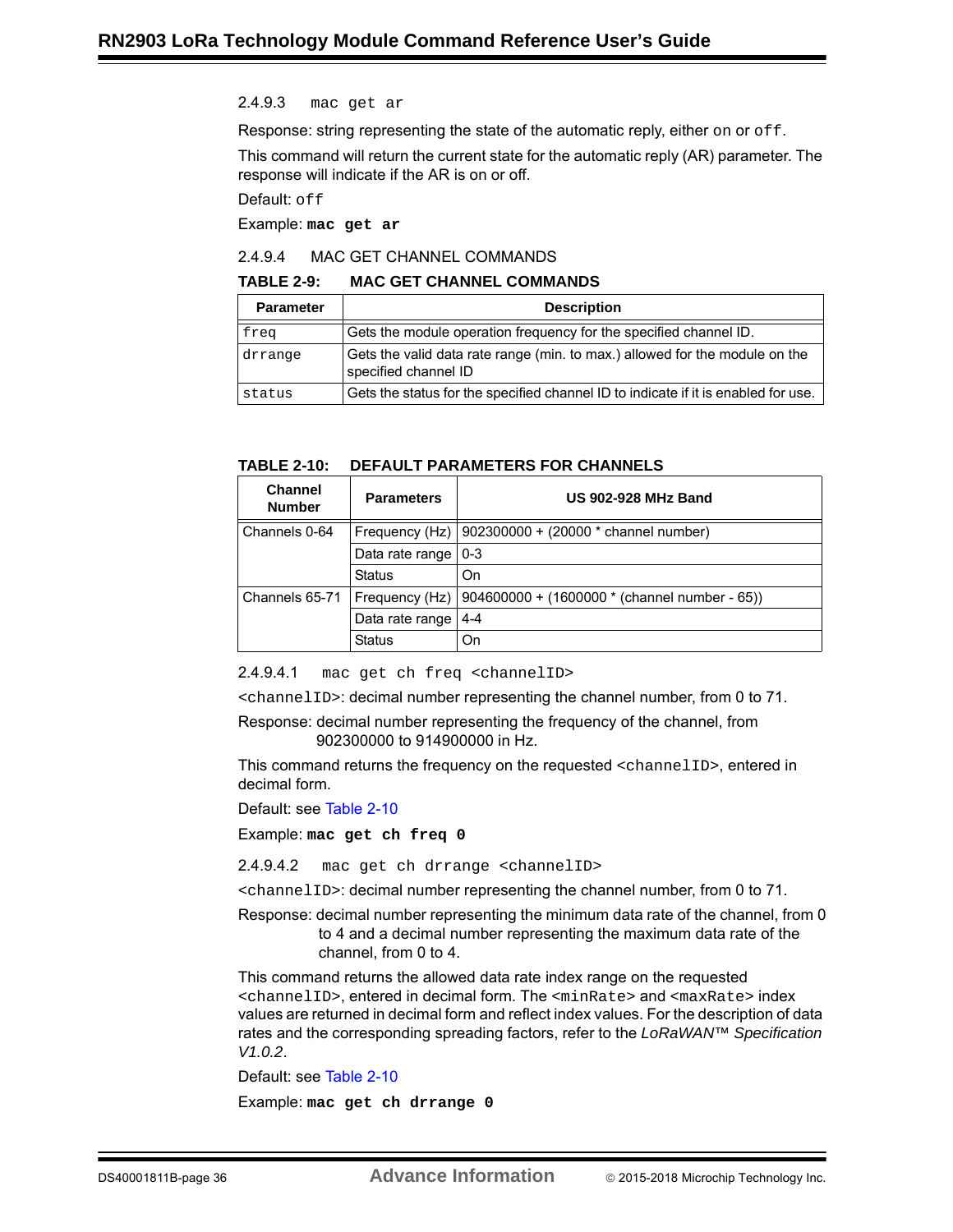2.4.9.4.3 mac get ch status <channelID>

<channelID>: decimal number representing the channel number, from 0 to 71.

Response: string representing the state of the channel, either on or off.

This command returns if <channelID> is currently enabled for use. <channelID> is entered in decimal form and the response will be  $\circ$ n or  $\circ$ f reflecting the channel is enabled or disabled appropriately.

Default: see [Table 2-10](#page-35-2)

Example: **mac get ch status 2**

**Note:** <channelID> parameters must be issued prior to enabling the status of that channel. If a channel is disabled through the <status>, all channel parameters must be reconfigured prior to enabling.

<span id="page-36-0"></span>2.4.9.5 mac get class

Response: A single letter A or C

This command will return the LoRaWAN operation class as set in the module.

Default: A

Example: **mac get class**

<span id="page-36-1"></span>2.4.9.6 mac get dcycleps

Response: decimal number representing the prescaler value, from 0 to 65535.

This command returns the duty cycle prescaler. The value of the prescaler can be configured *ONLY* by the *SERVER* through use of the Duty Cycle Request frame. Upon reception of this command from the server, the duty cycle prescaler is changed for all enabled channels.

Default: 1

Example: **mac get dcycleps**

<span id="page-36-2"></span>2.4.9.7 mac get devaddr

Response: 4-byte hexadecimal number representing the device address, from 00000000 to FFFFFFFF.

This command will return the current end-device address of the module.

Default: 00000000

Example: **mac get devaddr**

<span id="page-36-3"></span>2.4.9.8 mac get deveui

Response: 8-byte hexadecimal number representing the device EUI.

This command returns the globally unique end-device identifier, as set in the module.

Default: pre-programmed EUI node address

Example: **mac get deveui**

**Note:** After the mac reset command is explicitly called, the device EUI value will be set to all zeros. Make certain that a valid value is given to the device EUI.

<span id="page-36-4"></span>2.4.9.9 mac get dnctr

Response: decimal number representing the value of the downlink frame counter that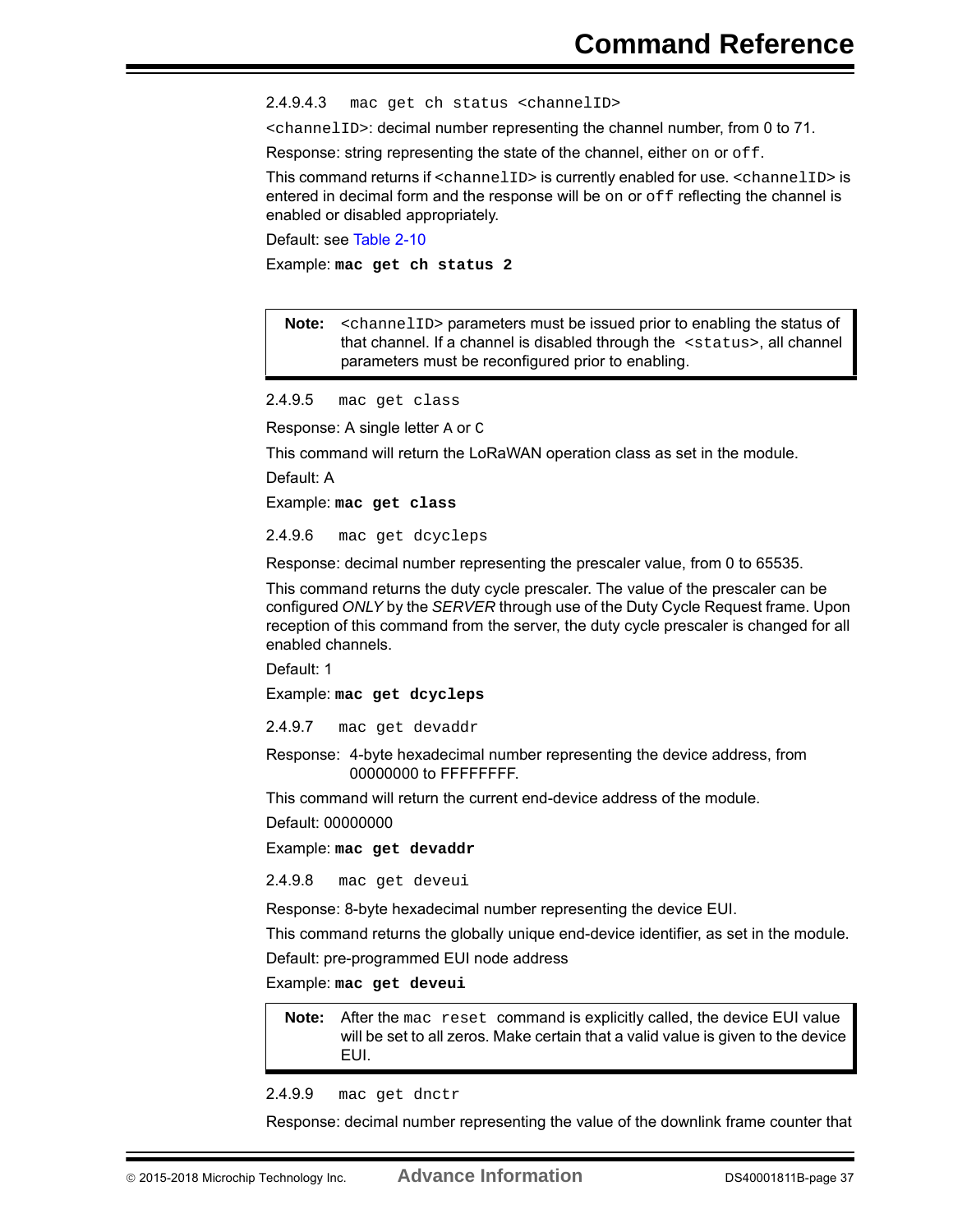will be used for the next downlink reception, from 0 to 4294967295. This command will return the value of the downlink frame counter that will be used for the next downlink reception. Default: 0 Example: **mac get dnctr**

<span id="page-37-0"></span>2.4.9.10 mac get dr

Response: decimal number representing the current data rate.

This command will return the current data rate.

Default: 0

Example: **mac get dr**

<span id="page-37-1"></span>2.4.9.11 mac get gwnb

Response: decimal number representing the number of gateways, from 0 to 255.

This command will return the number of gateways that successfully received the last Link Check Request frame command, as received in the last Link Check Answer.

Default: 0

Example: **mac get gwnb**

<span id="page-37-2"></span>2.4.9.12 mac get mcast

Response: string representing the multicast state of the module, either on or off

This command will return the multicast state as set in the module.

Default: off

Example: **mac get mcast**

<span id="page-37-3"></span>2.4.9.13 mac get mcastdevaddr

Response: 4-byte hexadecimal number representing the device multicast address, from 00000000 to FFFFFFFF

This command will return the current multicast end-device address of the module.

Default: 00000000

Example: **mac get mcastdevaddr**

<span id="page-37-4"></span>2.4.9.14 mac get mcastdnctr

Response: decimal number representing the value of the downlink frame counter that will be used for the next multilink downlink reception, from 0 to 4294967295.

This command will return the value of the downlink frame counter that will be used for the next downlink reception.

Default: 0

Example: **mac get mcastdnctr**

<span id="page-37-5"></span>2.4.9.15 mac get mrgn

Response: decimal number representing the demodulation margin, from 0 to 255.

This command will return the demodulation margin as received in the last Link Check Answer frame. For the description of the values, refer to the *LoRaWAN™ Specification V1.0.2*.

Default: 255

Example: **mac get mrgn**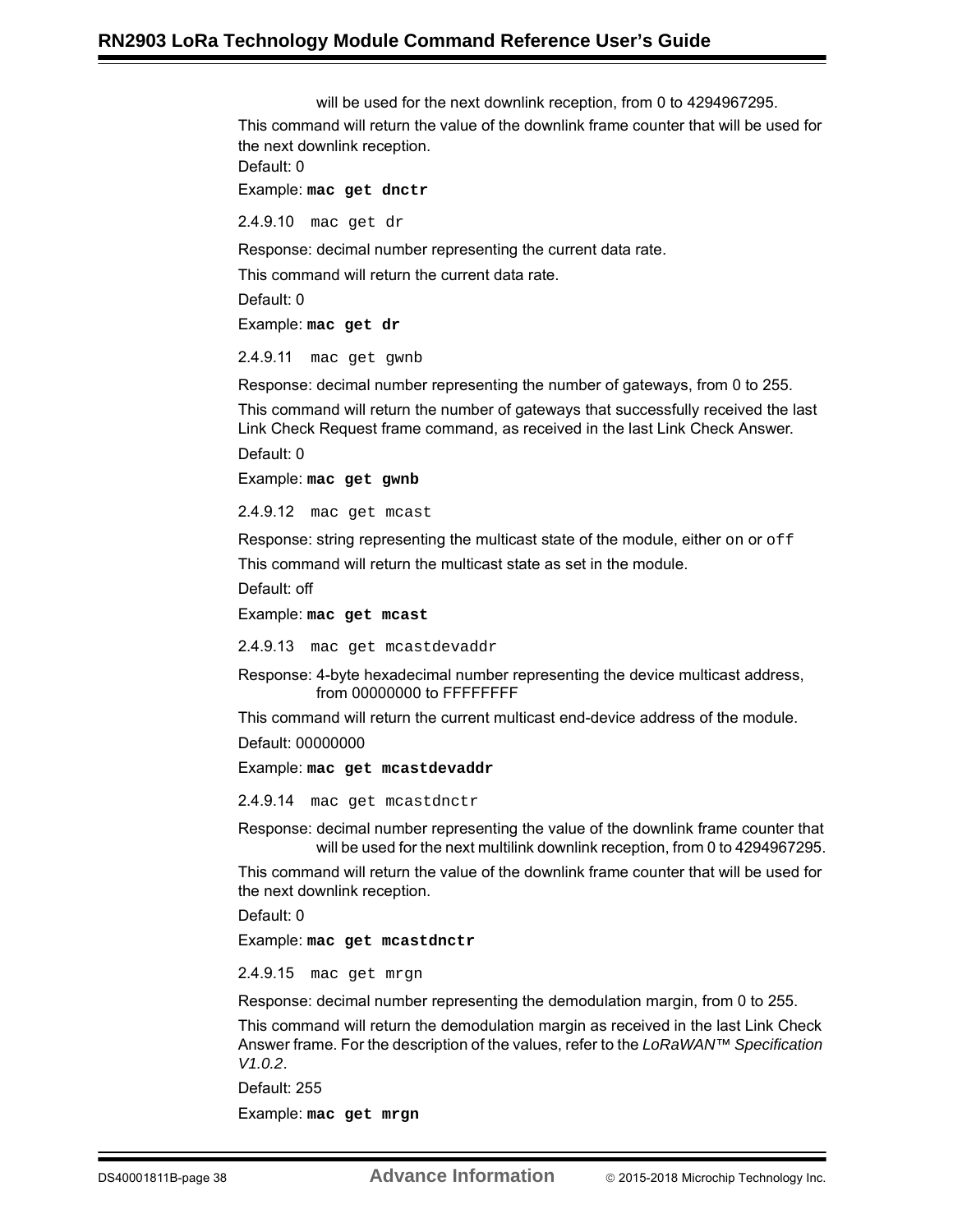<span id="page-38-0"></span>2.4.9.16 mac get pwridx

Response: decimal number representing the current output power index value, from 5 to 10. This command returns the current output power index value.

Default: 5

Example: **mac get pwridx**

<span id="page-38-1"></span>2.4.9.17 mac get retx

Response: decimal number representing the number of retransmissions, from 0 to 255.

This command will return the currently configured number of retransmissions which are attempted for a confirmed uplink communication when no downlink response has been received.

Default: 7

Example: **mac get retx**

<span id="page-38-2"></span>2.4.9.18 mac get rx2

Response: decimal number representing the data rate configured for the second Receive window, from 8 to13 and a decimal number for the frequency configured for the second Receive window, from 923300000 to 927500000 in Hz.

This command will return the current data rate and frequency configured to be used during the second Receive window.

Default: 8 923300000

Example: **mac get rx2** 

<span id="page-38-3"></span>2.4.9.19 mac get rxdelay1

Response: decimal number representing the interval, in milliseconds, for  $r \times d$  elergition, from 0 to 65535.

This command will return the interval, in milliseconds, for rxdelay1.

Default: 1000

Example: **mac get rxdelay1**

<span id="page-38-4"></span>2.4.9.20 mac get rxdelay2

Response: decimal number representing the interval, in milliseconds, for  $rxdelay2$ , from 0 to 65535.

This command will return the interval, in milliseconds, for rxdelay2.

Default: 2000

Example: **mac get rxdelay2**

<span id="page-38-5"></span>2.4.9.21 mac get status

Response: 4-byte hexadecimal number representing the current status of the module.

This command will return the current status of the module. The value returned is a bit mask represented in hexadecimal form. For the significance of the bit mask, refer to [Figure 2-1.](#page-40-0)

Default: 00000000

Example: **mac get status**

<span id="page-38-6"></span>2.4.9.22 mac get sync

Response: one byte long hexadecimal number representing the synchronization word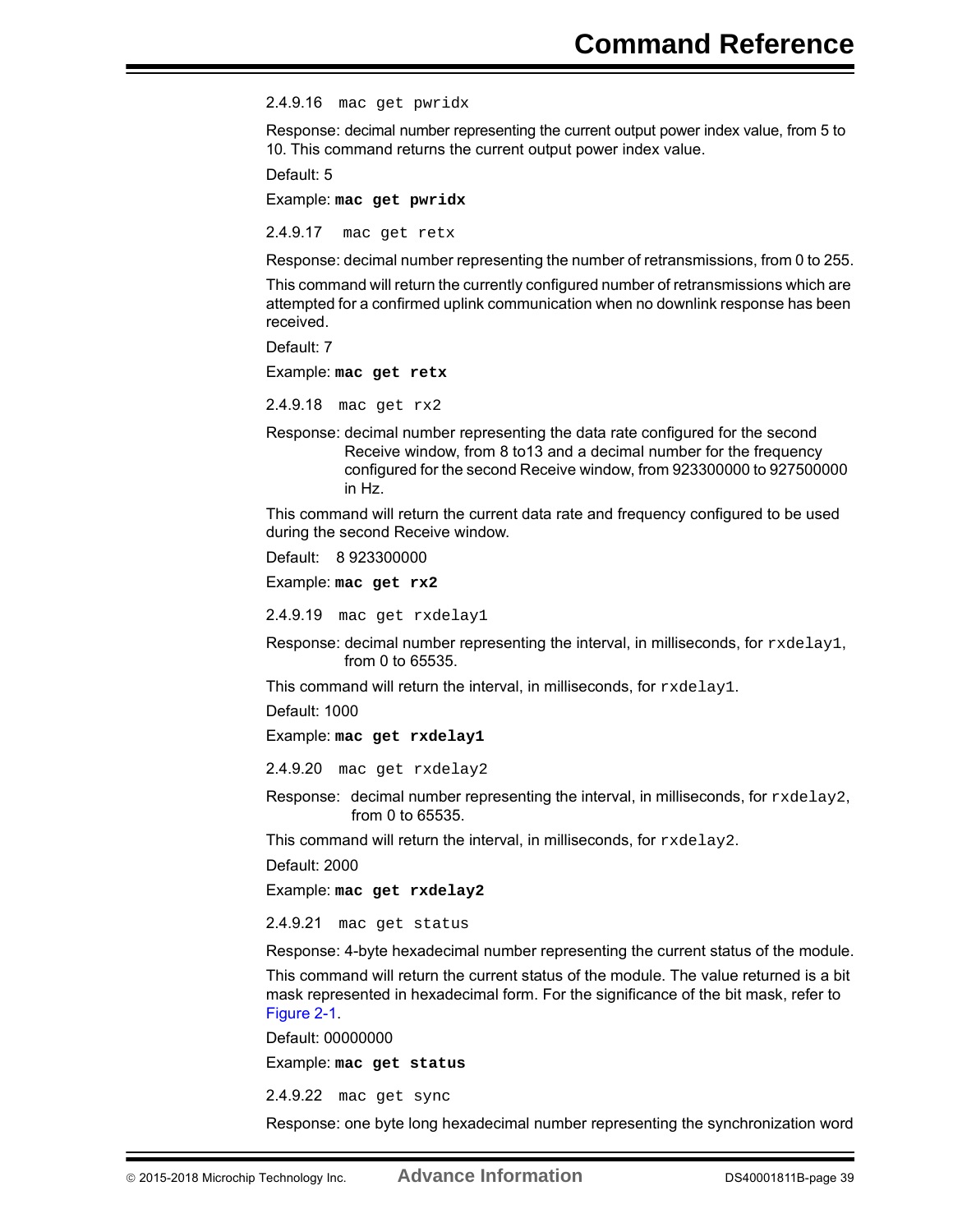for the LoRaWAN communication.

This command will return the synchronization word for the LoRaWAN communication. Default: 34

### Example: **mac get sync**

<span id="page-39-0"></span>2.4.9.23 mac get upctr

Response: decimal number representing the value of the uplink frame counter that will be used for the next uplink transmission, from 0 to 4294967295.

This command will return the value of the uplink frame counter that will be used for the next uplink transmission.

Default: 0

Example: **mac get upctr**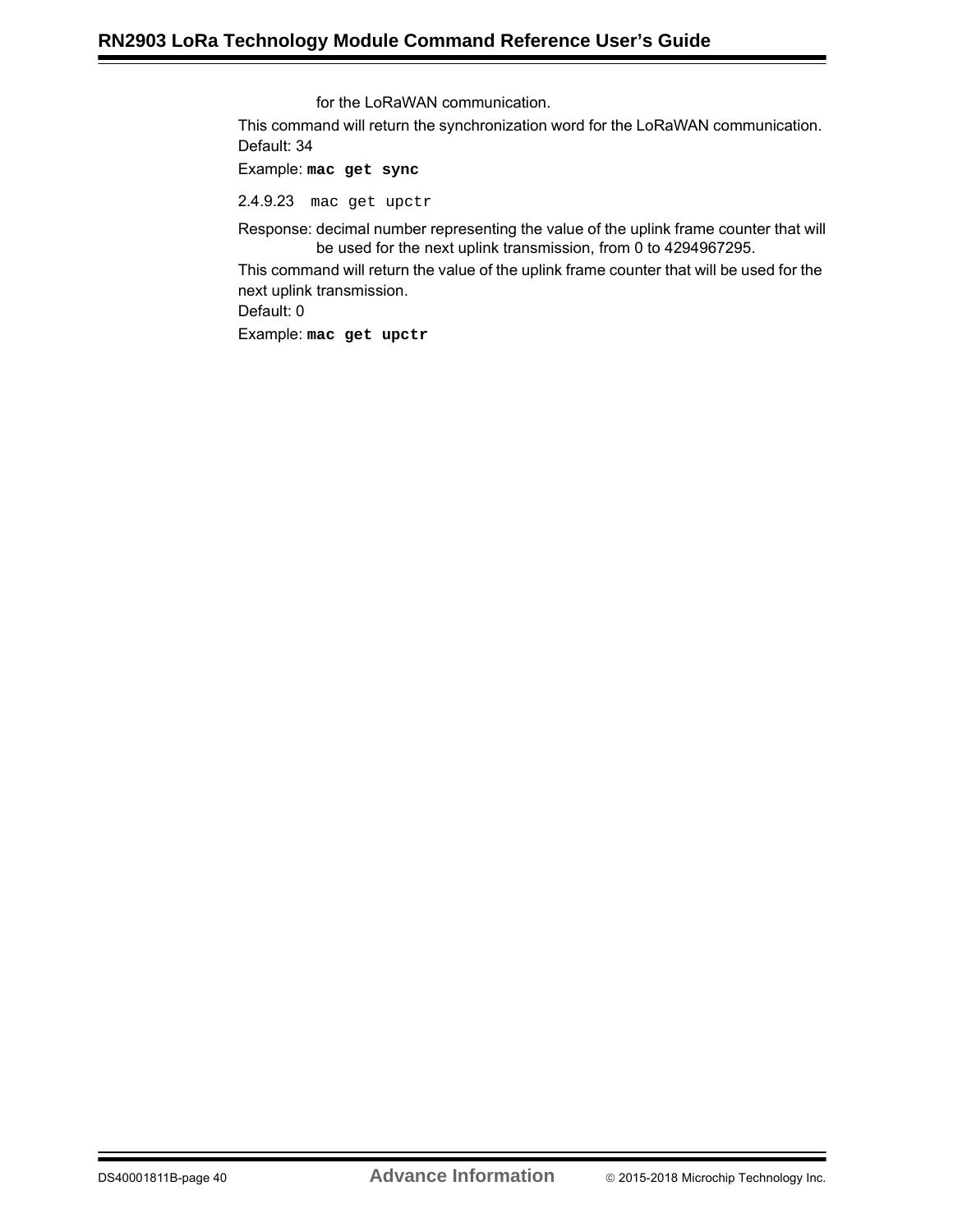<span id="page-40-0"></span>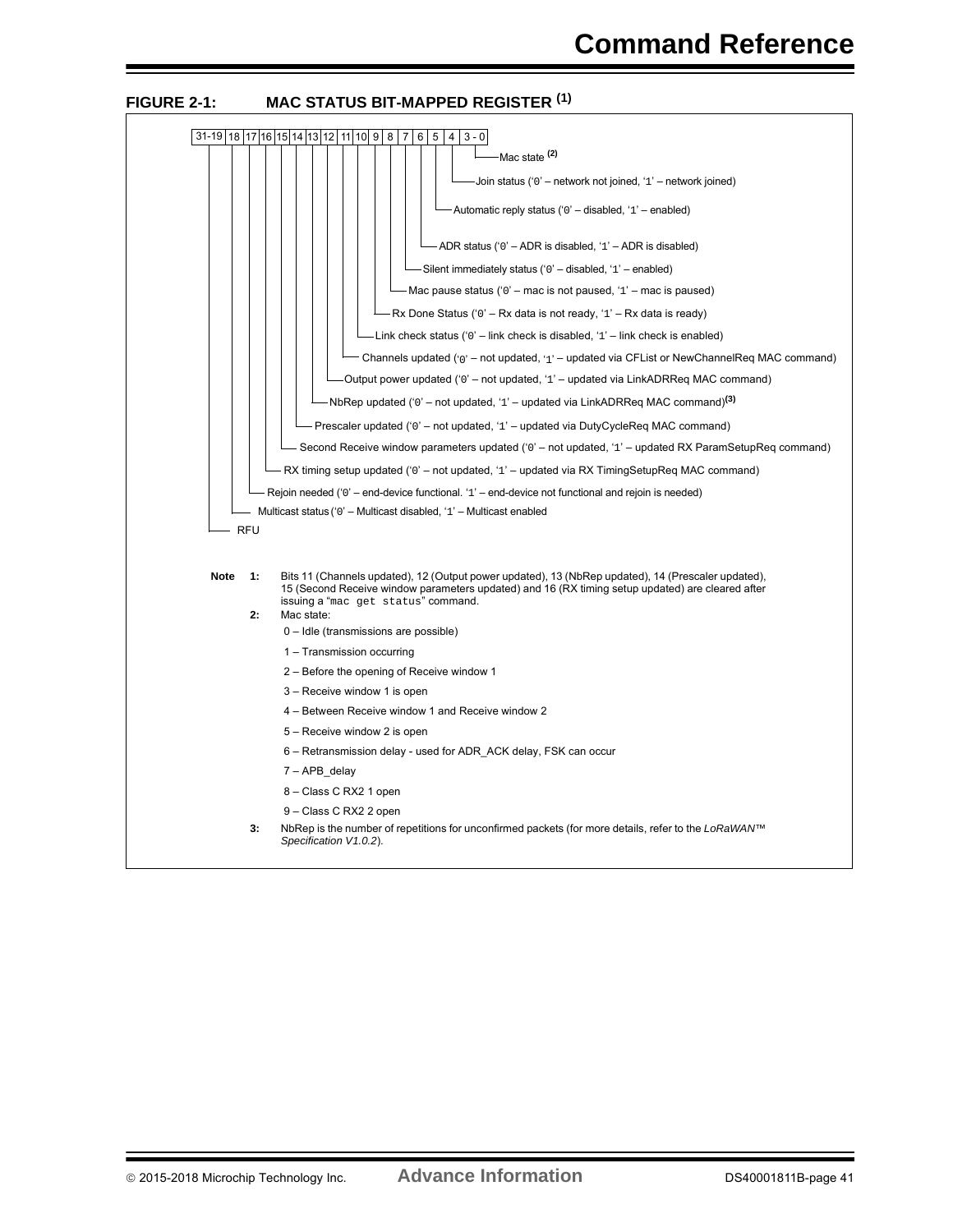# <span id="page-41-0"></span>**2.5 RADIO COMMANDS**

#### **TABLE 2-11: RADIO COMMANDS(1)**

| <b>Parameter</b> | <b>Description</b>                                                                                                                                                             |
|------------------|--------------------------------------------------------------------------------------------------------------------------------------------------------------------------------|
| rx.              | This command configures the radio to receive simple radio packets<br>according to prior configuration settings.                                                                |
| tx               | This command configures a simple radio packet transmission according to<br>prior configuration settings.                                                                       |
| CW               | This command will put the module into a Continuous Wave (cw)<br>Transmission for system tuning or certification use.                                                           |
| rxstop           | This command causes the radio to exit Continuous Receive mode.                                                                                                                 |
| set              | This command allows modification to the radio setting directly. This<br>command allows for the user to change the method of radio operation within<br>module type band limits. |
| qet              | This command grants the ability to read out radio settings as they are<br>currently configured.                                                                                |

**Note 1:** The mac pause command must be called before any radio transmission or reception, even if no MAC operations have been initiated before.

#### **TABLE 2-12: RADIO PARAMETERS AVAILABILITY FOR DIFFERENT OPERATIONS**

| Command | radio get | radio set | <b>Availability for</b><br>LoRa™ Modulation | <b>Availability for FSK</b><br><b>Modulation</b> |
|---------|-----------|-----------|---------------------------------------------|--------------------------------------------------|
| bt      |           |           |                                             |                                                  |
| mod     |           |           |                                             |                                                  |
| freq    |           |           |                                             |                                                  |
| pwr     |           |           |                                             |                                                  |
| sf      |           |           |                                             |                                                  |
| afcbw   |           |           |                                             |                                                  |
| rxbw    |           |           |                                             |                                                  |
| bitrate |           |           |                                             |                                                  |
| fdev    |           |           |                                             |                                                  |
| prlen   |           |           |                                             |                                                  |
| crc     |           |           |                                             |                                                  |
| iqi     |           |           |                                             |                                                  |
| cr      |           |           |                                             |                                                  |
| wdt     |           |           |                                             |                                                  |
| sync    |           |           |                                             |                                                  |
| bw      |           |           |                                             |                                                  |
| snr     |           |           |                                             |                                                  |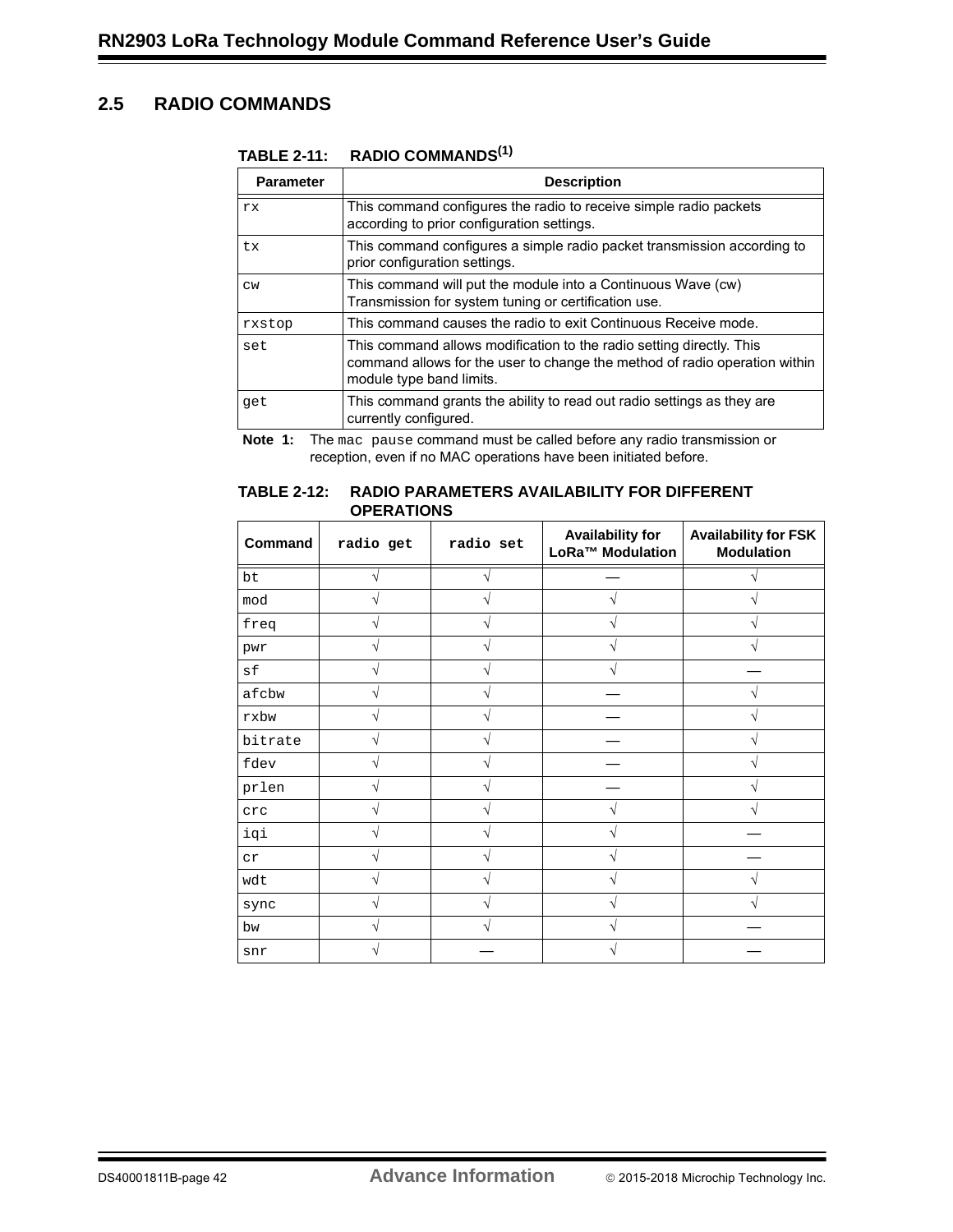#### <span id="page-42-0"></span>**2.5.1 radio rx <rxWindowSize>**

- <rxWindowSize>: decimal number representing the number of symbols (for LoRa modulation) or time out in milliseconds (for FSK modulation) that the receiver will be opened, from 0 to 65535. Set <rxWindowSize> to '0' in order to enable the Continuous Reception mode. Continuous Reception mode will be exited once a valid packet is received.
- Response: this command may reply with two responses. The first response will be received immediately after entering the command. If the command is valid (ok reply is received), a second reply will be received after the reception of a packet or after the time out occurred.

Response after entering the command:

- $\bullet$   $\circ$ k if parameter is valid and the transceiver is configured in Receive mode
- invalid param if parameter is not valid
- $\cdot$  busy if the transceiver is currently busy

Response after the receive process:

- radio rx <data> if reception was successful, <data>: hexadecimal value that was received;
- $\cdot$  radio  $err if$  reception was not successful, reception time-out occurred

Example: **radio rx 0** // Puts the radio into Continuous Receive mode.

**Note:** Ensure the radio Watchdog Timer time-out is higher than the Receive window size.

**Note:** The mac pause command must be called before any radio transmission or reception, even if no MAC operations have been initiated before.

#### <span id="page-42-1"></span>**2.5.2 radio tx <data>**

- <data>: hexadecimal value representing the data to be transmitted, from 0 to 255 bytes for LoRa modulation and from 0 to 64 bytes for FSK modulation.
- Response: this command may reply with two responses. The first response will be received immediately after entering the command. If the command is valid (ok reply received), a second reply will be received after the effective transmission.

Response after entering the command:

- $\bullet$  ok if parameter is valid and the transceiver is configured in Transmit mode
- invalid\_param if parameter is not valid
- $\cdot$  busy if the transceiver is currently busy

Response after the effective transmission:

- radio tx ok if transmission was successful
- radio\_err if transmission was unsuccessful (interrupted by radio Watchdog Timer time-out)

This command transmits the <data> passed.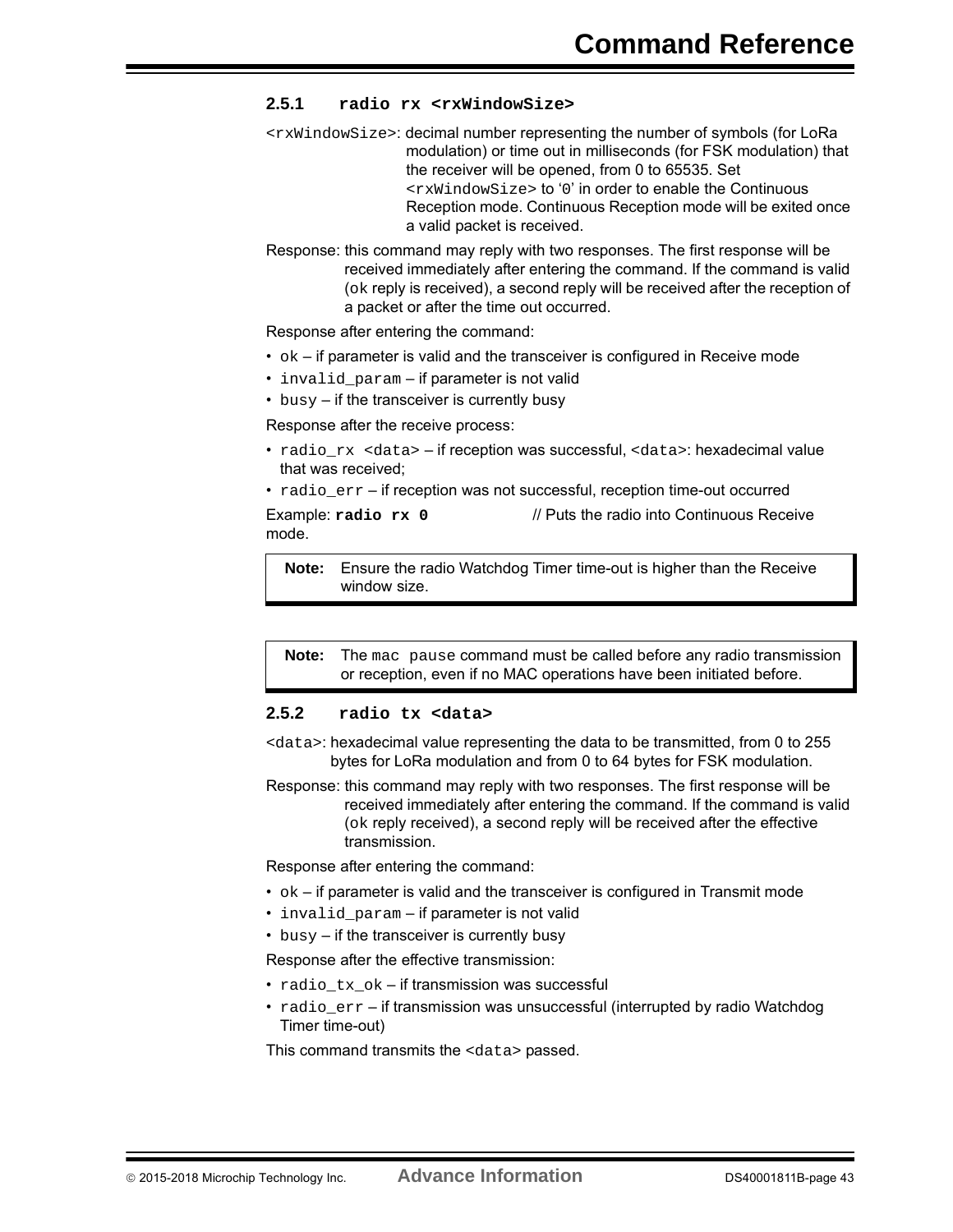Example: **radio tx 48656c6C6F** // Transmits a packet of

[0x48][0x65][0x6c][0x6C][0x6F]; Hello.

**Note:** The mac pause command must be called before any radio transmission or reception, even if no MAC operations have been initiated before.

#### <span id="page-43-0"></span>**2.5.3 radio cw <state>**

<state>: string representing the state of the Continuous Wave (CW) mode, either on or off.

Response: ok if state is on

RN2903 X.Y.Z MMM DD YYYY HH:MM:SS, where X.Y.Z is the firmware version, MMM is month, DD is day, HH:MM:SS is hour, minutes, seconds (format: [HW] [FW] [Date] [Time]). [Date] and [Time] refer to the firmware release; if state is off.

invalid\_param if state is not valid

This command will enable or disable the CW mode on the module. CW mode allows the user to put the transceiver into Transmission mode to observe the generated signal. By altering the radio settings the user can observe the changes in transmissions levels.

Example: **radio cw on**

**Note:** Using radio cw off resets the module, this command being semantically identical to sys reset.

#### <span id="page-43-1"></span>**2.5.4 radio rxstop**

Response: ok

This command causes the radio to exit Continuous Receive mode through the  $_{\rm radio}$ rxstop command.

Example: **radio rxstop**

#### <span id="page-43-2"></span>**2.5.5 Radio Set Commands**

#### **TABLE 2-13: RADIO SET COMMANDS**

| <b>Parameter</b> | <b>Description</b>                                                      |  |  |  |  |  |  |
|------------------|-------------------------------------------------------------------------|--|--|--|--|--|--|
| afcbw            | Set the value used by the automatic frequency correction bandwidth.     |  |  |  |  |  |  |
| bitrate          | Set the frequency shift keying (FSK) bit rate.                          |  |  |  |  |  |  |
| bt               | Set the data shaping for frequency shift keying (FSK) modulation type.  |  |  |  |  |  |  |
| bw               | Set the value used for the radio bandwidth.                             |  |  |  |  |  |  |
| cr               | Set the coding rate used by the radio.                                  |  |  |  |  |  |  |
| crc              | Set if a CRC header is to be used.                                      |  |  |  |  |  |  |
| fdev             | Set the frequency deviation allowed by the end device.                  |  |  |  |  |  |  |
| freq             | Set the current operation frequency for the radio.                      |  |  |  |  |  |  |
| iqi              | Set if IQ inversion is used.                                            |  |  |  |  |  |  |
| mod              | Set the module Modulation mode.                                         |  |  |  |  |  |  |
| prlen            | Set the preamble length used during transmissions.                      |  |  |  |  |  |  |
| pwr              | Set the output power level used by the radio during transmission.       |  |  |  |  |  |  |
| rxbw             | Set the operational receive bandwidth.                                  |  |  |  |  |  |  |
| sf               | Set the requested spreading factor (SF) to be used during transmission. |  |  |  |  |  |  |
| sync             | Set the sync word used.                                                 |  |  |  |  |  |  |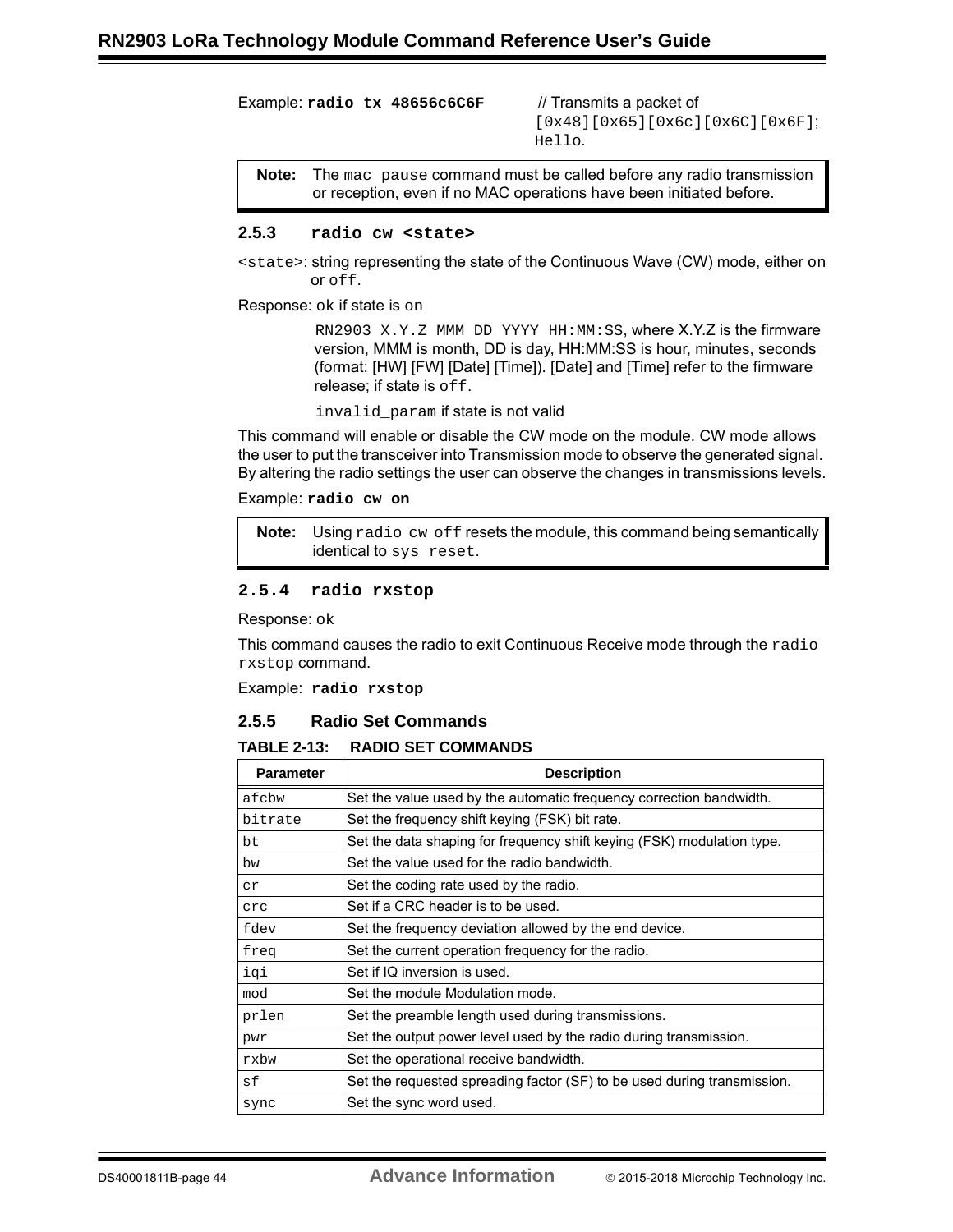| TABLE 2-13: RADIO SET COMMANDS (CONTINUED) |  |
|--------------------------------------------|--|
|--------------------------------------------|--|

| <b>Parameter</b> | <b>Description</b>                                   |
|------------------|------------------------------------------------------|
| wdt              | Set the time-out limit for the radio Watchdog Timer. |

<span id="page-44-0"></span>2.5.5.1 radio set afcbw <autoFreqBand>

<autoFreqBand>: float representing the automatic frequency correction, in kHz. Parameter values can be: 250, 125, 62.5, 31.3, 15.6, 7.8, 3.9, 200, 100, 50, 25, 12.5, 6.3, 3.1, 166.7, 83.3, 41.7, 20.8, 10.4, 5.2, 2.6.

Response: ok if the automatic frequency correction is valid

invalid\_param if the automatic frequency correction is not valid

This command modifies the automatic frequency correction bandwidth for receiving/transmitting.

Example: **radio set afcbw 125**

<span id="page-44-1"></span>2.5.5.2 radio set bitrate <fskBitRate>

<fskBitRate>: decimal number representing the FSK bit rate value, from 1 to 300000.

Response: ok if the bit rate value is valid

invalid\_param if the bit rate value is not valid

This command sets the FSK bit rate value.

Example: **radio set bitrate 5000** // FSK bit rate is set to 5 kb/s.

<span id="page-44-2"></span>2.5.5.3 radio set bt <gfBT>

<gfBT>: string representing the Gaussian baseband data shaping, enabling GFSK modulation. Parameter values can be: none, 1, 0, 0, 5, 0, 3.

Response: ok if the data shaping is valid

invalid param if the data shaping is not valid

This command modifies the data shaping applied to FSK transmissions. Entering any <gfBT> other than none will result in a Gaussian Filter BT being applied to transmissions in FSK mode.

Example: **radio set bt none** // Data shaping in FSK mode is disabled or null.

<span id="page-44-3"></span>2.5.5.4 radio set bw <br />bandWidth>

<bandWidth>: decimal representing the operating radio bandwidth, in kHz. Parameter values can be: 125, 250, 500.

Response: ok if the bandwidth is valid

invalid param if the bandwidth is not valid

This command sets the operating radio bandwidth for LoRa operation.

Example: **radio set bw 250** // The operating bandwidth is 250 kHz.

<span id="page-44-4"></span>2.5.5.5 radio set cr <codingRate>

 $\epsilon$ codingRate>: string representing the coding rate. Parameter values can be:  $4/5$ , 4/6, 4/7, 4/8.

Response: ok if the coding rate is valid

invalid\_param if the coding rate is not valid

This command modifies the coding rate currently being used by the radio.

Example: **radio set cr 4/7** // The coding rate is set to 4/7.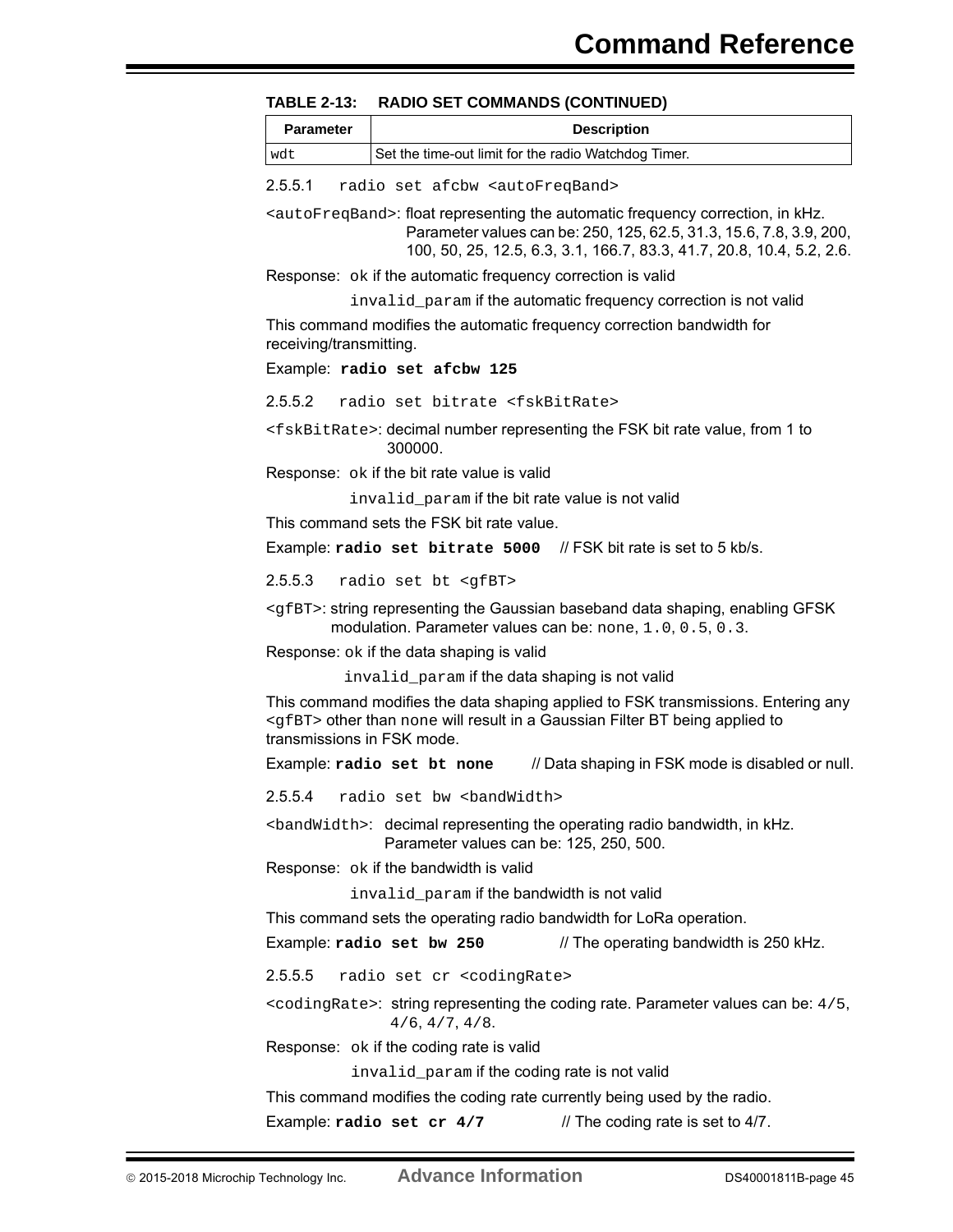<span id="page-45-2"></span><span id="page-45-1"></span><span id="page-45-0"></span>2.5.5.6 radio set crc < crcHeader > <crcHeader>: string representing the state of the CRC header, either on or off. Response: ok if the state is valid invalid\_param if the state is not valid This command enables or disables the CRC header for communications. Example: **radio set crc on** // Enables the CRC header. 2.5.5.7 radio set fdev <freqDev> <freqDev>: decimal number representing the frequency deviation, from 0 to 200000. Response: ok if the frequency deviation is valid invalid\_param if frequency deviation is not valid This command sets the frequency deviation during operation. Example: radio set fdev 5000 // Frequency deviation is 5 kHz. 2.5.5.8 radio set freq <frequency> <frequency>: decimal representing the frequency, from 902000000 to 928000000 in Hz. Response: ok if the frequency is valid invalid\_param if the frequency is not valid This command changes the communication frequency of the radio transceiver. Example: **radio set freq 923300000** 2.5.5.9 radio set iqi <iqInvert>  $\langle$  iqInvert>: string representing the state of the invert IQ, either on or off. Response: ok if the state is valid invalid param if the state is not valid This command enables or disables the Invert IQ for communications. Example: **radio set iqi on** // Invert IQ is enabled. 2.5.5.10 radio set mod <mode> <mode>: string representing the modulation method, either lora or fsk. Response: ok if the modulation is valid invalid param if the modulation is not valid This command changes the modulation method being used by the module. Altering the mode of operation does not affect previously set parameters, variables or registers. FSK mode also allows GFSK transmissions when data shaping is enabled. Example: **radio set mod lora** 2.5.5.11 radio set prlen <preamble> <preamble>: decimal number representing the preamble length, from 0 to 65535. Response: ok if the preamble length is valid

<span id="page-45-4"></span><span id="page-45-3"></span>invalid param if the preamble length is not valid

<span id="page-45-5"></span>This command sets the preamble length for transmit/receive.

Example: **radio set prlen 8** // Preamble length is 8.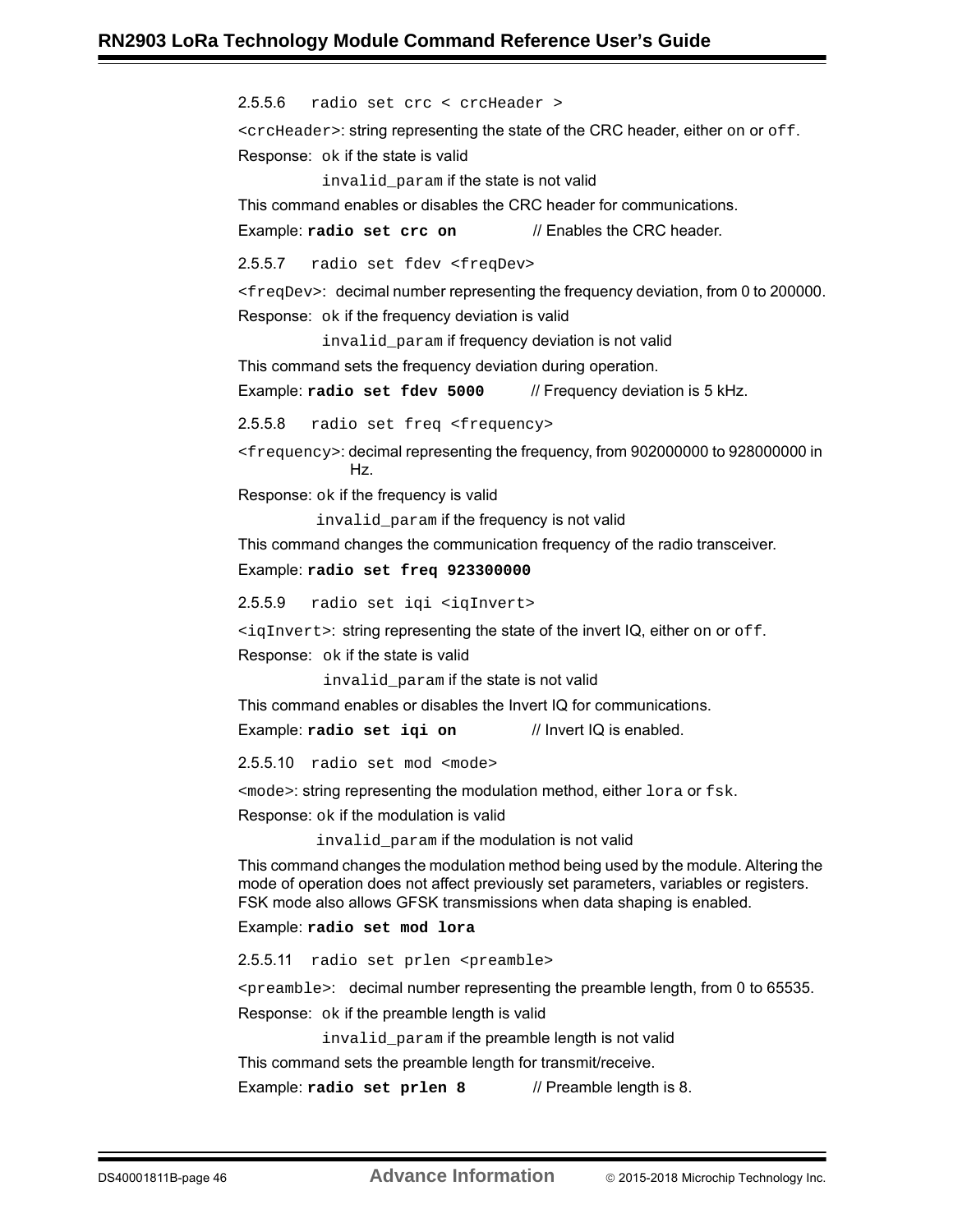<span id="page-46-0"></span>2.5.5.12 radio set pwr <pwrOut>

<pwrOut>: signed decimal number representing the transceiver output power, from 2 to 20.

Response: ok if the output power is valid

invalid\_param if the output power is not valid

This command changes the transceiver output power. It is possible to set the output power above the regulatory limits. This power setting allows some compensation on the cable or transmission line loss. For more details on output power please check the *RN2903 Low-Power Long-Range LoRa® Technology Transceiver Module Data Sheet* (DS50002390).

The actual radio power capabilities are from 2 to 17 dBm or 20 dBm.

Example: **radio set pwr 14**

<span id="page-46-1"></span>2.5.5.13 radio set rxbw <rxBandwidth>

<rxBandwidth>: float representing the signal bandwidth, in kHz. Parameter values can be: 250, 125, 62.5, 31.3, 15.6, 7.8, 3.9, 200, 100, 50, 25, 12.5, 6.3, 3.1, 166.7, 83.3, 41.7, 20.8, 10.4, 5.2, 2.6.

Response: ok if the signal bandwidth is valid

invalid\_param if signal bandwidth is not valid

This command sets the signal bandwidth when receiving.

Example: radio set rxbw 250 // Signal bandwidth for receiving is 250 kHz.

<span id="page-46-2"></span>2.5.5.14 radio set sf <spreadingFactor>

<spreadingFactor>: string representing the spreading factor. Parameter values can be: sf7, sf8, sf9, sf10, sf11 or sf12.

Response: ok if the spreading factor is valid

invalid\_param if the spreading factor is not valid

This command sets the spreading factor used during transmission.

Example: **radio set sf sf7**

<span id="page-46-3"></span>2.5.5.15 radio set sync <syncWord>

<syncWord>: hexadecimal value representing the Sync word used during communication. For LoRa modulation one byte is used, for FSK up to eight bytes can be entered.

Response: ok if the sync word is valid

invalid param if the sync word is not valid

This command configures the sync word used during communication.

Example: **radio set sync 12** // Set the sync word to a single byte with the value 0x12.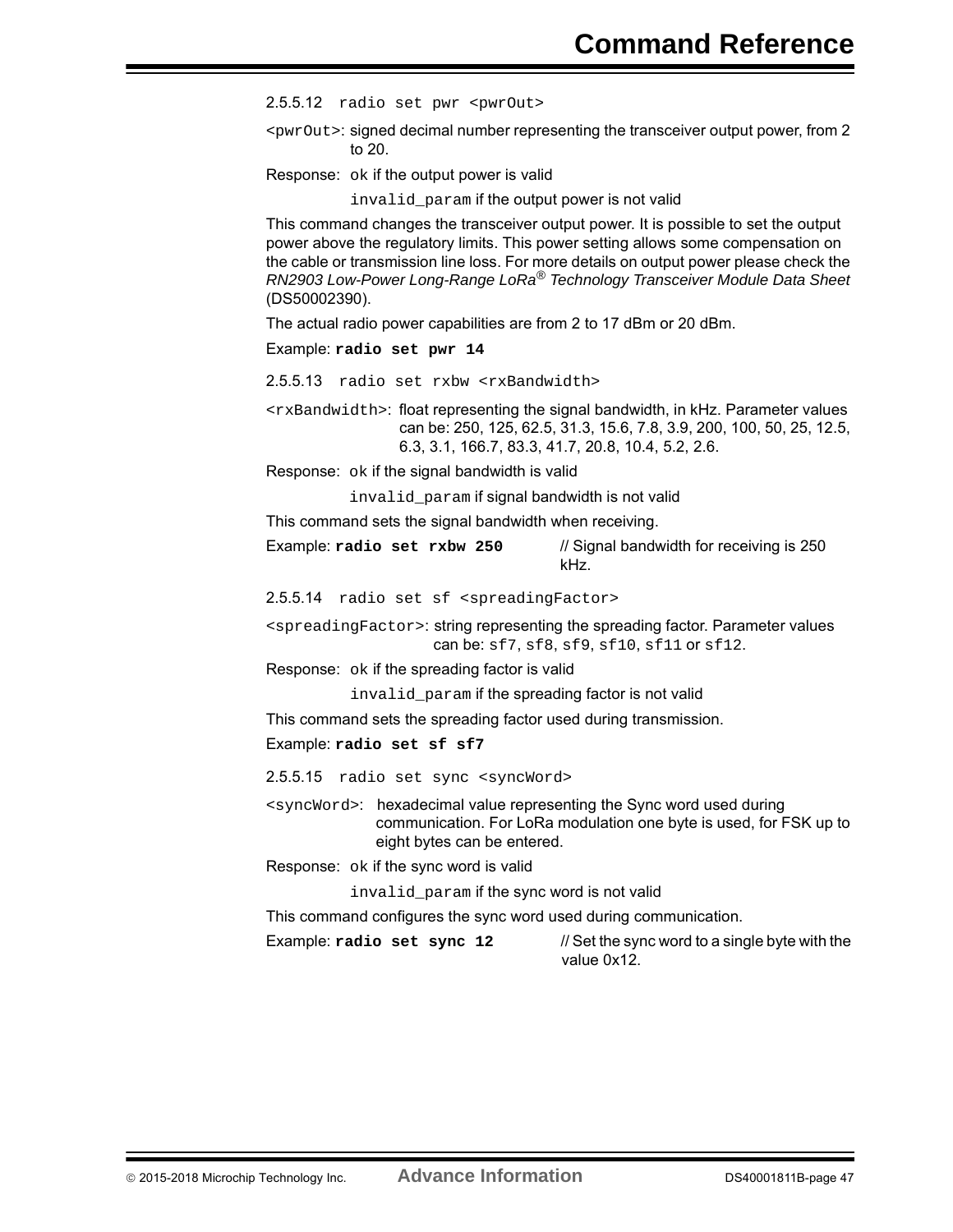<span id="page-47-0"></span>2.5.5.16 radio set wdt <watchDog>

<watchDog>: decimal number representing the time-out length for the Watchdog Timer, from 0 to 4294967295. Set to '0' to disable this functionality.

Response: ok if the watchdog time-out is valid

invalid\_param if the watchdog time-out is not valid

This command updates the time-out length, in milliseconds, applied to the radio Watchdog Timer. If this functionality is enabled, then the Watchdog Timer is started for every transceiver reception or transmission. The Watchdog Timer is stopped when the operation in progress in finished.

Example: radio set wdt 2000 // The Watchdog Timer is configured for 2000 ms.

**Note:** Ensure the value configured for the Watchdog Timer matches the radio configurations. For example, set the <watchDog> value to '0' in order to disable this functionality during the radio continuous reception.

#### <span id="page-47-1"></span>**2.5.6 Radio Get Commands**

**TABLE 2-14: RADIO GET COMMANDS**

| <b>Parameter</b> | <b>Description</b>                                                      |
|------------------|-------------------------------------------------------------------------|
| afcbw            | Get the value used by the automatic frequency correction bandwidth.     |
| bitrate          | Get the frequency shift keying (FSK) bit rate.                          |
| bt.              | Get the data shaping for frequency shift keying (FSK) modulation type.  |
| bw               | Get the value used for the radio bandwidth.                             |
| cr               | Get the coding rate used by the radio.                                  |
| crc              | Get if a CRC header is to be used.                                      |
| fdev             | Get the frequency deviation allowed by the end device.                  |
| freq             | Get the current operation frequency for the radio.                      |
| igi              | Get if IQ inversion is used.                                            |
| mod              | Get the module Modulation mode.                                         |
| prlen            | Get the preamble length used during transmissions.                      |
| pwr              | Get the output power level used by the radio during transmission.       |
| rssi             | Gets the RSSI value from the last received frame.                       |
| rxbw             | Get the operational receive bandwidth.                                  |
| sf               | Get the requested spreading factor (SF) to be used during transmission. |
| snr              | Get the signal noise ratio (SNR) of the last received packet.           |
| sync             | Get the synchronization word used for communication.                    |
| wdt              | Get the time-out limit for the Watchdog Timer.                          |

#### <span id="page-47-2"></span>2.5.6.1 radio get afcbw

Response: float representing the automatic frequency correction band, in kHz. Parameter values can be: 250, 125, 62.5, 31.3, 15.6, 7.8, 3.9, 200, 100, 50, 25, 12.5, 6.3, 3.1, 166.7, 83.3, 41.7, 20.8, 10.4, 5.2, 2.6.

This command reads back the status of the Automatic Frequency Correction Bandwidth.

Default: 41.7

Example: **radio get afcbw** // Reads back the current automatic frequency correction bandwidth.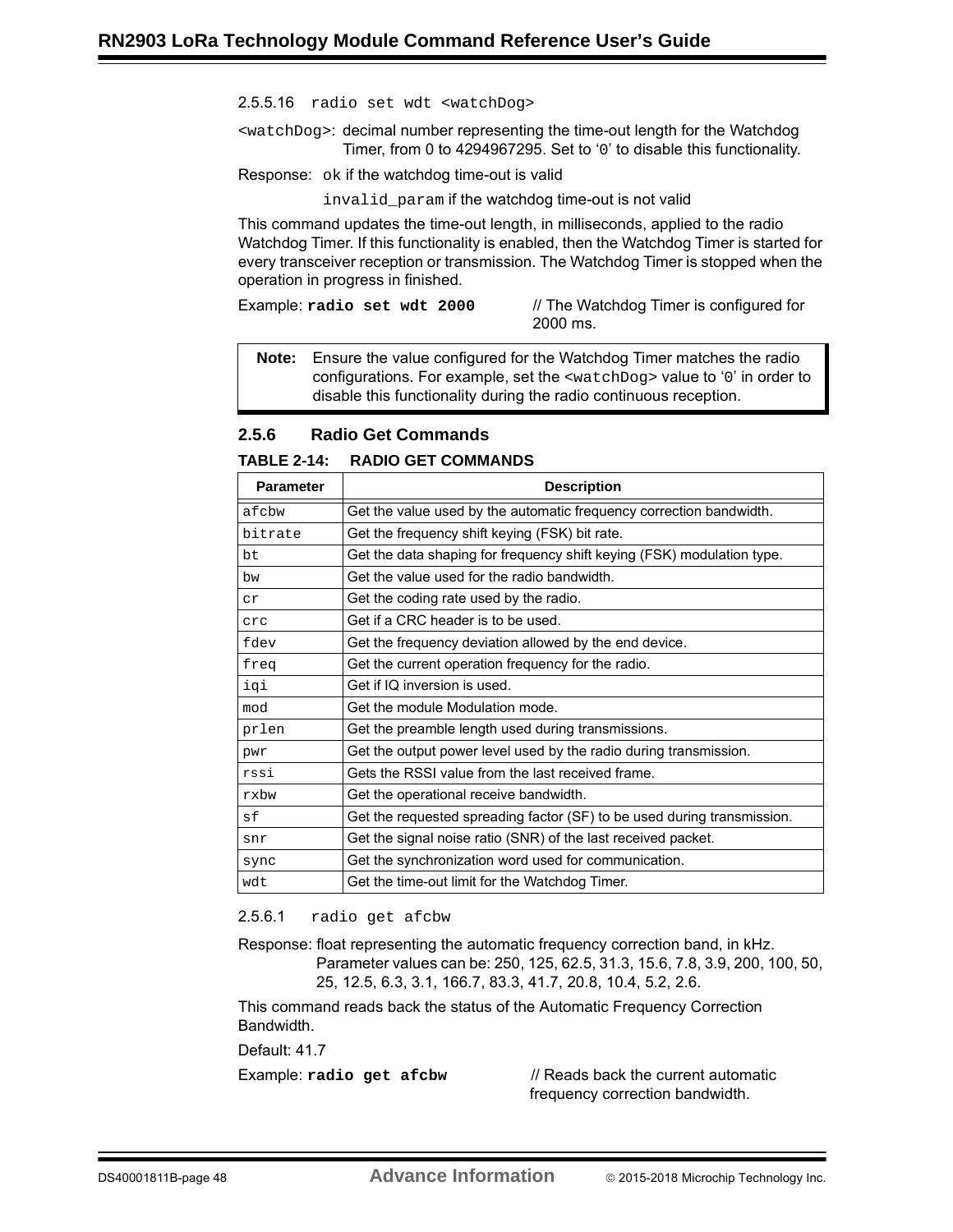<span id="page-48-0"></span>2.5.6.2 radio get bitrate

Response: signed decimal representing the configured bit rate, from 1 to 300000. This command reads back the configured bit rate for FSK communications.

Default: 50000

Example: radio get bitrate // Reads back the current FSK bit rate setting.

<span id="page-48-1"></span>2.5.6.3 radio get bt

Response: string representing the configuration for data shaping. Parameter values can be: none, 1.0, 0.5, 0.3.

This command reads back the current configuration for data shaping applied to FSK transmissions.

Default: 0.5

Example: **radio get bt** // Reads the current data shaping FSK configuration.

<span id="page-48-2"></span>2.5.6.4 radio get bw

Response: decimal representing the current operating radio bandwidth, in kHz. Parameter values can be: 125, 250 or 500.

This command reads back the current operating radio bandwidth used by the transceiver.

Default: 125

Example: **radio get bw** // Reads back the current operational bandwidth applied to transmissions.

<span id="page-48-3"></span>2.5.6.5 radio get cr

Response: string representing the current value settings used for the coding rate. Parameter values can be: 4/5, 4/6, 4/7, 4/8.

This command reads back the current value settings used for the coding rate during communication.

Default: 4/5

Example: **radio** get cr // Reads back the current coding rate transceiver settings.

<span id="page-48-4"></span>2.5.6.6 radio get crc

Response: string representing the status of the CRC header, either on or off

This command reads back the status of the CRC header, to determine if it is to be included during operation.

Default: on

Example: **radio get crc** // Reads back if the CRC header is enabled for use.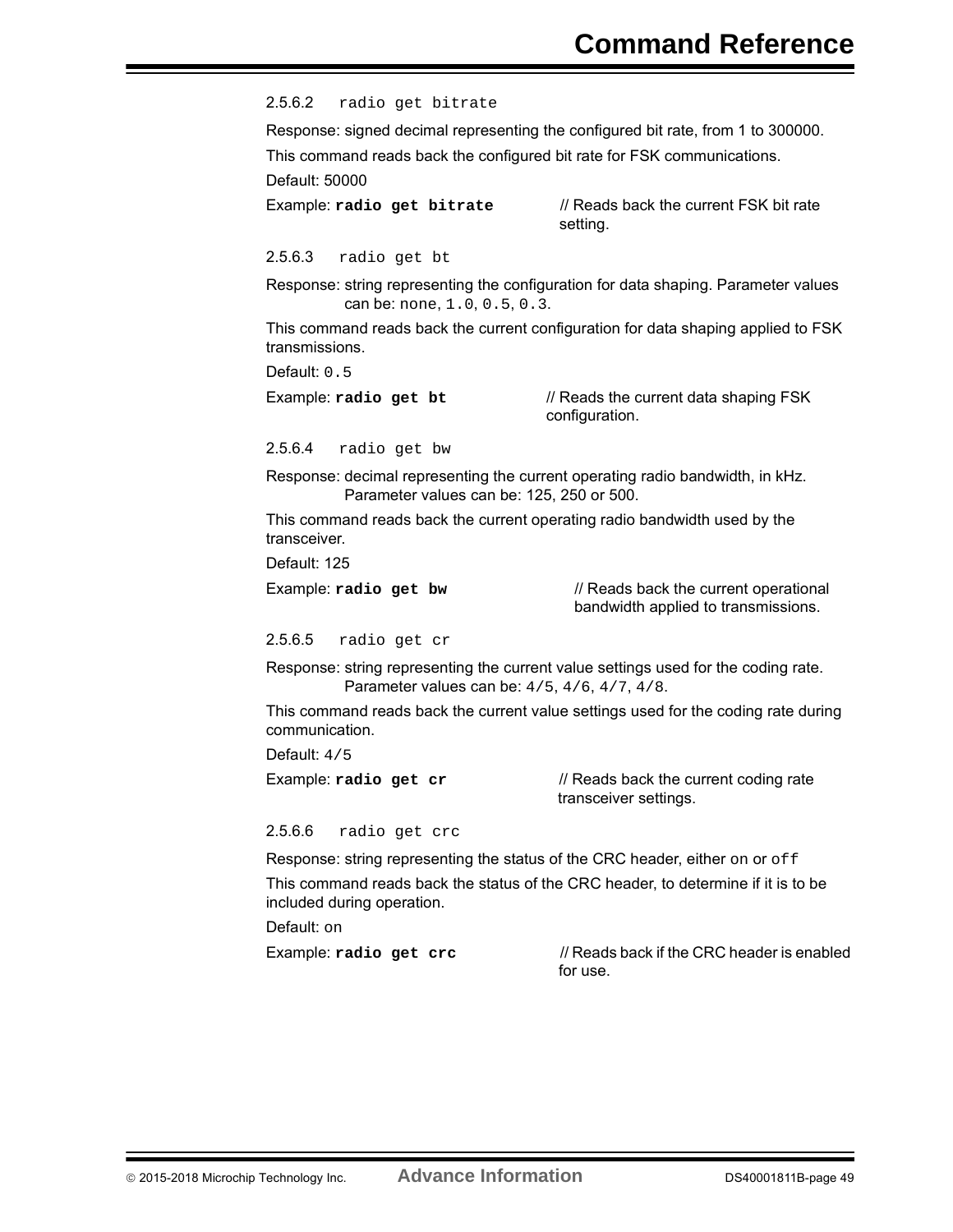<span id="page-49-5"></span><span id="page-49-4"></span><span id="page-49-3"></span><span id="page-49-2"></span><span id="page-49-1"></span><span id="page-49-0"></span>2.5.6.7 radio get fdev Response: signed decimal representing the frequency deviation setting, from 0 to 200000. This command reads frequency deviation setting on the transceiver. Default: 25000 Example: **radio get fdev** // Reads back current configured frequency deviation setting. 2.5.6.8 radio get freq Response: decimal number representing the frequency, from 902000000 to 928000000 in Hz. This command reads back the current operation frequency of the module. Default: 923300000 Example: **radio get freq** // Reads back the current frequency the transceiver communicates on. 2.5.6.9 radio get iqi Response: string representing the status of the Invert IQ functionality, either on or  $\circ$  f f. This command reads back the status of the Invert IQ functionality. Default: off Example: radio get iqi **// Reads back the status of the Invert IQ** functionality. 2.5.6.10 radio get mod Response: string representing the current mode of operation of the module, either lora or fsk. This command reads back the current mode of operation of the module. Default: lora Example: **radio get mod** // Reads if module is modulating in LoRa or FSK. 2.5.6.11 radio get prlen Response: signed decimal representing the preamble length, from 0 to 65535. This command reads the current preamble length used for communication. Default: 8 Example: **radio** get prlen *//* Reads back the preamble length used by the transceiver. 2.5.6.12 radio get pwr Response: signed decimal representing the current power level, from 2 to 20. This command reads back the current power level settings used in operation. Default: 2 Example: **radio get pwr** // Reads back the current transmit output power.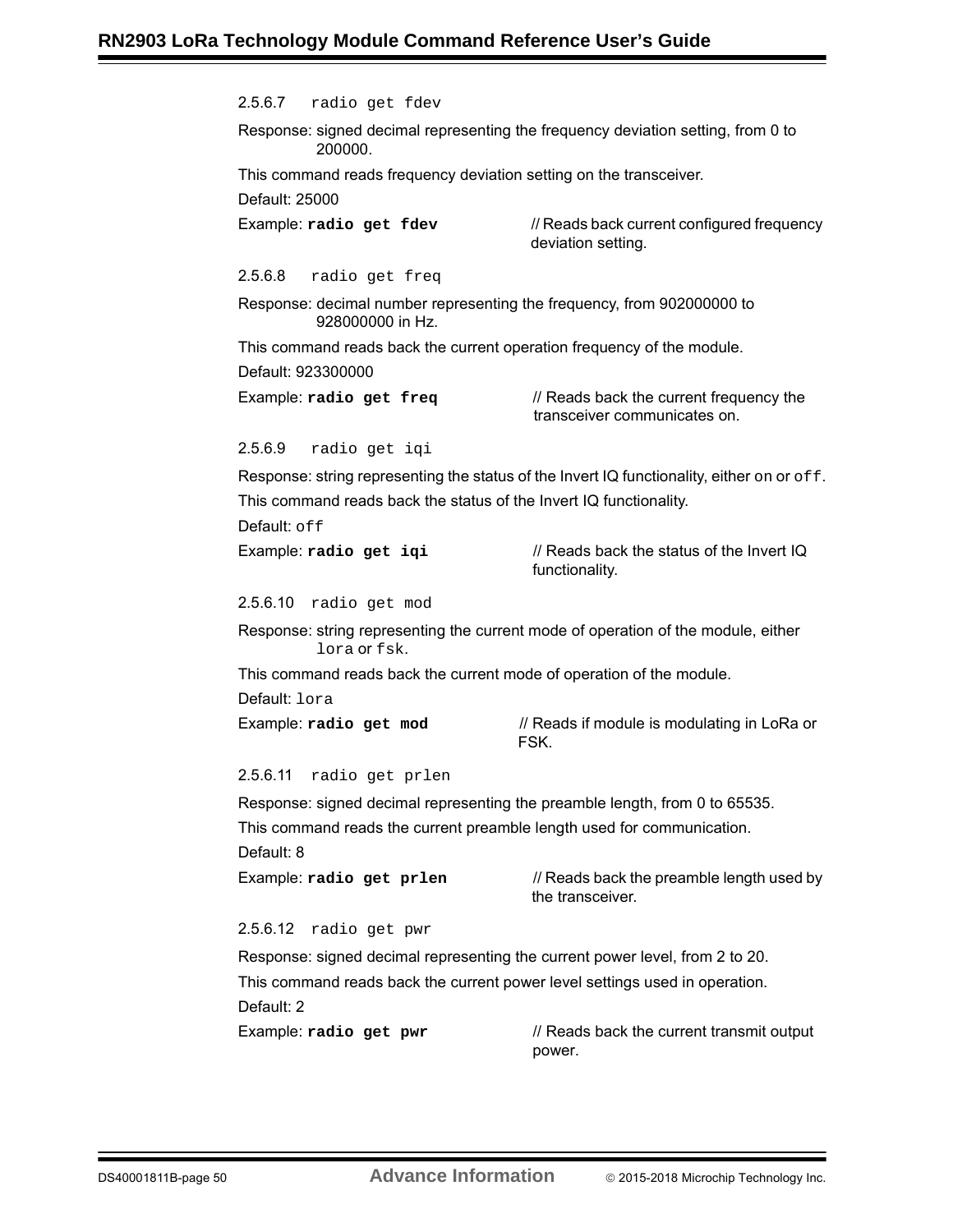<span id="page-50-0"></span>2.5.6.13 radio get rssi

Response: decimal representing the rssi for the last received frame.

This command reads back the radio Received Signal Strength Indication (rssi) value for the last received frame.

Default: -128

Example: **radio get rssi** // Reads back the radio rssi.

<span id="page-50-1"></span>2.5.6.14 radio get rxbw

Response: float representing the signal bandwidth, in kHz. Parameter values can be: 250, 125, 62.5, 31.3, 15.6, 7.8, 3.9, 200, 100, 50, 25, 12.5, 6.3, 3.1, 166.7, 83.3, 41.7, 20.8, 10.4, 5.2, 2.6.

This command reads back the signal bandwidth used for receiving.

Default: 25

Example: **radio get rxbw** // Reads back the receive signal bandwidth.

<span id="page-50-2"></span>2.5.6.15 radio get sf

Response: string representing the current spreading factor.

This command reads back the current spreading factor being used by the transceiver. Parameter values can be: sf7, sf8, sf9, sf10, sf11, sf12"

Default: sf12

Example: **radio get sf** // Reads back the current spreading factor settings.

<span id="page-50-3"></span>2.5.6.16 radio get snr

Response: signed decimal number representing the signal to noise ratio (SNR), from -128 to 127.

This command reads back the Signal Noise Ratio (SNR) for the last received packet.

Default: -128

Example: **radio get snr** // Reads back the measured SNR for the previously packet reception.

<span id="page-50-4"></span>2.5.6.17 radio get sync

Response: hexadecimal number representing the synchronization word used for radio communication.

This command reads back the configured synchronization word used for radio communication. One byte long synchronization word is used for the LoRa modulation while up to eight bytes can be entered for FSK.

Default: 34

Example: radio get sync

<span id="page-50-5"></span>2.5.6.18 radio get wdt

Response: decimal number representing the length used for the watchdog time-out, from 0 to 4294967295.

This command reads back, in milliseconds, the length used for the watchdog time-out. Default: 15000

Example: **radio get wdt** // Reads back the current time-out value applied to the Watchdog Timer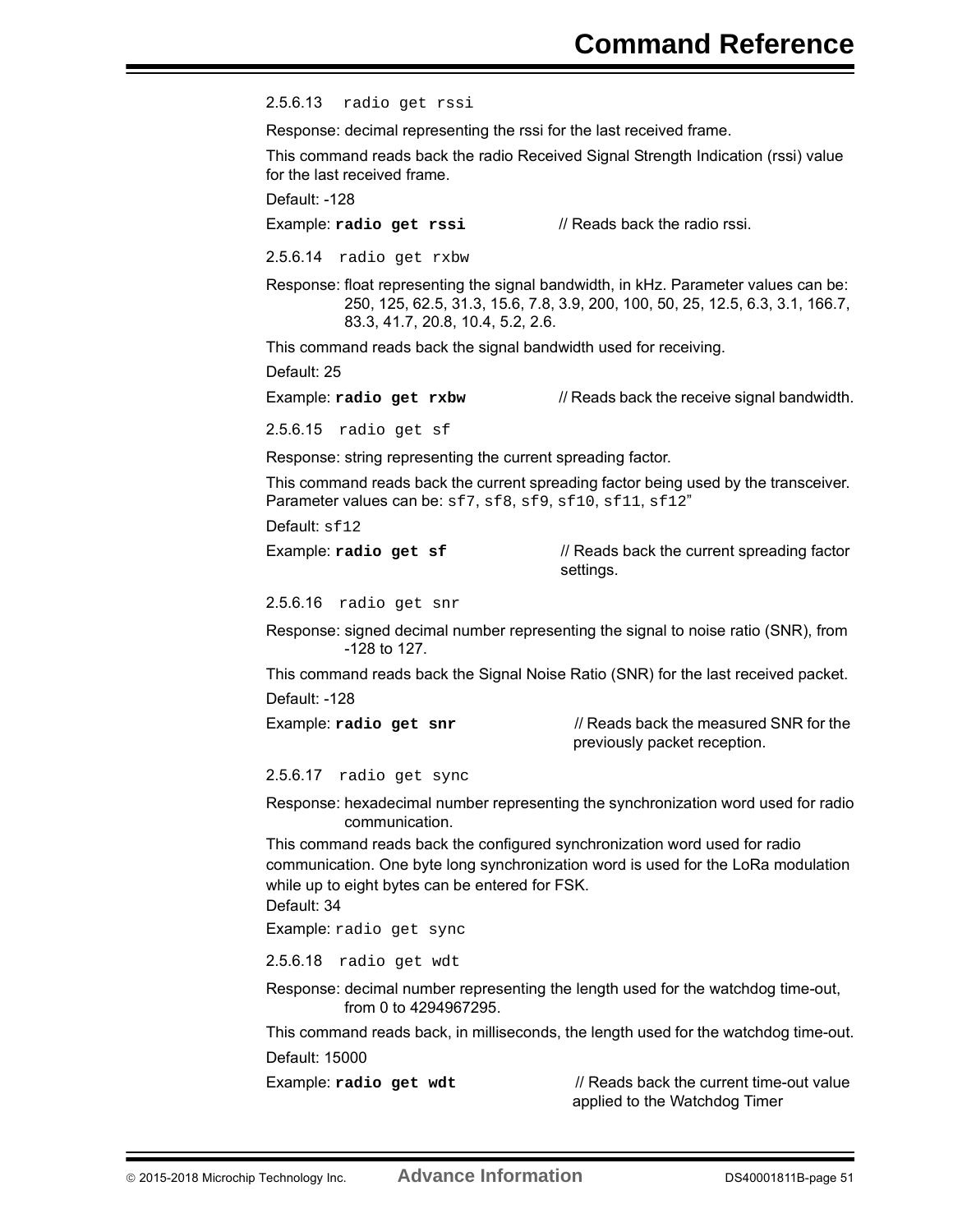**NOTES:**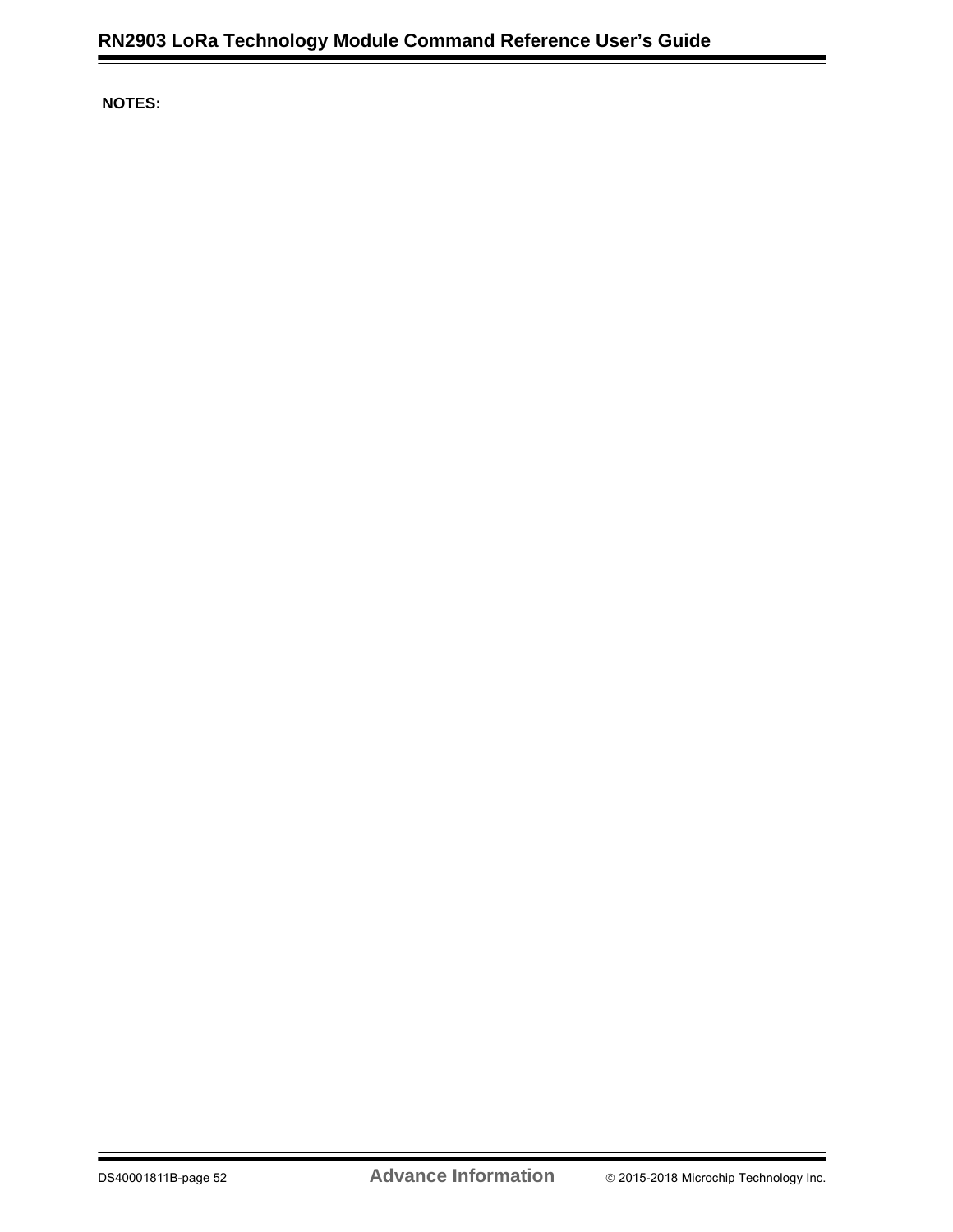<span id="page-52-0"></span>

# **RN2903 LoRa TECHNOLOGY MODULE COMMAND REFERENCE USER'S GUIDE**

# **Chapter 3. Bootloader Usage**

This chapter describes the operation of the bootloader on the RN2903 LoRa modules. The bootloader can be used to upgrade the firmware in the field without requiring the use of a hardware programming tool.

# <span id="page-52-1"></span>**3.1 BOOTLOADER HOSTS**

The bootloader requires a host computer to control the bootloader operations and provide the firmware file to be programmed into the RN2903 module. The host computer can either be the embedded host microcontroller in the end product, or a PC can be used. If the product's embedded microcontroller will be used with the bootloader, the user must implement the bootloader protocol described later in this section. If a PC is being used as a host for the RN2903 module, for example during development, Microchip has a bootloader host application that can be used.

The bootloader on the RN2903 module is based on the Microchip's standard 8-bit UART bootloader. This document describes the differences between the standard bootloader and the RN2903 bootloader implementation.

The RN2903 module bootloader is invoked automatically when the firmware becomes corrupted, or if the firmware is erased.

To invoke the RN2903 bootloader to update the firmware, the RN2903 system command to erase firmware needs to be executed. For more information, refer to **2.3.3 "sys eraseFW"**.

**Note:** Once the sys eraseFW command is executed, the RN2903 module becomes unresponsive to all Microchip LoRa Stack commands. The RN2903 module will be in Bootloader mode, and will remain in Bootloader mode until new firmware is successfully installed. The RN2903 firmware must be programmed into the module using the bootloader, or a hardware programming tool.

For additional information on bootloader usage, refer to **[3.5 "Bootloader Usage](#page-56-0)  [Examples"](#page-56-0)**.

# <span id="page-52-2"></span>**3.2 PROTOCOL**

П

The RN2903 bootloader is similar to the other Microchip bootloaders. This section describes the specifics of RN2903 bootloader protocol. [Table 3-1](#page-52-3) provides the list of commands required to update the RN2903 module firmware.

| IADLL J-I. | <b>SUFFUNILD COMMANDS</b>  |
|------------|----------------------------|
| Command    | <b>Description</b>         |
| 0x00       | Get Version and other info |
| 0x01       | Reserved                   |
| 0x02       | <b>Write Flash</b>         |
| 0x03       | Erase Flash                |
| 0x04       | Reserved                   |

<span id="page-52-3"></span>**TABLE 3-1: SUPPORTED COMMANDS**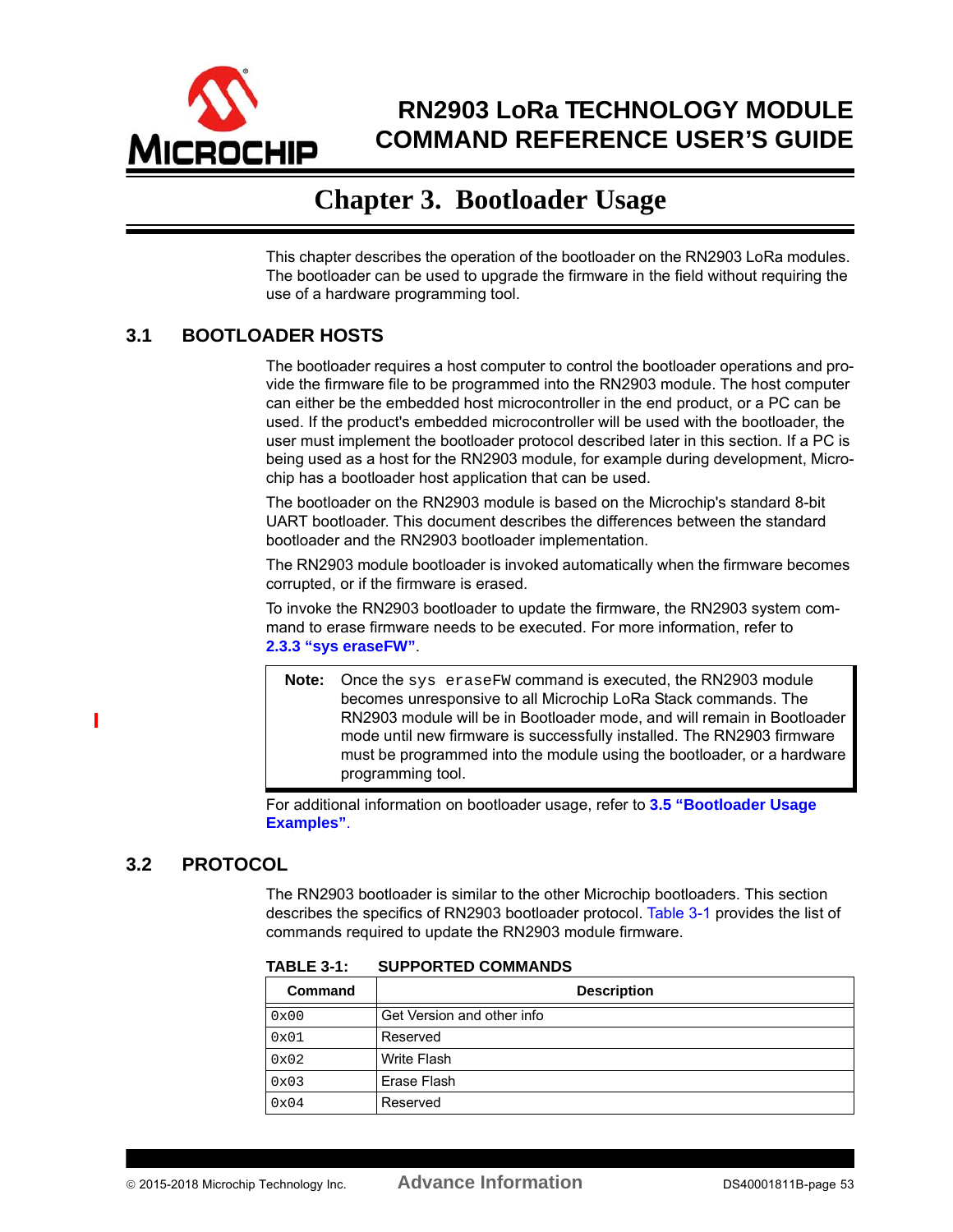|  | <b>TABLE 3-1:</b> | <b>SUPPORTED COMMANDS</b> |
|--|-------------------|---------------------------|
|--|-------------------|---------------------------|

| Command | <b>Description</b>                  |
|---------|-------------------------------------|
| 0x05    | Reserved                            |
| 0x06    | Reserved                            |
| 0x07    | Reserved                            |
| 0x08    | Calculate and return Flash checksum |
| 0x09    | <b>Reset Device</b>                 |

The Microchip standard 8-bit UART bootloader has a common command protocol for all commands.

#### **TABLE 3-2: COMMAND PROTOCOL**

| Byte:   |     |                         |       |                     |  |  |  |
|---------|-----|-------------------------|-------|---------------------|--|--|--|
| Fields: | CMD | Length(LSB·MSB)   Key 1 | Key 2 | Address (LSB · MSB) |  |  |  |

<Command><LenLSB><LenMSB><Key1><Key2><address(4 bytes)LSB..MSB>

#### **Byte Order**

There are two multi-byte fields common to all commands. These are the Length field, and the Address field. These values are sent in little-endian format. This means that the low-order byte (Least Significant Byte) is sent first, and the high-order byte (Most Significant Byte) is sent last.

#### **Write Operations**

When an Erase or Write command is issued, the two key fields must be supplied with correct values. For read operations, they key fields are not used. The values of the keys are always:

- Key1 =  $0x55$
- Key2 =  $0xaa$

#### **General Differences from 8-Bit Bootloader**

- Module bootloader only uses the first-length byte and ignores the second-length byte in all commands. The protocol still requires that the second length-byte be sent, but the bootloader ignores this value.
- Each command is preceded by  $0 \times 55$  (ASCII 'U'); this is used for auto-baud detection.

### <span id="page-53-0"></span>**3.3 RN MODULE BOOTLOADER COMMANDS**

The command format has an initial byte of  $0 \times 55$ , and the second byte of the length field  $(MSB)$  is always  $0 \times 00$ .

The typical bootloader response to commands starts with repeating back the command and follows with a command specific response. Exceptions to this format are described in the commands in which they occur.

**TABLE 3-3: RN MODULE BOOTLOADER COMMANDS**

| <b>Byte:</b>   |      |     |     |      |      |                  |                     |  |  |  |
|----------------|------|-----|-----|------|------|------------------|---------------------|--|--|--|
| <b>Fields:</b> | 0x55 | CMD | Len | 0x00 | Key1 | Key <sub>2</sub> | Address (LSB · MSB) |  |  |  |

<0x55><Command><Len><0x00><Key1><Key2><address(4 bytes)LSB..MSB>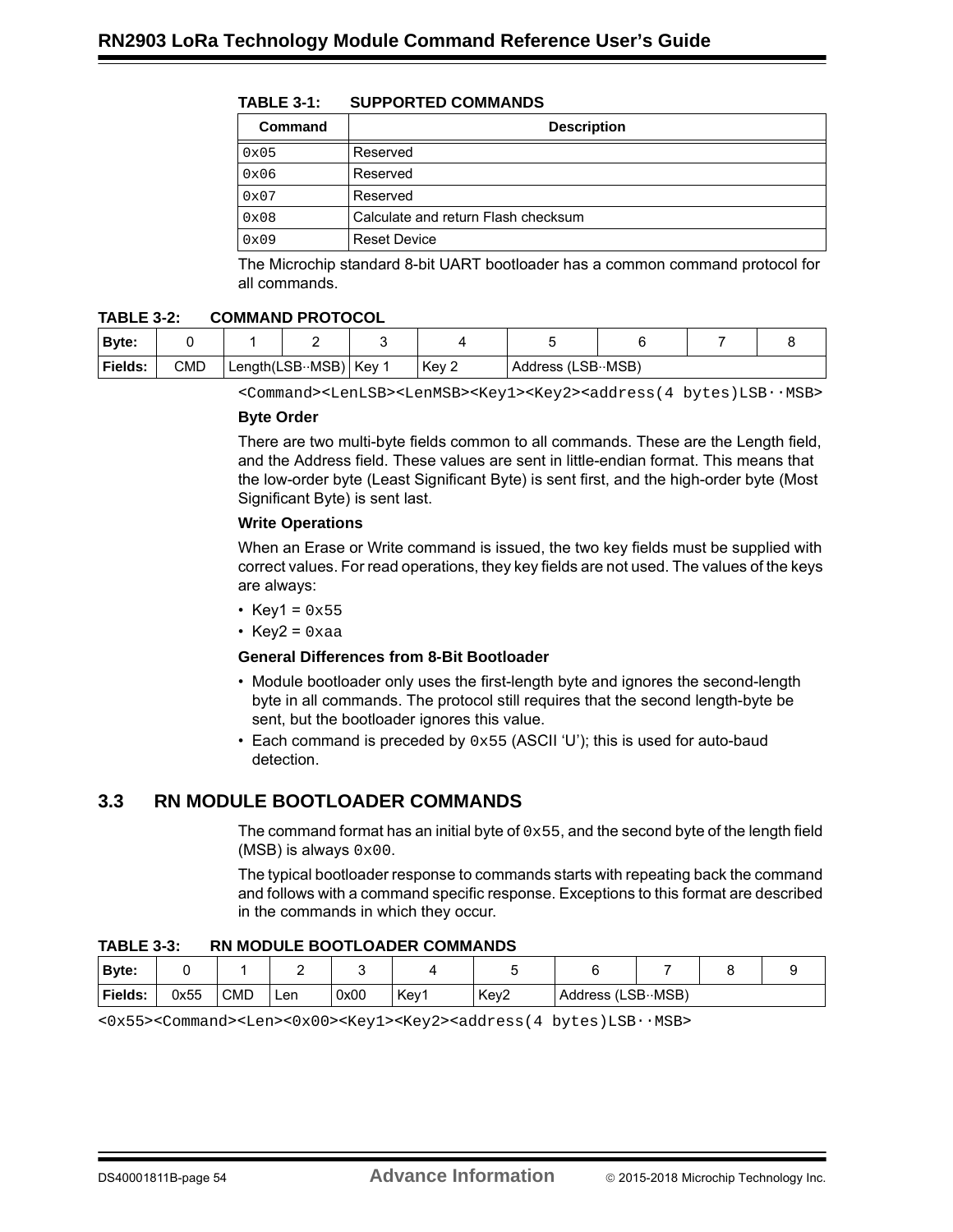# <span id="page-54-0"></span>**3.4 COMMAND DETAILS**

<span id="page-54-2"></span>

| Byte:   |      |      |      |      |      |      |      |      |      |      |
|---------|------|------|------|------|------|------|------|------|------|------|
| Values: | 0x55 | 0x00 | 0x00 | 0x00 | 0x00 | 0x00 | 0x00 | 0x00 | 0x00 | 0x00 |

This command returns bootloader version and memory information.

#### **Response**:

<get version info command><br/>bytes described in [Table 3-5](#page-54-1)>

#### <span id="page-54-1"></span>**TABLE 3-5: GET VERSION INFO COMMAND (BYTES)**

| <b>Byte</b> | Value                                   |
|-------------|-----------------------------------------|
| $\Omega$    | Bootloader version - low byte           |
| 1           | Bootloader version - high byte          |
| 2           | Max. packet size - low byte (not used)  |
| 3           | Max. packet size – high byte (not used) |
| 4           | ACK packet size - low byte (not used)   |
| 5           | ACK packet size - high byte (not used)  |
| 6           | Device ID - low byte                    |
| 7           | Device ID - high byte                   |
| 8           | (not used)                              |
| 9           | (not used)                              |
| 10          | Erase Row size                          |
| 11          | Write Latch size                        |
| 12          | User ID 1                               |
| 13          | User ID <sub>2</sub>                    |
| 14          | User ID 3                               |
| 15          | User ID 4                               |

[Table 3-5](#page-54-1) describes the bytes of information that follow the get version info command..

#### <span id="page-54-3"></span>**TABLE 3-6: WRITE FLASH**

| Byte:   |      |      |     |      |      |      |         |  |  |
|---------|------|------|-----|------|------|------|---------|--|--|
| Values: | 0x55 | 0x02 | Len | 0x00 | Key1 | Key2 | Address |  |  |

| <b>Byte:</b> | Len Number of bytes (9 through 8+Len) |
|--------------|---------------------------------------|
| Values:      | Data[0]-Data[Len-1]                   |

This command writes data into the Flash memory. The length field can range from 0 to 255. This determines the number of bytes written to Flash. The Write Flash command does not erase any Flash memory before writing data; therefore, this command should be preceded by an Erase Flash command for proper operation.

#### **Response**:

<write flash command><Status>

Status is either a '0' indicating that the command failed, or a '1' indicating the command was successful.

**Note:** The "Values" data is not returned in the command response. Only the write flash command followed by the Status is returned.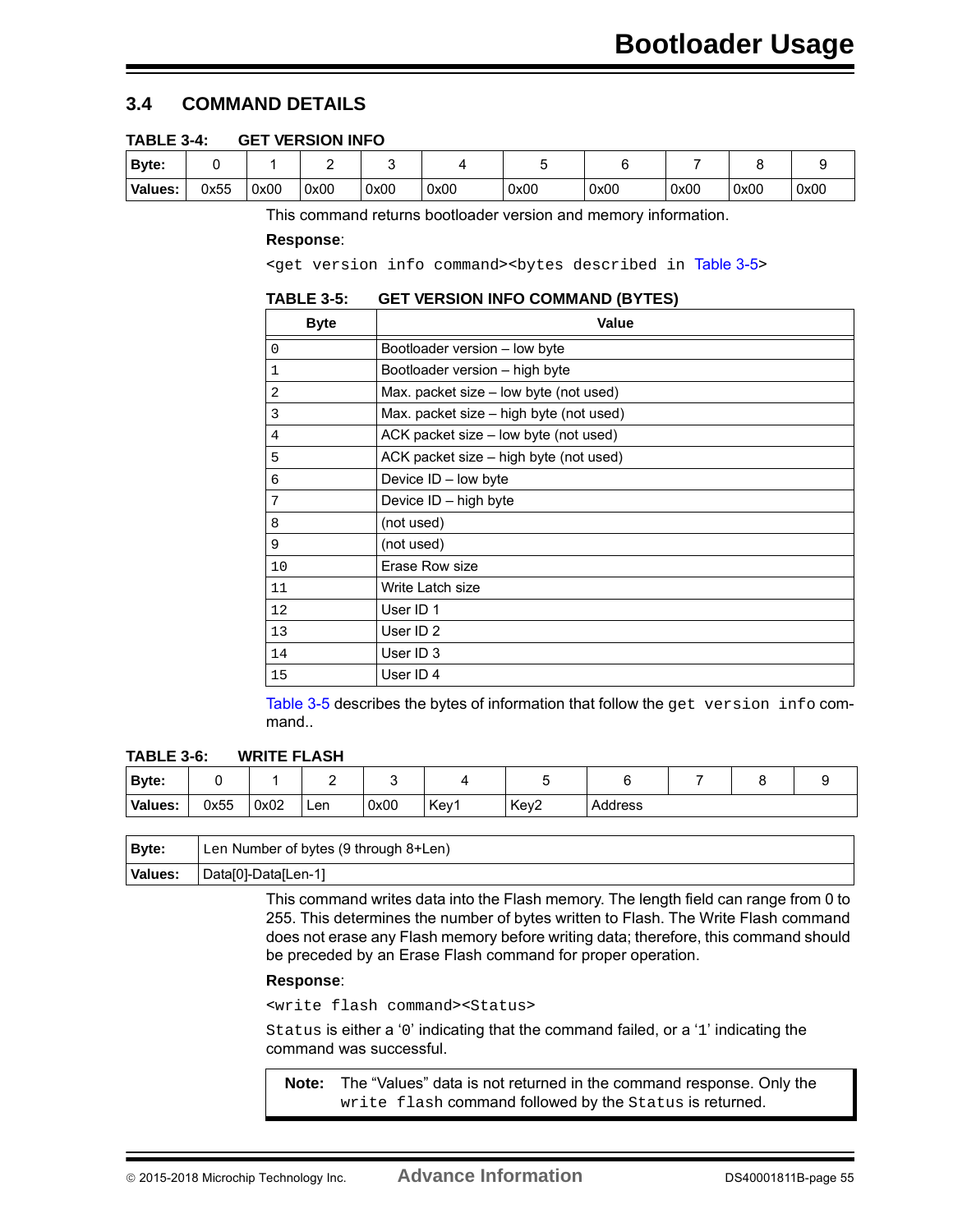<span id="page-55-0"></span>

| <b>TABLE 3-7:</b> | <b>ERASE FLASH</b> |
|-------------------|--------------------|
|-------------------|--------------------|

| <b>Byte:</b> |      |      |               |      |      |                  |         |  |  |
|--------------|------|------|---------------|------|------|------------------|---------|--|--|
| Values:      | 0x55 | 0x03 | <b>Blocks</b> | 0x00 | Key1 | Key <sub>2</sub> | Address |  |  |

This command erases one or more blocks of Flash memory, starting at address *Address*. The Blocks field can range from 0 to 255. The 1-255 value of the Blocks field represents the number of blocks to erase. If the Blocks field is '0', the bootloader will erase 256 blocks.

#### **Response**:

<erase flash command><Status>

Status is either a '0' indicating that the command failed, or a '1' indicating the command was successful.

#### <span id="page-55-1"></span>**TABLE 3-8: CALCULATE AND RETURN CHECKSUM**

| Byte:   |      |      |     |      |      |      |         |  |  |
|---------|------|------|-----|------|------|------|---------|--|--|
| Values: | 0x55 | 0x08 | Len | 0x00 | 0x00 | 0x00 | Address |  |  |

This command returns the checksum calculated over the Flash memory range beginning at Address for a length of Len bytes. If Len is odd, 1 is added to make Len even.

The checksum algorithm treats the Flash memory as an array of 16-bit values during the calculation, which is not performed byte by byte. In MPLAB<sup>®</sup> X, this is known as Checksum Algorithm 2.

#### **Response**:

<calculate and return checksum command (modified)><CSumLSB> <CSumMSB>

**Note:** The Len field in the returned calculate and return checksum command is set to 0x00 in the reply.

Status is either a '0' indicating that the command failed, or a '1' indicating the command was successful.

<span id="page-55-2"></span>**TABLE 3-9: RESET DEVICE**

| Byte:   |      |      |      |      |      |      |            |  |  |
|---------|------|------|------|------|------|------|------------|--|--|
| Values: | 0x55 | 0x09 | 0x00 | 0x00 | 0x00 | 0x00 | 0x00000000 |  |  |

This command does not generate a response and immediately performs a software reset of the module.If the firmware update was successful, the RN2903 firmware will execute after the reset. If the firmware was not updated, or the update failed, the boo loader will execute after the reset.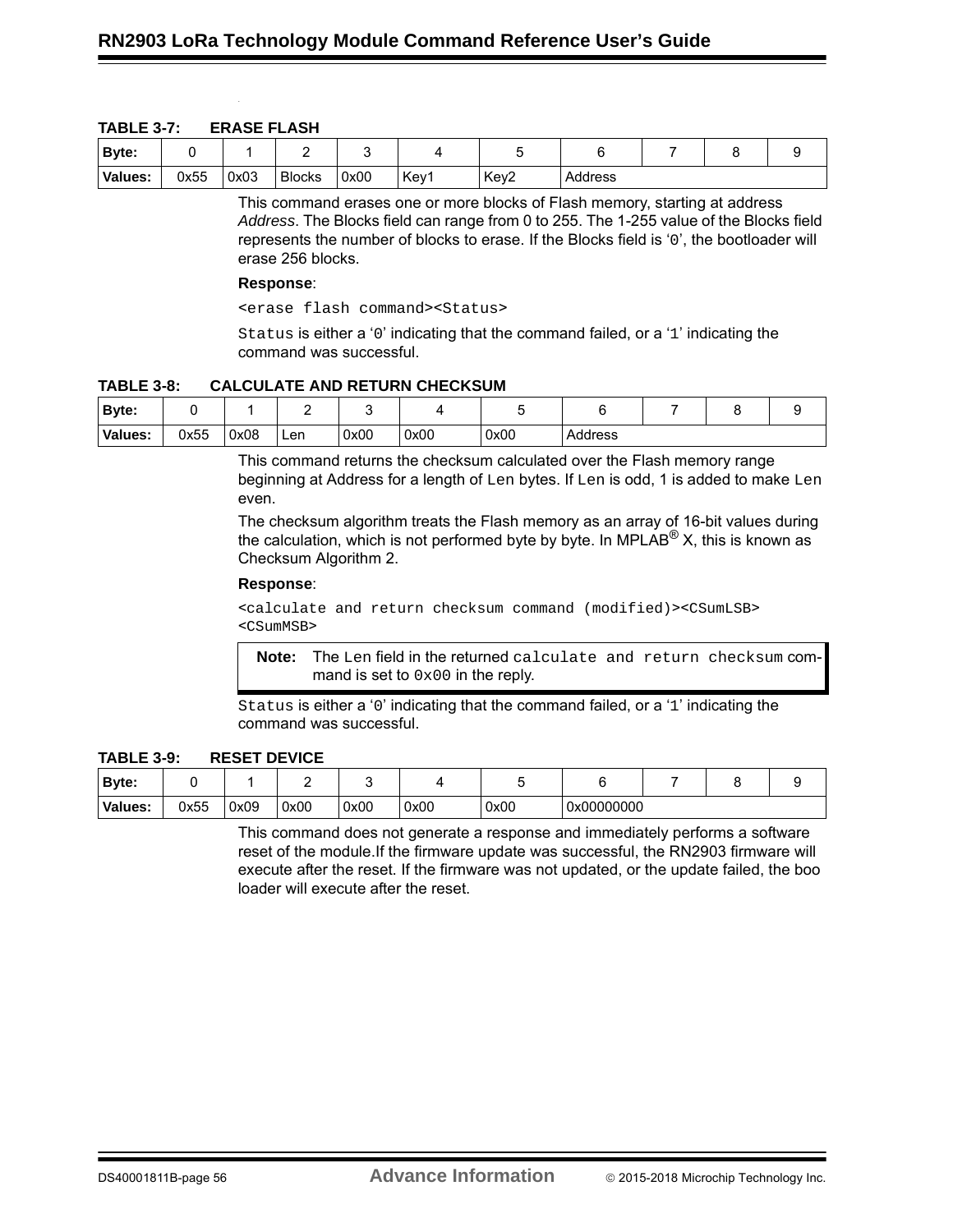### <span id="page-56-0"></span>**3.5 BOOTLOADER USAGE EXAMPLES**

#### <span id="page-56-1"></span>**3.5.1 Using Bootloader with an Embedded Host**

This section provides an overview of the requirements to use an embedded host microcontroller to control the bootloader.

The end user is responsible for implementing application software for an embedded bootloader host. The bootloader communication protocol is described in **[3.2 "Protocol"](#page-52-2)**.

The following is a list of the suggested steps that the bootloader host application should perform:

Erasing the RN2903 firmware:

- Check the existing firmware version
	- sys get ver  $(2.3.6.1)$
- Erase the existing firmware
	- sys eraseFW  $(2.3.3)$

The RN2903 module will automatically reset, and execute the bootloader.

Installing a new firmware using the bootloader:

- Check the bootloader firmware version
	- Get Version Info [\(Table 3-4\)](#page-54-2)
- Erase all of the Flash from address  $0x300$  to  $0x$ FFFF
	- Erase Flash (Table  $3-7$ ) The erase command must be issued (4) times to erase all the blocks of flash program memory
- Write the new blocks of firmware. Repeat until all blocks have been written
	- Write Flash [\(Table 3-6](#page-54-3))
- Request the firmware checksum from the bootloader. Compare to the value calculated by the host application
	- Calculate and return Flash checksum ([Table 3-8\)](#page-55-1)
- Reset the device ([Table 3-9\)](#page-55-2)

#### <span id="page-56-2"></span>**3.5.2 Using Bootloader with a PC Host**

This section describes using the Microchip LoRa Development Utility software application on a PC to update the firmware of the RN2903 module.

As of this writing the current version of the Microchip LoRa Development Utility application for the PC is "LoRa Development Utility.jar" version 1.0.1.

Connect the UART on the RN2903 to a COM port on the PC. For example, the Microchip MCP2221 USB to Serial Breakout Module (ADM00559) can be used. For information on connecting the UART on the RN2903 module, refer to the *RN2903, Low-Power Long-Range LoRa® Technology Transceiver Module Data Sheet* (DS50002390).

#### **Note:** The LoRaDevUtility supports other Microchip products and was intended for other purposes beyond the bootloader functionality. This document only describes the bootloader for Device Firmware Update (DFU) function as used by the RN2903 modules.

### <span id="page-56-3"></span>3.5.2.1 UPDATE RN2903 MODULE FIRMWARE USING LORADEVUTILITY

- 1. Launch the LoRaDevUtility.jar application.
- 2. The LoraDevUtility probes all the available serial ports on the PC. The left win-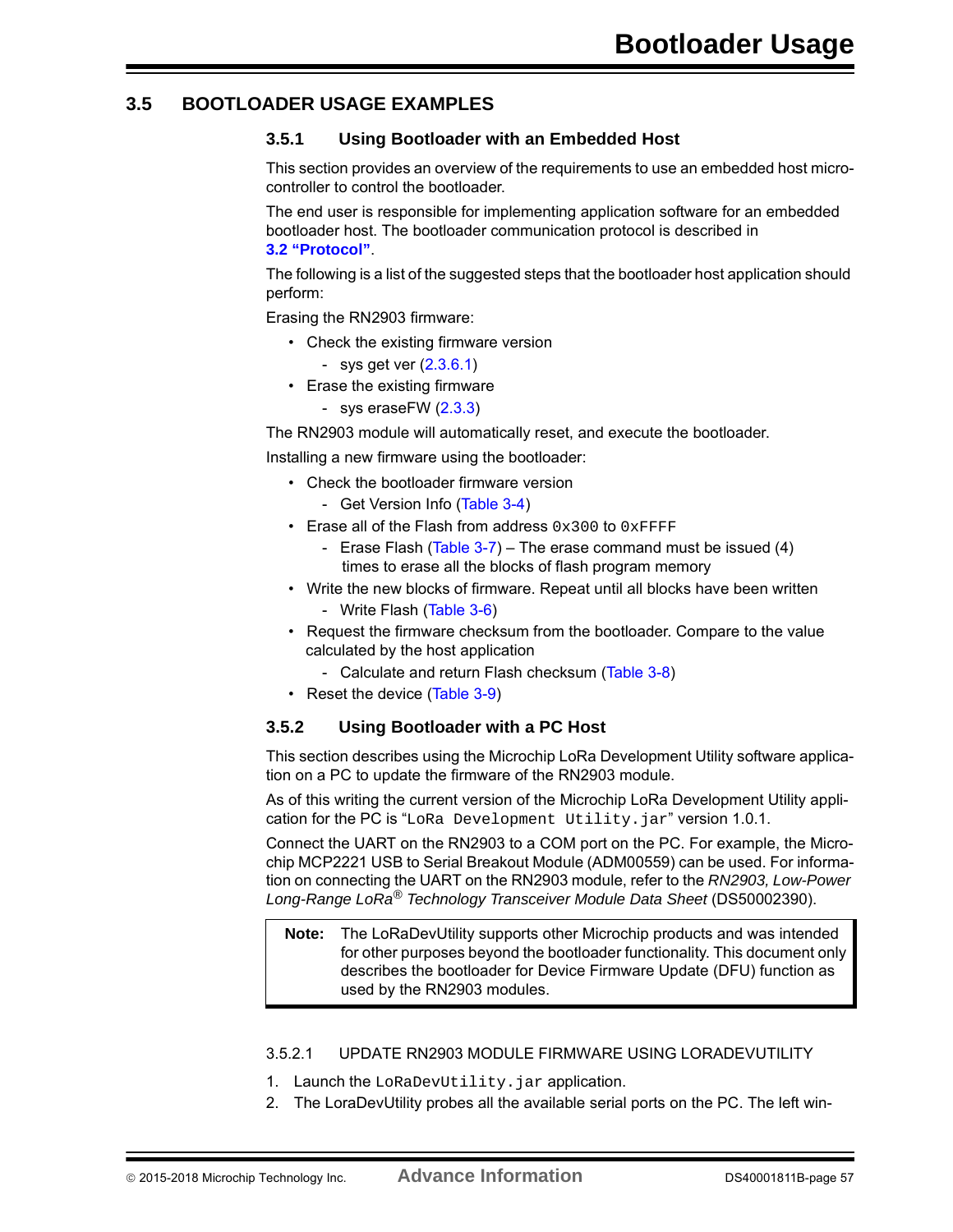dow pane lists all or the Microchip LoRaWAN devices found.

- 3. The RN2903 module is displayed as RN Module n. Where n is a unique number assigned by the LoRaDevUtility. Select "RN Module" in the left pane.
- 4. The center and right panes are displayed. In the center pane, click the DFU (Device Firmware Update) tab.
- 5. In the DFU pane click the button next to the "Select File" field. Navigate to the RN2903 LoRaWAN hex file containing the firmware update.
- 6. Click "Update Firmware" button. Notice the RN Module Console pane on the right. A message sys eraseFW appears at the bottom of the list. After a few seconds, the bootloader starts and the message Device: COMn Bootloading Started is displayed. When the bootloading operation has completed, the message Device: COMn Bootloading Successful appears. The bootloading operation may take 20 seconds or more depending on the speed of the connection.
	- **Note:** Sometimes the communication link may be disconnected after the sys eraseFW command, and before the bootloading operation completes. If the messages Device: COMn Bootloading started, or Device: COMn Bootloading Successful do not appear, additional steps must be performed. The RN2903 module is in Bootloader mode and will remain in Bootloader mode until new firmware is successfully installed. If bootloading process does not complete, follow the steps in **[3.5.2.2 "LoRaDevUtility](#page-57-0)  [- Boot Load Recover"](#page-57-0)** to complete the bootloading operation.

#### <span id="page-57-0"></span>3.5.2.2 LORADEVUTILITY - BOOT LOAD RECOVER

Skip this section if the Device: COMn Bootloading Successful message is displayed in the right pane.

If the communication link is disconnected, the message RN Module n disconnected. Communications Link Failure appears in the bottom pane of the LoRaDevUtility screen. Perform the following steps to use the Boot Load Recover function:

- 1. Remove any RN Module n devices listed in the left pane by clicking on the  $X$ next to the name.
- 2. From the LoRaDevUtility Module menu, select "Boot Load Recover".
- 3. A list of COM ports appear in the left pane. Select the COM port connected to the RN2903 device.
- 4. The DFU tab appears in the center pane. To complete the bootloading operation follow steps 5 and 6 from **[3.5.2.1 "Update RN2903 Module Firmware Using](#page-56-3)  [LoRaDevUtility"](#page-56-3)**.

#### <span id="page-57-1"></span>3.5.2.3 BOOTLOADING OPERATION COMPLETE

After successfully updating the RN2903 module firmware using the bootloader, close the LoRaDevUtility application. The RN2903 module is now ready for use.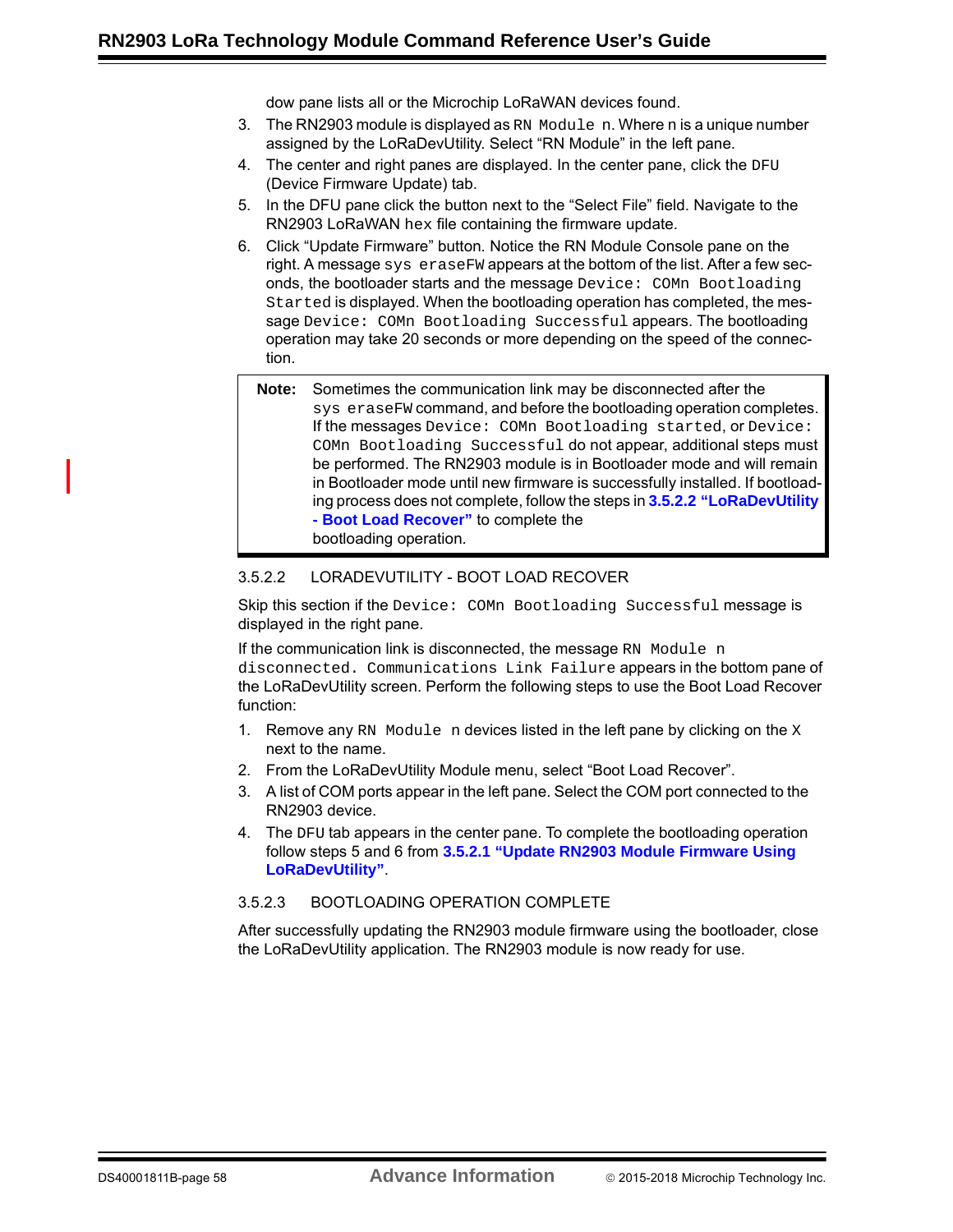

# **RN2903 LoRa TECHNOLOGY MODULE COMMAND REFERENCE USER'S GUIDE**

# <span id="page-58-0"></span>**Appendix A. Current Firmware Features and Fixes**

[Please check the product web page for the current PIC18F14K50 firmware version at](http://www.microchip.com/pagehandler/en-us/technology/personalareanetworks/technology/lora.html)  www.microchip.com/lora.

### **A.1. Version 0.9.7**

Initial release of the firmware.

#### **A.2. Version 0.9.8**

Release contains modifications to Autobaud (Awake mode).

# **A.3. Version 1.0.3**

Release for LoRaWAN™ specification V1.0.

- Addressed issues in the following areas
	- LinkAdr
	- RxParamSetup
	- RX1 Receive Window
	- Channel Management
	- ESUART buffer sizes

#### **A.4. Version 1.0.5**

Release for LoRaWAN™ specification V1.0.2.

- Added support for LoRaWAN Class C and Multicast
- Added support for additional RN2903 commands:
	- mac set class
	- mac get class
	- mac set mcast
	- mac get mcast
	- mac set mcastdnctr
	- mac get mcastdnctr
	- mac set mcastdevaddr
	- mac get mcastdevaddr
	- mac set mcastnwkskey
	- mac set mcastappskey
	- radio get rssi
- Added new parameters to be saved in nonvolatile memory whenever a mac save command is triggered
	- LoRaWAN device class
	- LoRaWAN multicast application session key
	- LoRaWAN multicast network session key
	- LoRaWAN multicast device address
- Changed the pwridx range to support values from 4 to 10
- Changed the pwridx default value to 5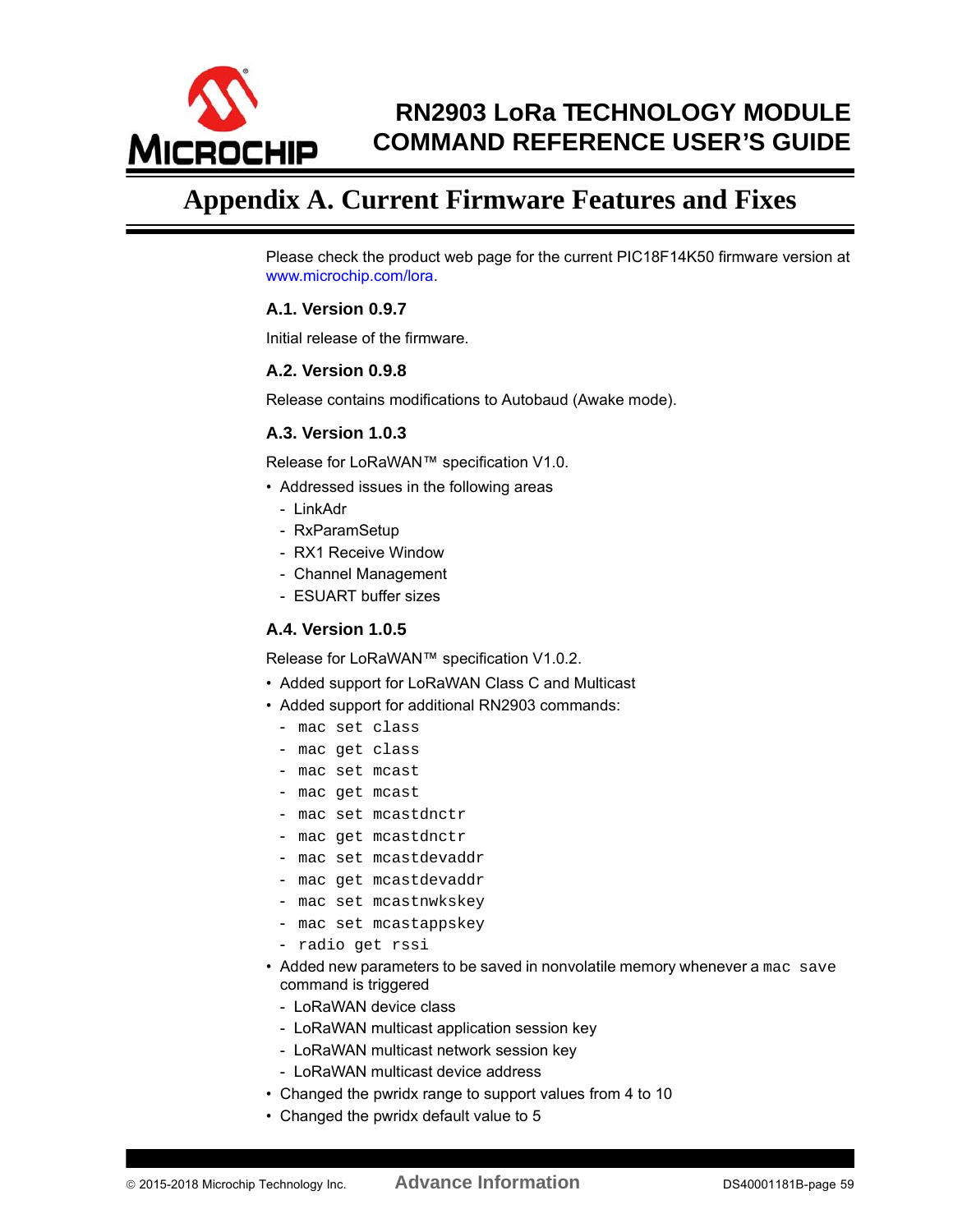• Added support for Link ADR channel blocks